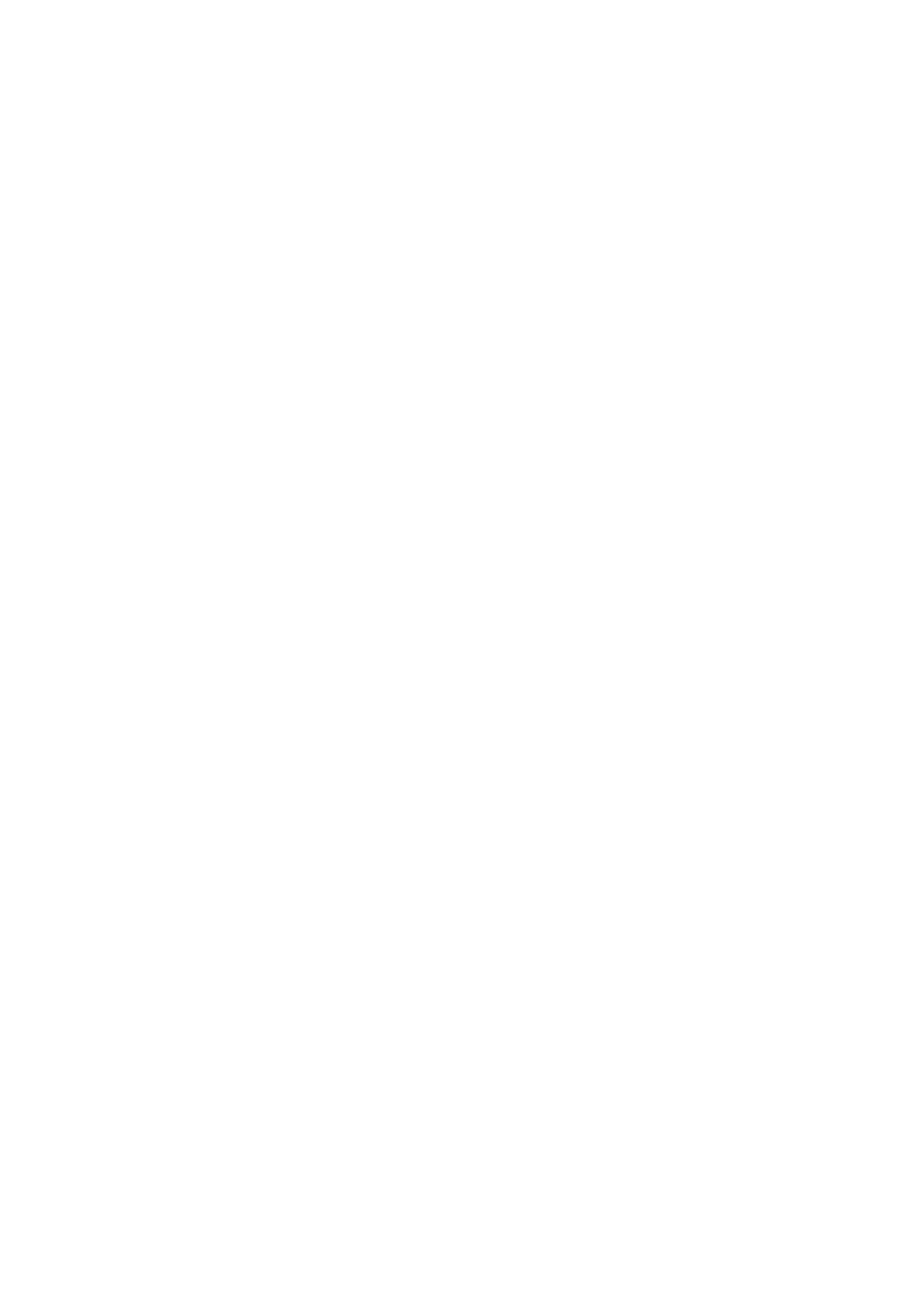## **Contents**

| <b>Executive summary</b>                                         | 4  |
|------------------------------------------------------------------|----|
| <b>Introduction and background</b><br>1.                         | 8  |
| Why we carried out these visits                                  | 8  |
| The legal framework                                              | 10 |
| Objective                                                        | 11 |
| Scope                                                            | 12 |
| 2.<br><b>Planning and consultation for the themed visit</b>      | 13 |
| Consultation - What people told us was important to ask about    | 13 |
| Outline of how homelessness services work in the two visit areas | 14 |
| The urban area                                                   | 14 |
| The rural area                                                   | 15 |
| What we did                                                      | 17 |
| 3.<br>Arranging meetings with homeless services and individuals  | 18 |
| The rural area                                                   | 18 |
| The urban area                                                   | 19 |
| How we carried out the visits                                    | 20 |
| Who we visited<br>4.                                             | 21 |
| Mental health                                                    | 22 |
| <b>Family life</b>                                               | 23 |
| Other characteristics                                            | 23 |
| Ex-prisoners                                                     | 23 |
| Ex-services                                                      | 24 |
| Looked after children                                            | 24 |
| <b>Experience of abuse</b>                                       | 25 |
| Drugs and alcohol                                                | 26 |
| Ethnicity                                                        | 26 |
| Employment                                                       | 28 |
| Age range                                                        | 28 |
| 5.<br><b>Findings</b>                                            | 29 |
| Attitudes and stigma                                             | 29 |
|                                                                  |    |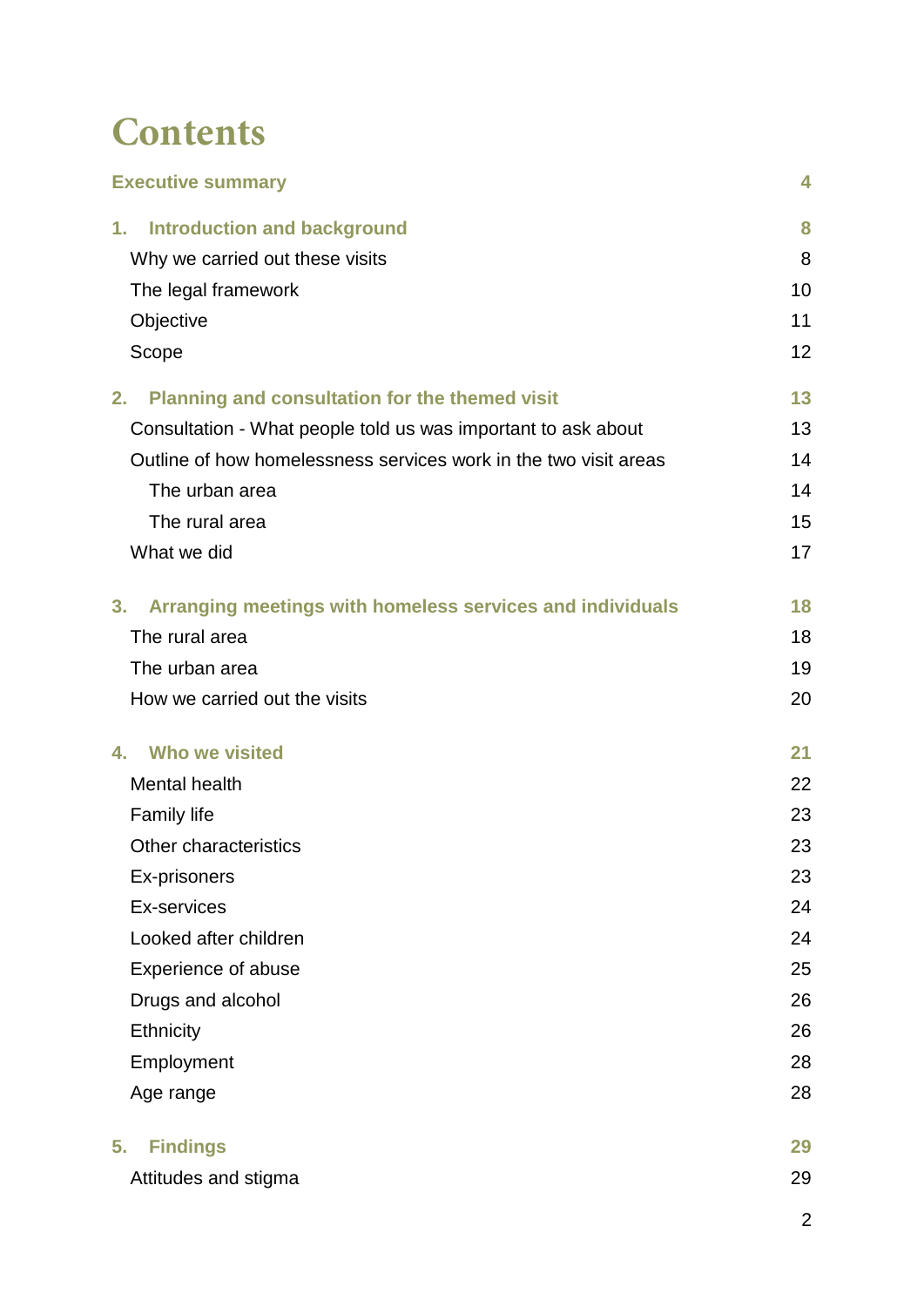| Quality of accommodation                               | 29 |
|--------------------------------------------------------|----|
| Access to a GP                                         | 30 |
| Access to mental health services                       | 31 |
| Advocacy                                               | 33 |
| Co-morbidity – drug/alcohol and mental health problems | 33 |
| Access to psychology and counselling                   | 34 |
| The benefits system                                    | 35 |
| Taking over a tenancy                                  | 36 |
| Rural v urban                                          | 36 |
| Timing                                                 | 37 |
| Distance from home                                     | 37 |
| 16-17 year olds                                        | 38 |
| <b>Conclusion and recommendations</b><br>6.            | 39 |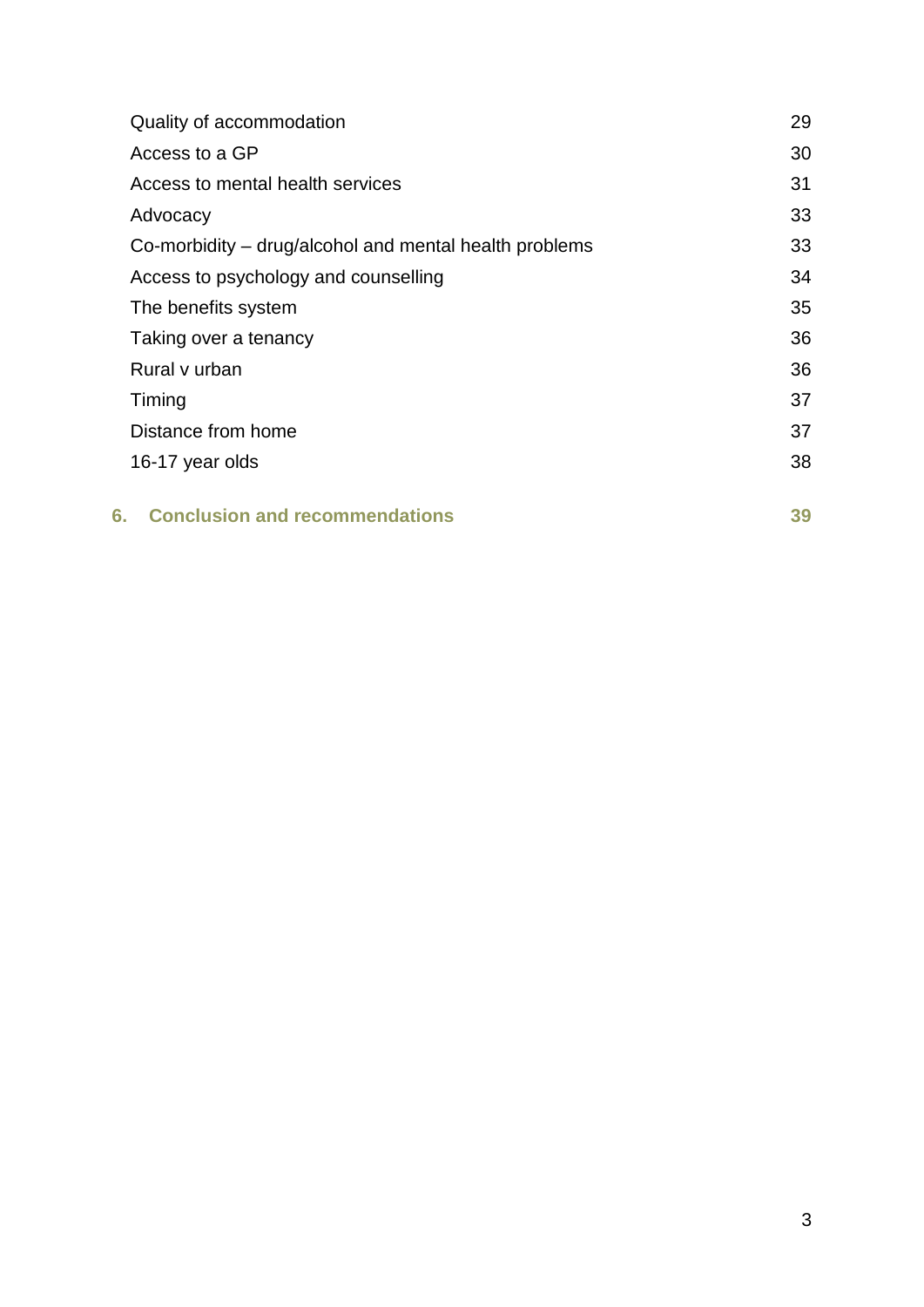## **The Mental Welfare Commission for Scotland**

#### **What we do**

We protect and promote the human rights of people with mental illness, learning disabilities, dementia and related conditions.

#### **We do this by**

- Checking if individual care and treatment is lawful and in line with good practice.
- Empowering individuals and their carers through advice, guidance and information.
- Promoting best practice in applying mental health and incapacity law.
- Influencing legislation, policy and service development.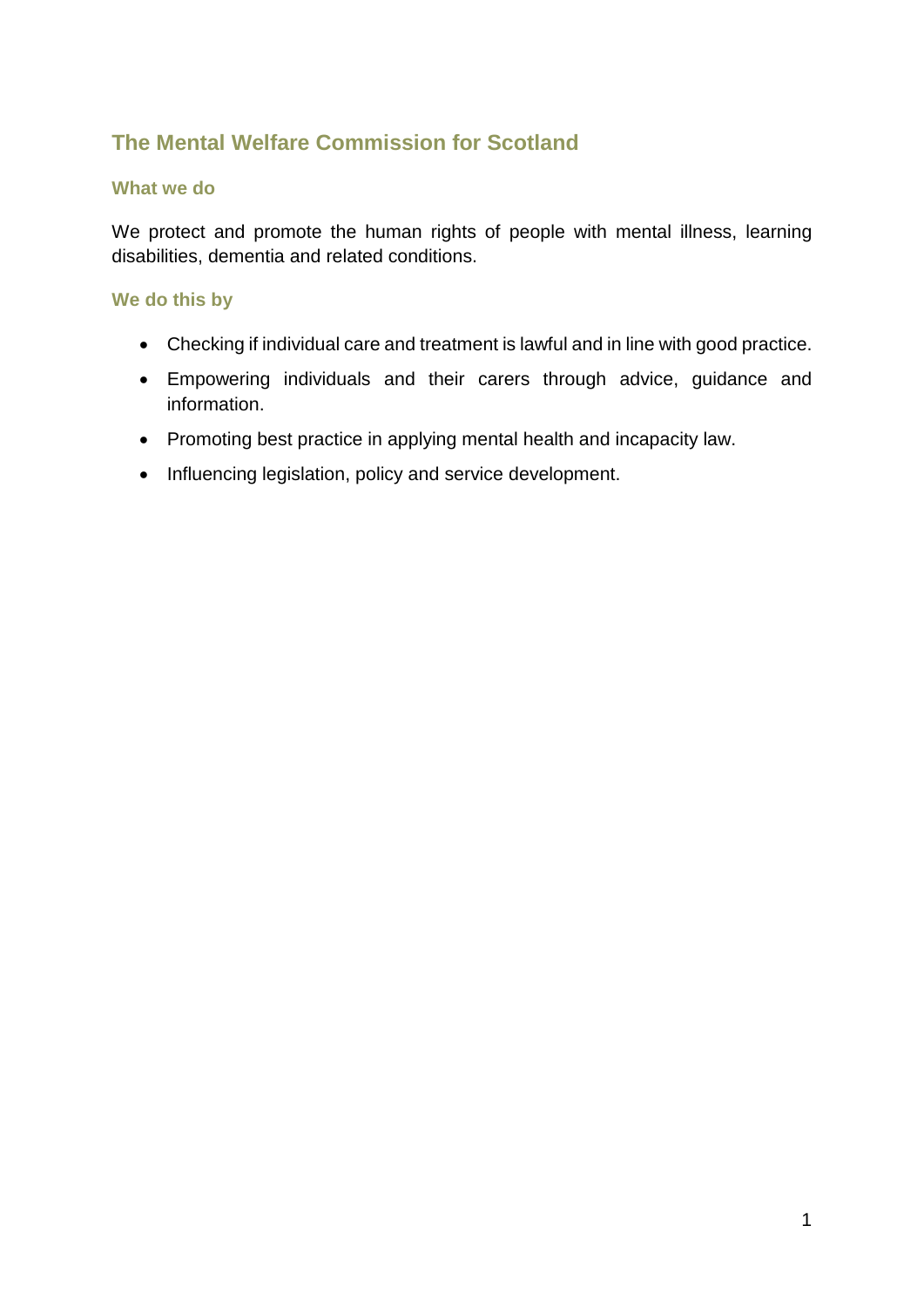# **Executive summary**

#### **Introduction and background**

The Commission carried out a small-scale project to explore how homeless people with experience of mental ill-health access and experience homeless and mental health services. We visited 43 homeless people with mental health problems in July – October 2016 in two local authority areas, one rural and one urban.

#### **Who we visited**

Of the 43 people we visited:

- Only seven (five men and two women) were experiencing homelessness for the first time.
- Thirty (68%) were male and 13 (32%) female.
- Twenty six told us they have depression, and 14 of these had recently selfharmed or had suicidal thoughts.
- Four people told us they have a bi-polar disorder.
- Eight told us they had a diagnosis that included psychosis, schizophrenia or schizo-affective disorder. Five had been detained under the Mental Health Act in the past.
- Thirteen were parents of children under 18.
- Seventeen men and two women told us they had spent some time in prison. Seven said the main reason they were homeless was as a result of being in prison.
- Fourteen (32%) had been looked after children in the care of the local authority.
- Twenty (12 male, eight female) had experienced sexual or physical abuse.
- Seventeen people told us that they currently had issues with drugs, including two with problems with both drugs and alcohol.
- Thirty six were unemployed.

#### **Key findings**

- Seventeen people felt they faced discrimination, particularly from private landlords.
- Thirty seven of the 43 people we saw were registered with a GP, but we heard about significant difficulties getting registered. Five of the 26 people who told us they have depression were not registered with a GP. Access to a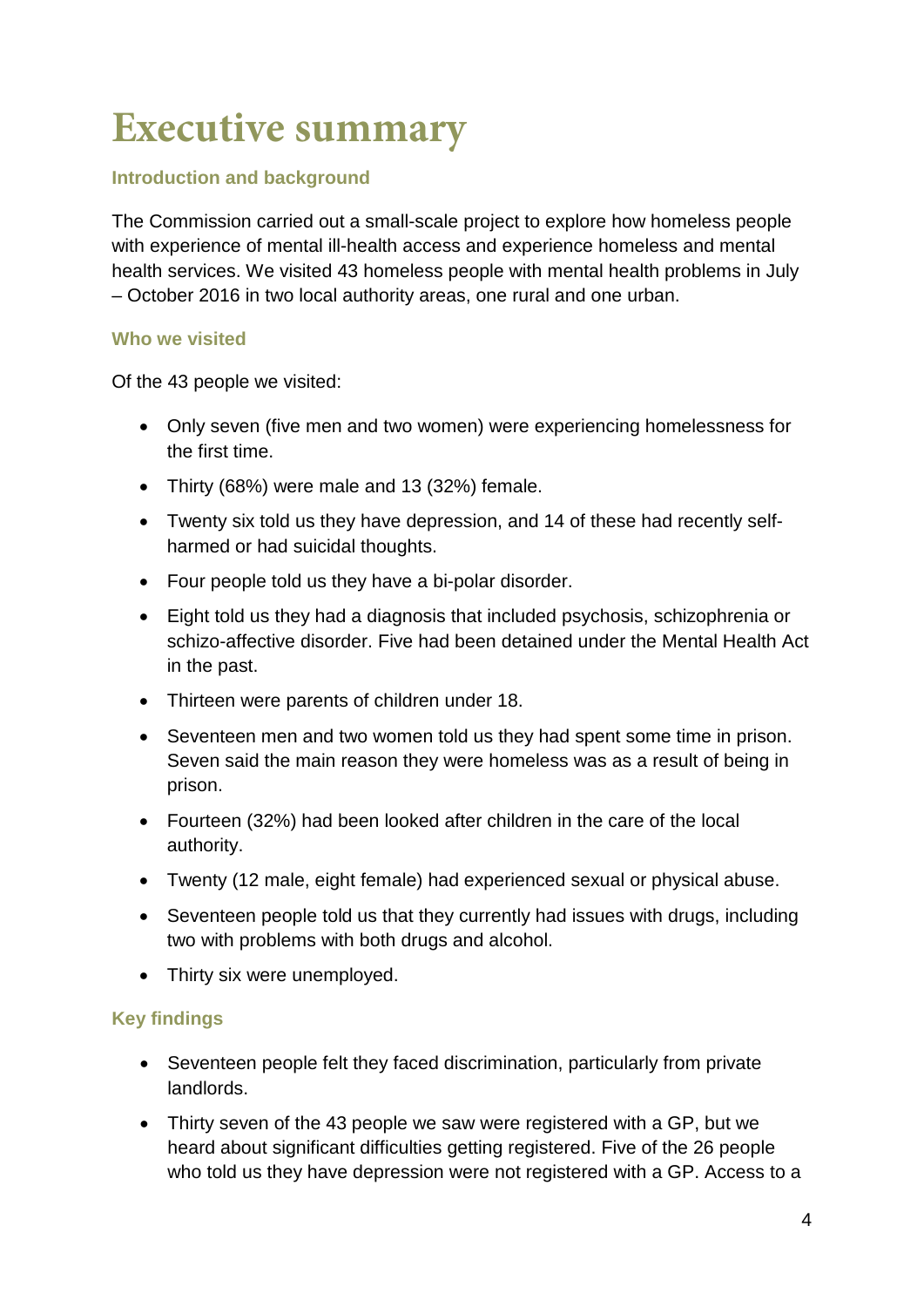GP is crucial for mental health support and for referral to specialist services if required.

- On release from prison there is often a delay in accessing medication due to difficulties registering with a GP and GPs' reluctance to prescribe without input from a hospital consultant.
- Homeless services told us that access to psychiatric services was very difficult to arrange and there was a particular need for better arrangements out of hours.
- People with a dual diagnosis have difficulty accessing either mental health or addiction services as mental health services will not see people with addiction problems and addiction services refuse to see someone with mental health symptoms. This has been identified in the Scottish Government's new Mental Health Strategy: 2017-2027 as an area in need of improvement.
- We heard that staff in the homeless accommodation can be very helpful and offer a great deal of support, but many people experience difficulty and delays accessing psychological therapies.
- We heard from many people that the benefits system is not set up well for homeless people and in particular for people with mental health problems:
	- o Personal Independence Payment (PIP) interviews are often not easily accessible for people with mental illness and sanctions are applied if appointments are missed.
	- o The community care grant process is slow. This can have a major impact on people who are homeless because it can result in people having to pay rent for a tenancy, but unable to claim housing benefit because they can't move in until they receive the community care grant, which pays for essential items. This can mean people build up arrears.
- We heard that if the local authority offer a tenancy then someone in temporary accommodation is obliged to take it, which can lead to problems if the person is not ready to move on.
- The three young people we met aged 16-17 were all known to Child and Adolescent Mental Health Services (CAMHS).

#### **Conclusion and recommendations**

We found a picture of significant needs only partially met. Although some people were receiving the care and treatment they needed, others were not, or had had difficulty accessing it. We saw engaged and committed homelessness services supporting people with significant mental health needs but lacking direct referral routes to psychiatric and psychological services. We heard that the only access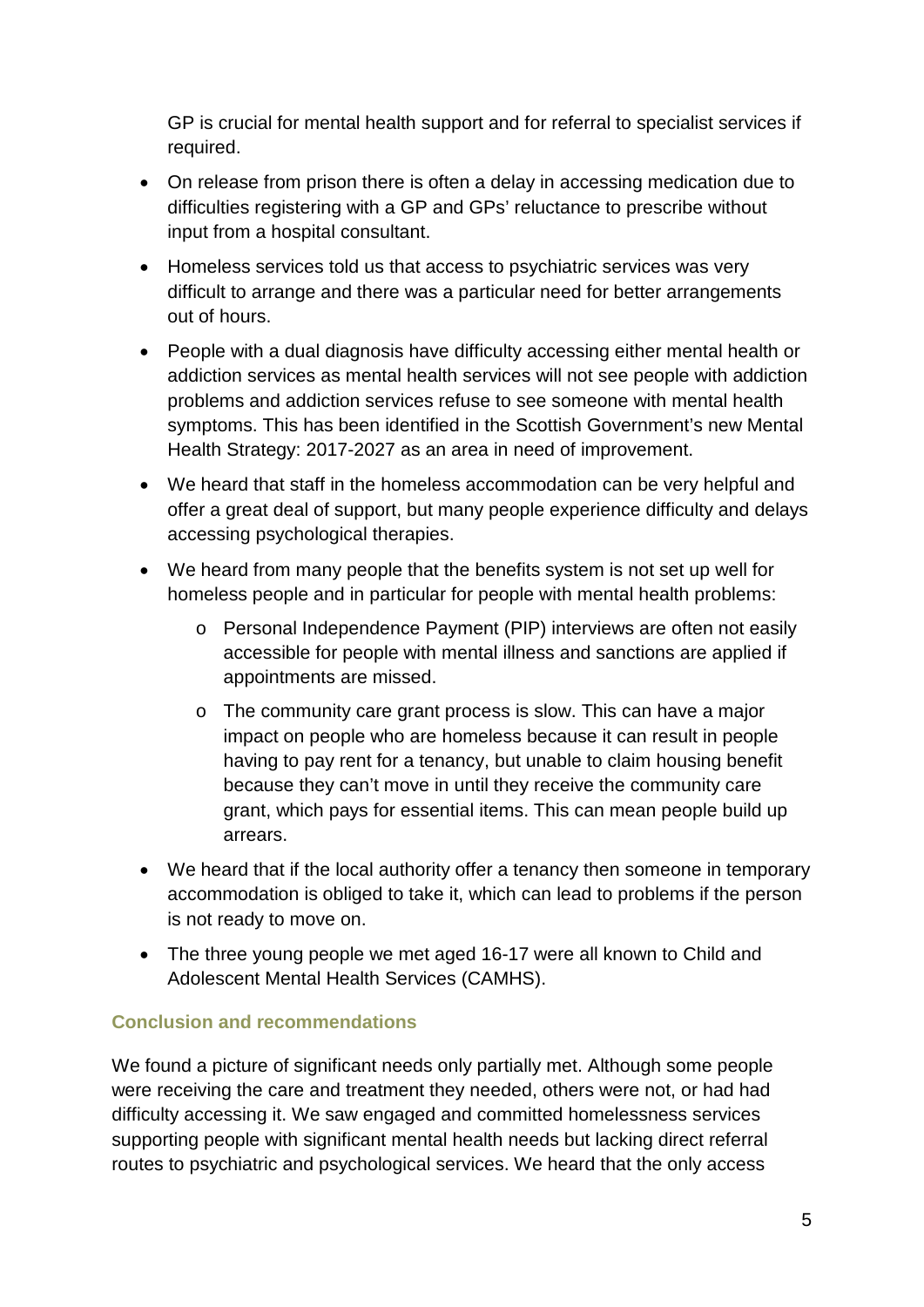route to these services was via the GP, but that there could be barriers to registering with a GP. We also heard that there is a disconnect between mental health and substance misuse services, and that people who need both may get neither.

#### **Recommendations for supporting homeless people's mental health**

NHS boards/health and social care partnerships should:

- Remove barriers experienced by people who are homeless to registering with a GP, to enable access to GP services for physical and mental health and to specialist mental health services where required, and consider linking GPs to homelessness services to facilitate access.
- Consider the needs of homeless people in the local psychiatric emergency plan and consider how mental health services can respond out of hours to crises in homelessness units.
- In line with Actions 27 and 28 of the Mental Health Strategy:  $2017-2027^1$ , review the working of mental health and substance misuse services to ensure that individuals with dual diagnosis are fully supported.
- Require prisons-based NHS staff to:
	- o Ensure that individuals who may be homeless are assisted to register with a GP prior to release, where necessary by requesting that the GP practice register the prisoner as a temporary resident. This would allow the sharing of information pre-release, so that health problems can be addressed in the community.
	- o After appropriate risk assessment, ensure that all people leaving prison and requiring medication have continuity of care - for example, by providing both a small supply of medication and a prescription.

Local authorities should:

• Review and improve how they carry out their duties as corporate parents under the Children and Young People (Scotland) Act 2014, to ensure that appropriate aftercare is provided for former looked-after young people under 26 to prevent homelessness.

The Scottish Government should:

• Ensure the new Scottish agency set up to administer social security payments is fully accessible to people who are homeless.

<span id="page-7-0"></span><sup>1</sup> <http://www.gov.scot/Publications/2016/07/7151/0> Action 27: Test and learn from better assessment and referral arrangements in a range of settings for dual diagnosis for people with problem substance use and mental health diagnosis; Action 28: Offer opportunities to pilot improved arrangements for dual diagnosis for people with problem substance use and mental health diagnosis.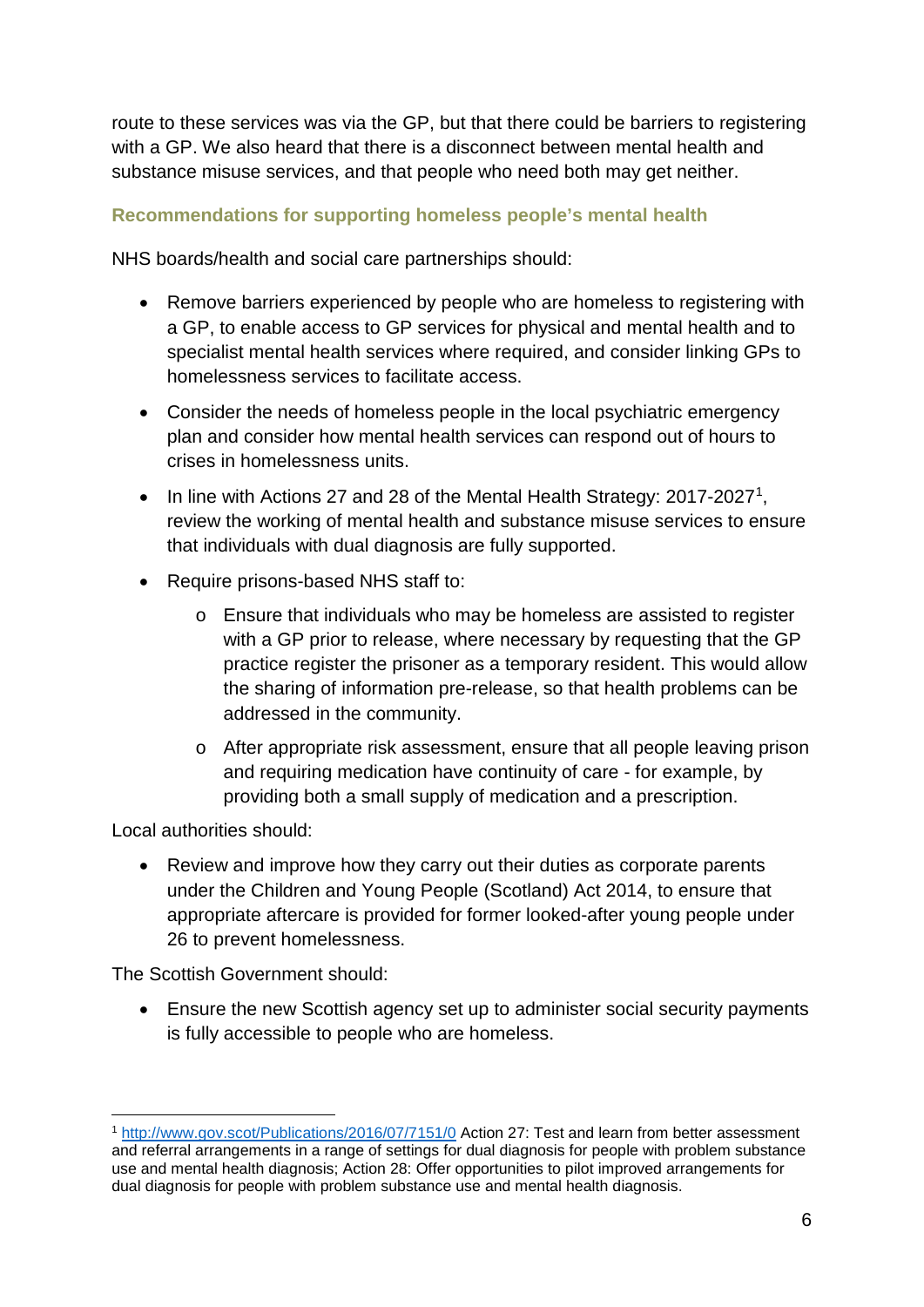• Address the links between homelessness and mental health, and the support needs of homeless people with mental health problems, in any future strategy on homelessness.

The Mental Welfare Commission will also take forward some of the issues in our own work. We will:

- Look at advocacy provision for homeless people in our new role under the Mental Health (Scotland) Act 2015 to monitor how NHS boards and local authorities carry out their duties to provide advocacy services.
- Produce new guidance on alcohol-related brain damage and the use of mental health and incapacity law.
- Review how we can include homelessness in other areas of our work, including themed visits.
- Take account of the learning from planning and carrying out this exploratory visit in any future work visiting homeless people.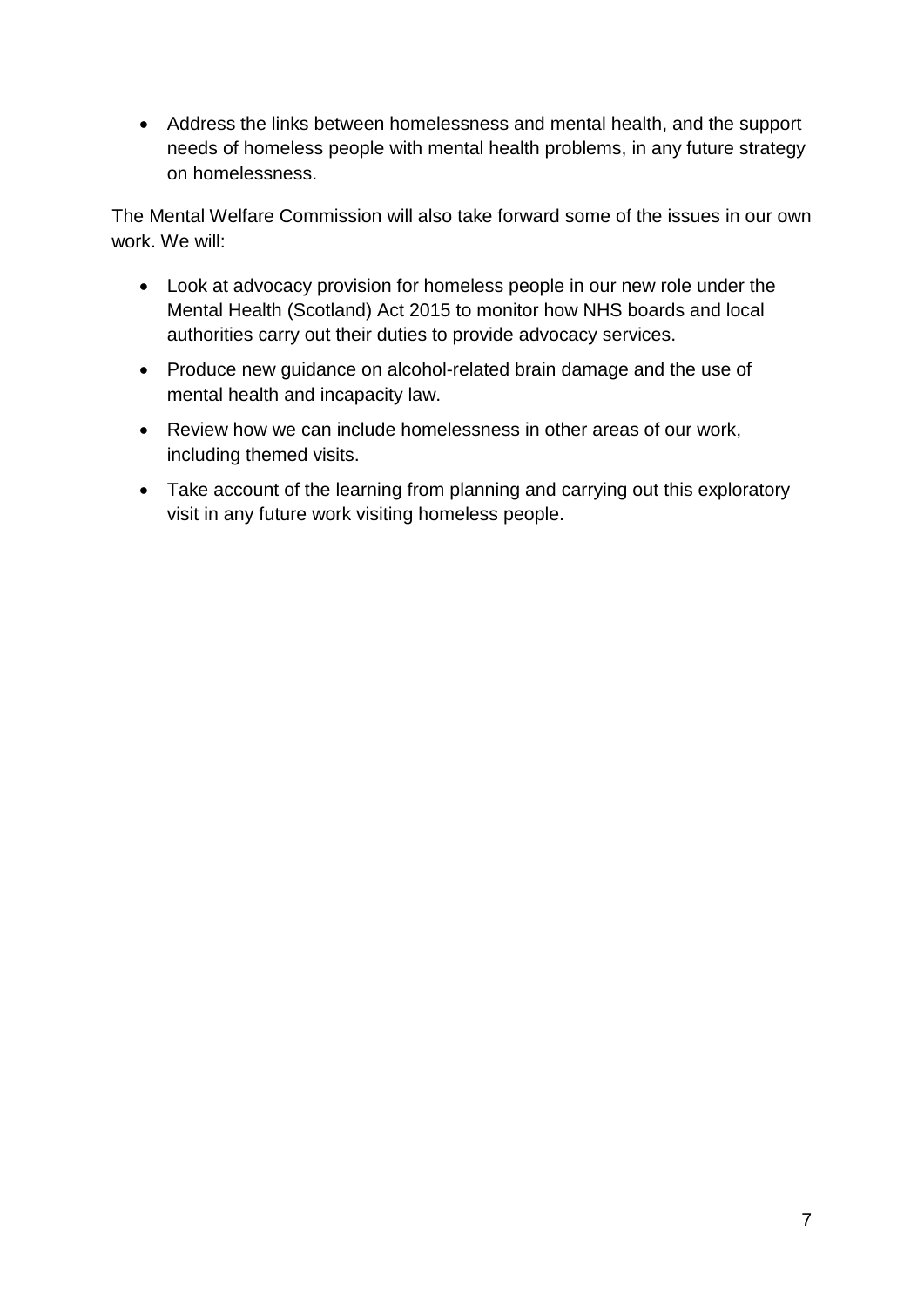# **1. Introduction and background**

The Commission carried out a small-scale project to explore how homeless people with experience of mental ill-health access, and experience, homeless and mental health services.

Because people who experience homelessness are more likely than the general population to have mental health problems, and are in a vulnerable situation, we wanted to know whether they are able to access the right support.

We wanted to hear from people with a range of experiences and stages of homelessness. This was an exploratory project, which aimed both to visit homeless people with mental illness and to learn about how best to reach this group.

We carried out visits to 43 homeless people from July to October 2016, in two local authority areas - one rural and one urban.

#### **Why we carried out these visits**

Studies from around the UK routinely find that homeless people are much more likely to have mental health problems, as well as poorer physical health, than the general population. Crisis, a national charity for single homeless people, states that the research indicates mental health problems such as anxiety and depression are twice as common, and psychosis is between four and fifteen times more common, in the homeless population<sup>[2](#page-9-0)</sup>.

Homeless people also die much earlier and are more likely to also have co-morbid drug or alcohol problems. Levels of suicide and deliberate self-harm are also higher.<sup>3</sup>.

Research commissioned by the Joseph Rowntree Foundation, published in 2011, found that there is a strong over-lap between the people who experience homelessness and people who have been in institutional care as children, or who have experienced traumatic childhood experiences such as abuse. Homeless people are also often known to substance misuse services and/or criminal justice services and have multiple complex needs that cannot easily be addressed by a single agency.

<span id="page-9-0"></span><sup>2</sup> Rees, S. Public Health Resource Unit (PHRU) (2009) *Mental Ill Health in the Adult Single Homeless Population: A review of the literature*. Crisis, London.

<span id="page-9-1"></span><sup>&</sup>lt;sup>3</sup> Thomas, B. (2012) *Homelessness kills: An analysis of the mortality of homeless people in early twenty-first century England.* Crisis, London

<http://www.crisis.org.uk/data/files/publications/Homelessness%20kills%20-%20full%20report.pdf>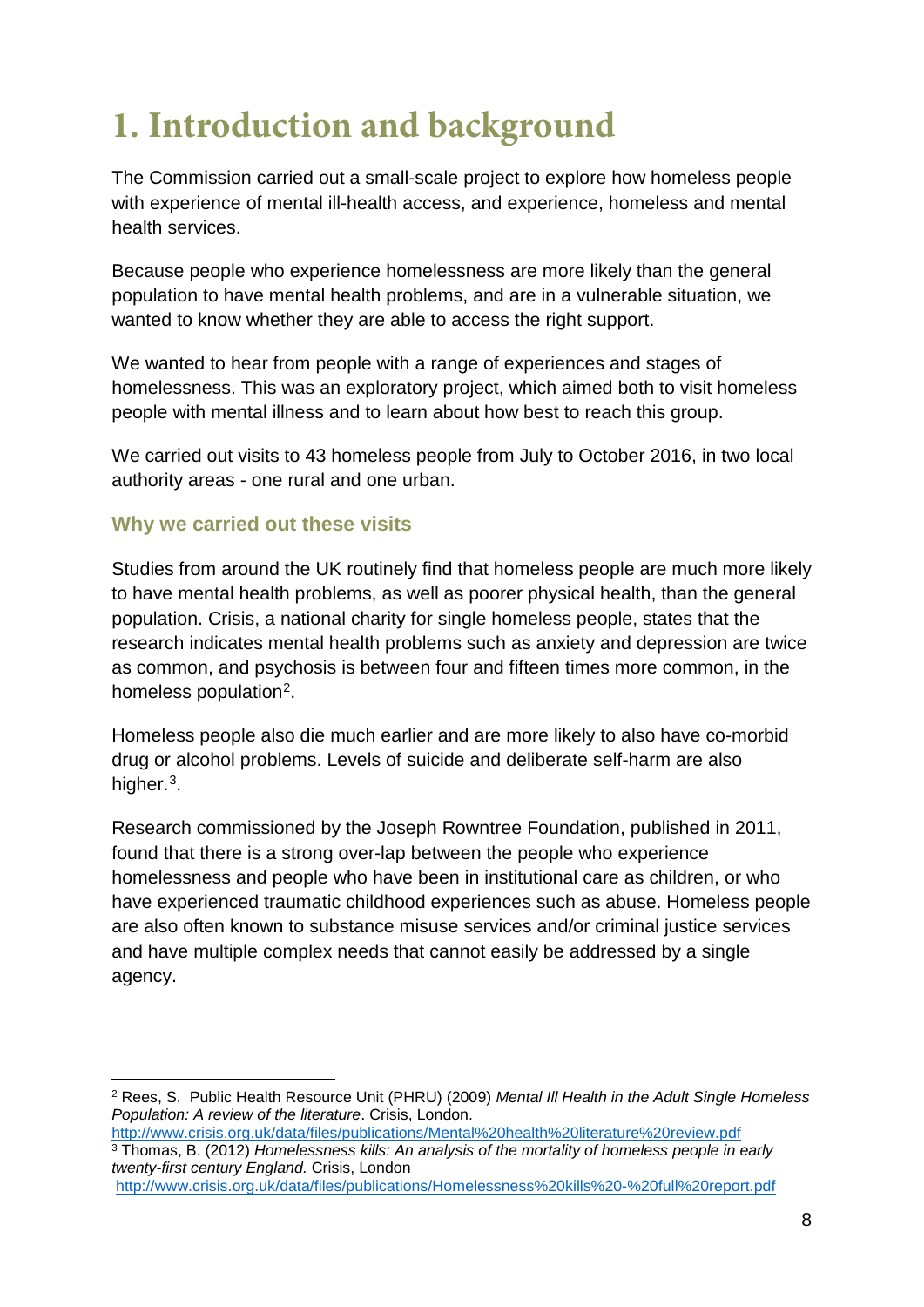"There needs to be an integrated response across health, housing and social care." [4](#page-10-0) 

Homelessness is also a stressful and isolating experience that can cause or exacerbate mental health problems. It is essential that homeless support services are aware of the relationship between mental health and homelessness, and have the skills and resources to respond to it. They must have close working links with mental health professionals and others who have a focus on addressing the needs of homeless people who have mental health problems.

The Scottish Government national statistics report, "Homelessness in Scotland: Biannual update" for April to September 2016[5](#page-10-1) recorded that in this six month period, 10,312 unintentionally homeless households were supported to find an outcome. Four out of five of these households were found settled accommodation.

Despite the stigma attached to mental illness, 20% (n 1,974) of the applicants for support with homelessness in this period who completed the questionnaire, identified mental health problems as one reason they were unintentionally homeless. This was a 21% increase on the same six month period in the previous year. People who identified themselves as having mental health problems were marginally more likely to have a settled outcome, (83.1% rather than 80.7%), but were much less likely to be given a council tenancy (37.5% rather than 47.8%) and much more likely to be settled in non-permanent accommodation (8% rather than 1.7%)<sup>[6](#page-10-2)</sup>.

The Scottish Public Health Observatory has analysed data from 2013 local authority and acute hospital records in Fife<sup>7</sup>[,](#page-10-3) comparing healthcare use by homeless people and the general population. Among other findings, admissions related to self-harm or to injuries and poisonings were 12 times higher among homeless people. People who were homeless had a 13 times higher rate of admission to inpatient psychiatric care than the general population aged 15-64.

The Commission has not previously carried out a themed visit to homeless people with mental health problems. Homeless people are seen as "hard to reach" by health and social services. In 2008 the Commission conducted a consultation which

<span id="page-10-1"></span><sup>5</sup> Scottish Government, Social Security and Housing Access Statistics (2016) *Homelessness in Scotland: Bi-annual update: 1 April to 30 September 2016* 

<span id="page-10-0"></span><sup>4</sup> McDonagh, T. (2011) *Tackling homelessness and exclusion: Understanding complex lives.* Joseph Rowntree Foundation, York.<br>https://www.jrf.org.uk/file/40103/download?token=exQ7ROgZ&filetype=download

<span id="page-10-2"></span> $\frac{6}{6}$  Scottish Government Social Security and Housing Access Statistics, Communities Analysis Division. Data set: Cases assessed as unintentionally homeless, securing settled accommodation and where contact was maintained to duty discharge by mental health reason for homelessness (Private

<span id="page-10-3"></span><sup>&</sup>lt;sup>7</sup> http://www.scotpho.org.uk/life-circumstances/homelessness/data/health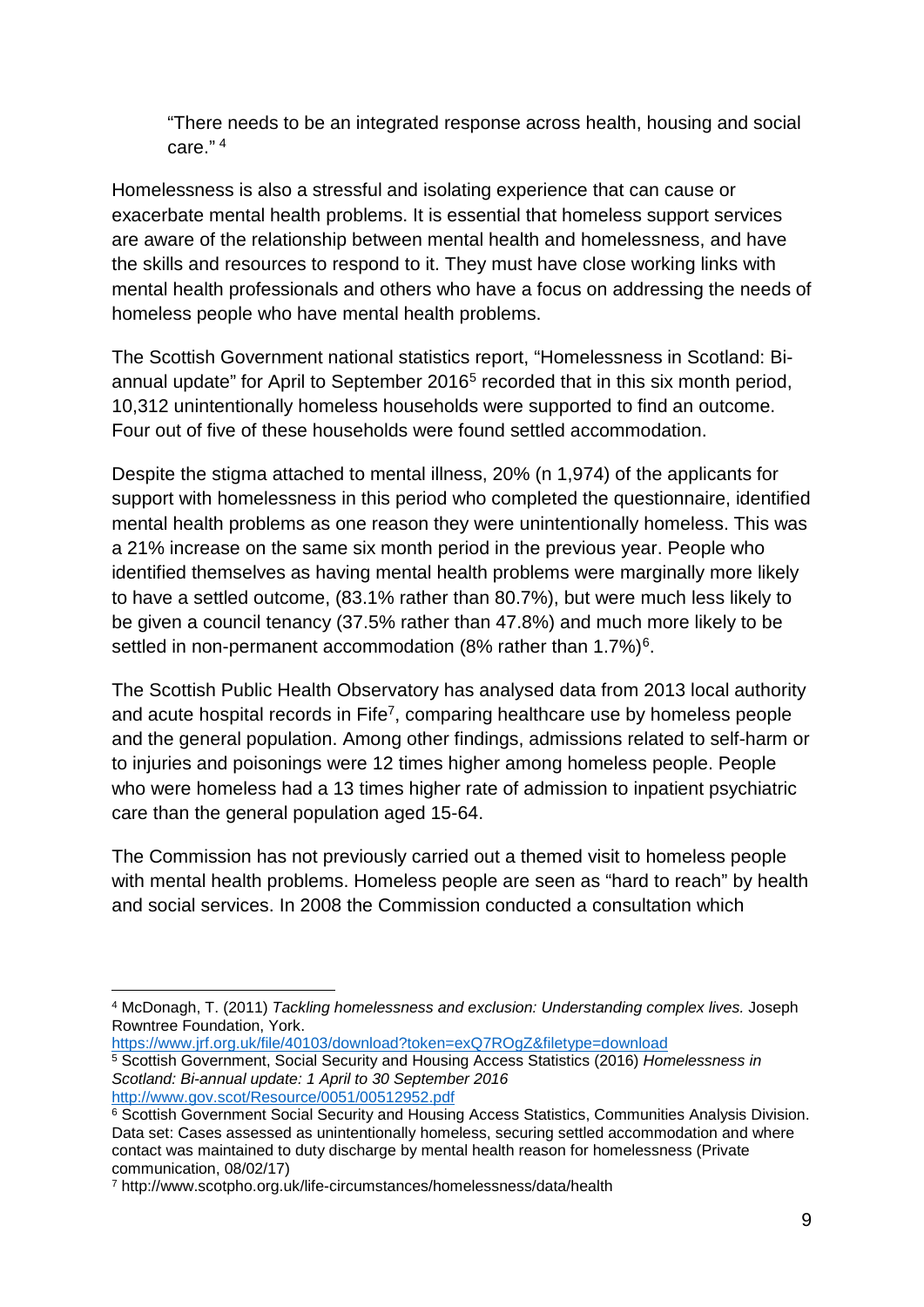identified a range of challenges for service providers in meeting the needs of homeless people with mental health problems.

The issue of how to connect with homeless individuals has also been discussed at the Commission's Advisory Group and internally. The most significant challenge in carrying out visits to homeless people was how to visit people who were actively homeless, especially those living rough, or who were "hidden homeless" such as "sofa surfers".

We worked in partnership with homeless organisations and Health and Social Care Partnerships to try to achieve this.

## **The legal framework**

The Housing (Scotland) Act 1987, as amended, provides the legal framework for homelessness and gives rights to homeless people. It places duties on local authorities. Housing options guidance has been produced by the Scottish Government as a tool for local authorities to use when developing their approach to housing options for people who are homeless, or who are at risk of homelessness.

The guidance defines housing options as:

"a process which starts with housing advice when someone approaches a local authority with a housing problem. This means looking at an individual's options and choices in the widest sense. This approach features early intervention and explores all possible tenure options, including council housing, registered social landlords and the private rented sector.

The advice can also cover personal circumstances which may not necessarily be housing related, such as debt advice, mediation **and mental health issues**.

Rather than only accepting a homelessness application, local authority homelessness services will work together with other services such as employability, **mental health**, money advice and family mediation services, etc, to assist the individual with issues from an early stage in the hope of avoiding a housing crisis."[8](#page-11-0) (Our emphasis).

The Housing Support Services (Homelessness) (Scotland) Regulations 2012[9](#page-11-1) came into force on 1 June 2013. These regulations changed the duties on local authorities to assess the need for housing support for every applicant assessed by the local authority as unintentionally homeless or threatened with homelessness, and

<span id="page-11-0"></span><sup>8</sup> Scottish Government (2016) *Housing Options Guidance* http://www.gov.scot/Resource/0049/00494940.pdf (page 6)

<span id="page-11-1"></span><sup>9</sup> The Housing Support Services (Homelessness) (Scotland) Regulations 2012. SSI 2012/331 <http://www.legislation.gov.uk/sdsi/2012/9780111018170/contents>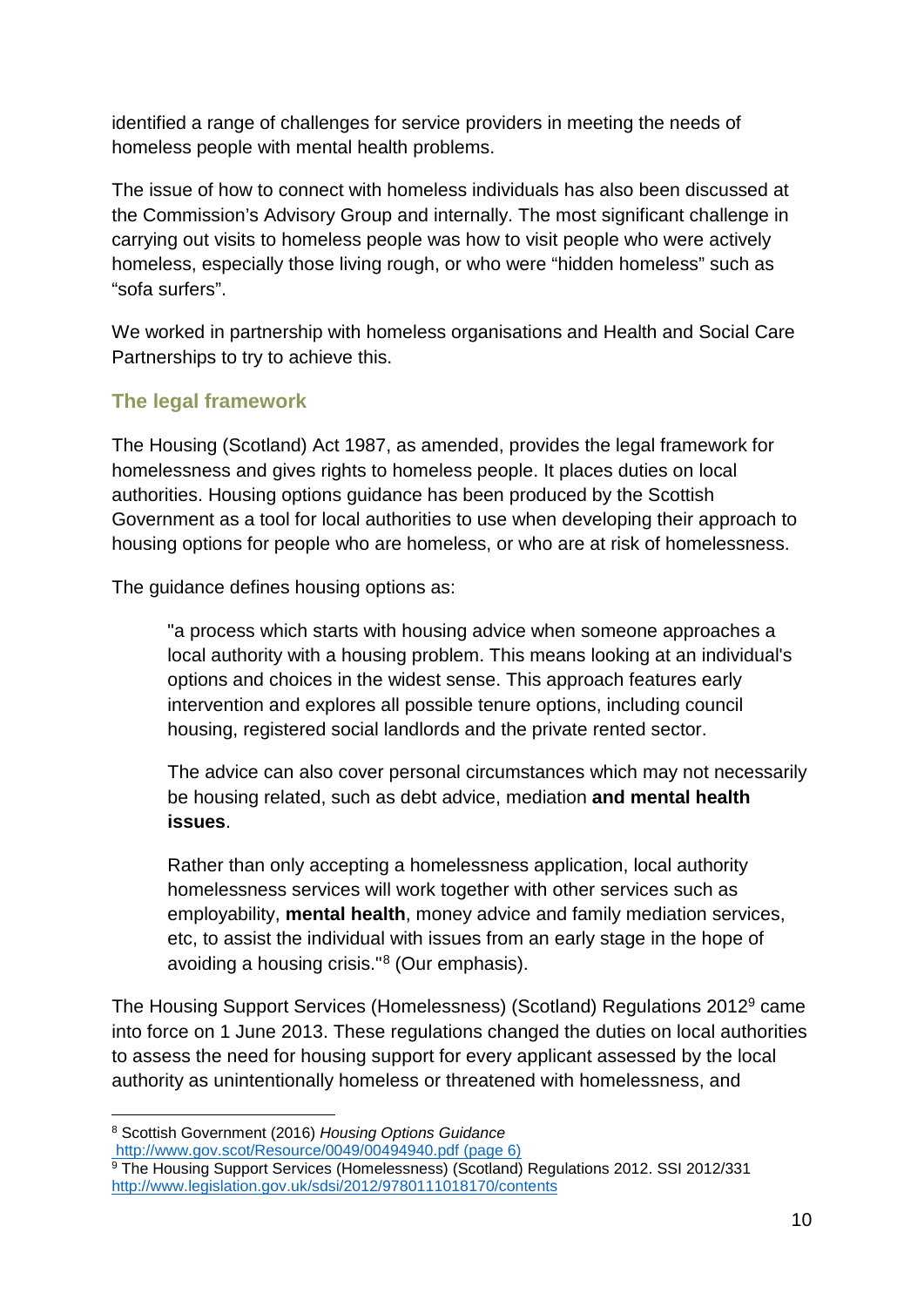who the local authority has reason to believe would benefit from housing support services as prescribed in the regulations. If an assessment of a need for support is made, local authorities must ensure the housing support services are provided.

The legislation therefore requires that, from an early stage, staff with the necessary skills must be able to identify mental health problems and know how best to assist an individual to get their mental health needs met, linking in with mental health services.

Under the Mental Health (Care and Treatment) (Scotland) Act 2003 sections 25 and 26, local authorities have a duty to provide "care and support services" and "services designed to promote well-being and social development" for people who are not in hospital and who have, or have had, a mental disorder. The aim should be to "minimise the effect of the mental disorder" and give to people "the opportunity to lead lives which are as normal as possible."

The Act further defines "care and support services" specifically to include residential accommodation. It also gives examples of what sorts of services should be designed to promote "well-being and social development" to include social, cultural and recreational activities; training; and assistance for people to obtain employment.

Under section 27, local authorities should also provide assistance for people to travel to and from these services to attend or participate in them. In our report 'Living with severe [an](#page-12-0)d enduring mental health problems in Scotland<sup>10</sup>, published in August 2016, we recommended that:

'Local authorities and health and social care partnerships should review how they can work together to develop the provision of relevant services under ss. 25 to 27 of the Mental Health (Care and Treatment) (Scotland) Act 2003.Sections 25 to 27 of the Act are important, and should not be forgotten or overlooked.'

## **Objective**

We wanted this project to listen to the voices of people who were homeless who had experienced mental health problems, and the views of homelessness services.

We hoped to identify potential areas of future focus and work for the Commission in relation to homelessness and mental health, and to inform how we might carry out future work.

10

<span id="page-12-0"></span>[http://www.mwcscot.org.uk/media/340411/living\\_with\\_severe\\_and\\_enduring\\_mental\\_illness\\_in\\_scotla](http://www.mwcscot.org.uk/media/340411/living_with_severe_and_enduring_mental_illness_in_scotland_report_final_2.pdf) nd\_report\_final\_2.pdf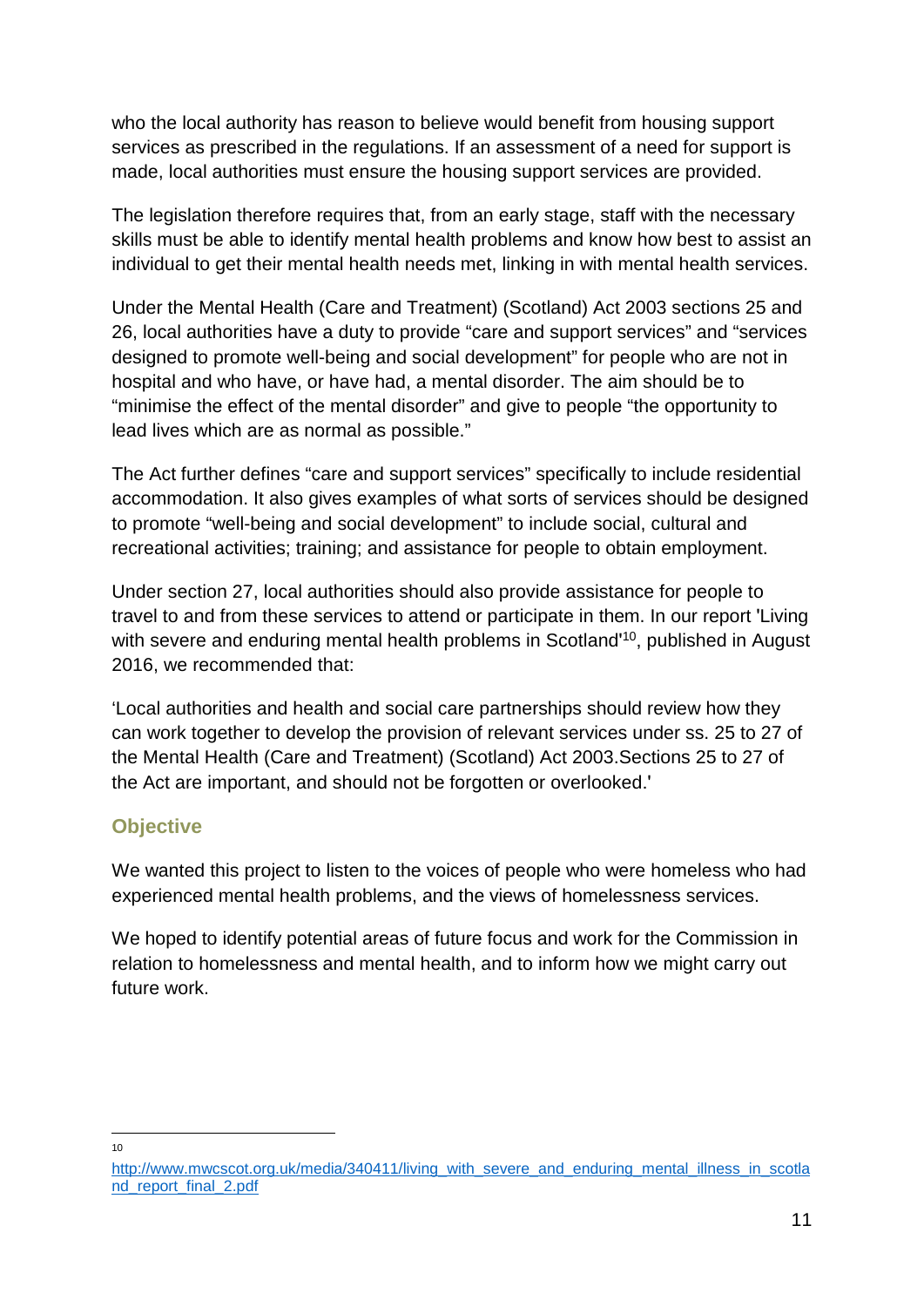## **Scope**

We aimed to visit roughly equal numbers of men and women, as we envisaged there may be different issues and factors experienced by each gender group. We also aimed to see a balance of people across the age range.

To capture how different demographic issues impacted on homelessness, we decided to meet with people in one urban area and one rural area.

The focus of the visits was intended to include:

- Access to mental health services and routes into services.
- Use of legislation: Mental Health Act and Adults with Incapacity Act.
- Exclusion from services.
- Dual diagnosis/lack of diagnosis/hidden mental health problems.
- Discrimination and disadvantage.
- Routes to recovery.
- Access to physical health services.
- Capturing diversity of experience, including:
	- o ex-service personnel
	- o migrants
	- o women fleeing abuse
	- o people who were in "looked after" care
	- o ex-offenders
	- o travellers
	- o people with substance abuse issues
	- o a range of ages

It was recognised that this was an exploratory project, and we predicted there might be other issues which would become apparent during the course of the planning and delivery.

To achieve our objective we initially planned to visit people who were in homeless hostels, or other temporary accommodation, or living rough, who had experience of a mental illness, personality disorder, alcohol related brain damage, learning disability, autism, dementia or related disorder; with or without a formal diagnosis (noting that there may not be a formal diagnosis).

We excluded from the small-scale project:

- people who have been previously homeless but are not now
- people with addictions but not mental illness
- people in hospital care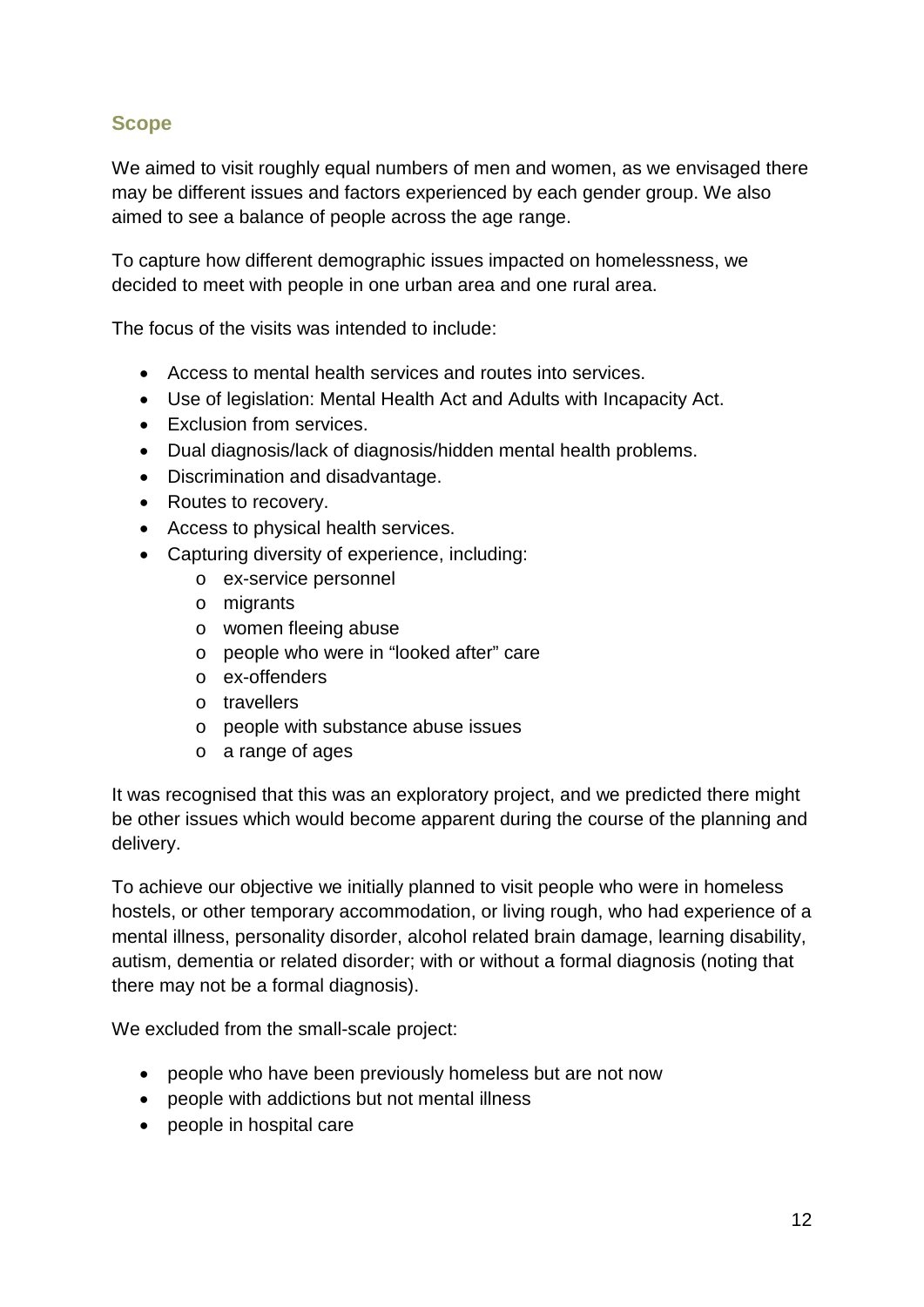## **2. Planning and consultation for the themed visit**

## **Consultation - What people told us was important to ask about**

We held two focus group meetings in the rural area attended by 13 people in total.

We held one large meeting in the urban area with representatives from the majority of homeless service providers. We also held two meetings with leaders of local authority homeless housing and health and social care partnerships (eight people in total).

In the urban area we also met with three management groups of providers and seven people who were homeless.

We asked the question "What are the key issues that affect people with experience of homelessness who have also experienced mental health problems?"

The urban health and social care partnership told us that investment had been put into homelessness in recent years. The view of staff working in homeless services and some homeless people was that the system could be more helpful – for instance, a person vulnerable to mental health problems and with the stress of homelessness, may only be allowed 12 weeks in supported accommodation, and have to move on by a certain date. The impact of this is an increase in anxiety and depression, summed up by one member of staff as – "*no money, no job, a child to visit, the council on your back for service charges and rent arrears – and people will inevitably end up on anti-depressants. The system creates its own problems – you need to be very capable just to manage the system*".

Key issues from the focus groups were:

- Quick access to homeless accommodation delays increase the problems.
- Prison staff need to engage in-reach services to help homeless people with mental health problems organise support, medication, benefits and accommodation in preparation for release.
- Registration with a GP needs to be simple for homeless people.
- Mental health and drug addiction teams need to work seamlessly.
- Mental health services need to work closely with homeless services and provide a full range of inputs, including support, advice, psychological therapies and medication.
- In particular, psychological therapies and counselling should be available and accessible to survivors of abuse and trauma in homeless accommodation.
- Mental health services should include in their psychiatric emergency plans support for homelessness services and individuals when in crisis.
- Homeless people who are given a place in a guest house should have support - life in guest houses can be very difficult.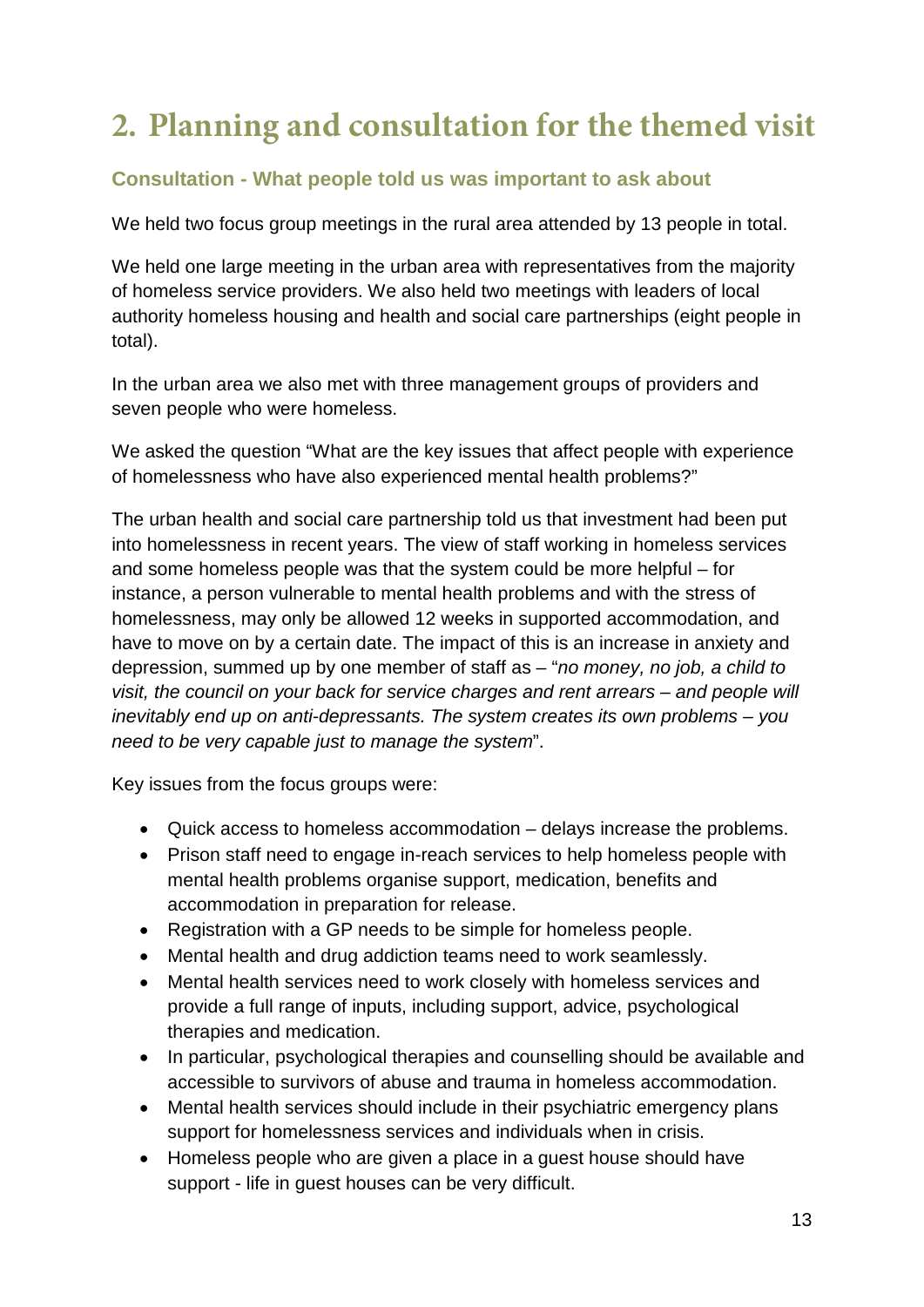- Accommodation offered to homeless people needs to be
	- o local to their family and friends
	- o up to an acceptable living standard
	- o offered when they are ready to move on
- Welfare reform was noted to be having a significant impact on homeless people.
- Being listened to with understanding and positive attitudes, and not having to repeat their history to multiple professionals.

We designed questionnaires for individuals and homeless service managers and staff based on the information given to us at the focus groups.

We contacted a number of statutory and third sector housing and homelessness support providers in the two areas selected.

#### **Outline of how homelessness services work in the two visit areas**

#### **The urban area**

In the urban area we selected there is one local authority serving a city, entirely encompassed within a health board area. At the time of our visits, the two organisations had recently set up their integration joint board.

The urban area is not a housing transfer authority and has its own housing stock. There are 10 housing associations, also known as registered social landlords (RSLs)[11.](#page-15-0) Registered social landlords have a statutory duty to assist local authorities to house people who are homeless through Section 5 Referral under the Housing (Scotland) Act 2001. Three housing associations are part of a common housing register and common allocations policy within the area.

Homeless people have to present to the local authority housing options office (a bus journey from the centre of the city, although they can be seen at other locations on request). There is also a 24 hour homelessness out-of-hours emergency service. Where a person requires temporary accommodation, the local authority has a duty to provide accommodation immediately if the individual is roofless. An assessment of homelessness is carried out by the local authority within 28 days. If a single person is assessed as being unintentionally homeless and in need of accommodation, she or he will usually be assigned to an acute unit for short term accommodation. From these units they then can progress, usually after 28 days, to more stable rehabilitation or resettlement, depending on their need. Where an in-depth support

<span id="page-15-0"></span><sup>11</sup> RSLs provide a variety of accommodation and are run by professional staff and managed by a board of management made up of volunteers. These boards have overall responsibility for the work of the organisation and may include residents, representatives from local authorities and community groups, business people and politicians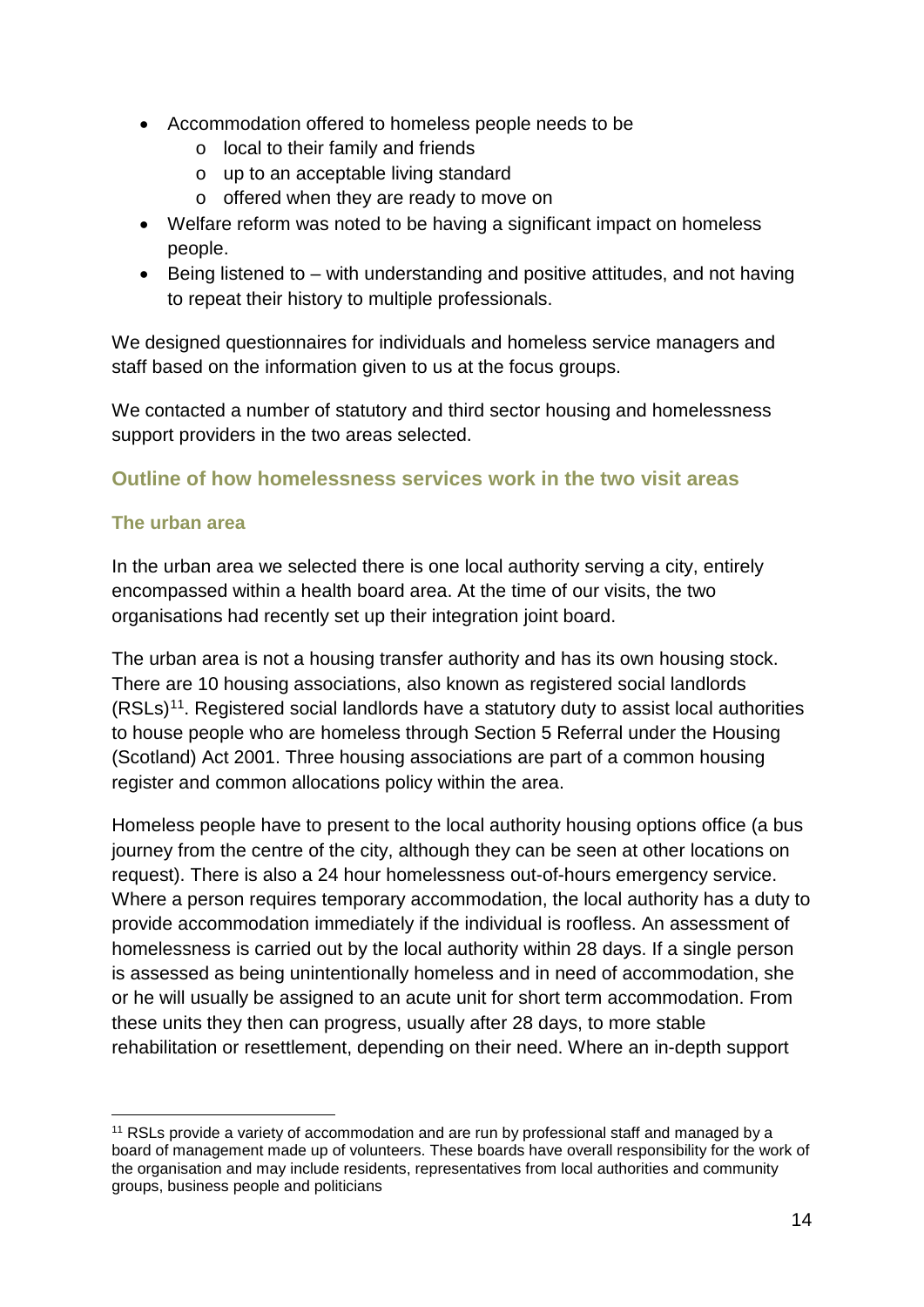assessment shows that the person would benefit from a resettlement unit, they are transferred and given support to suit their needs.

Families and pregnant women are provided with flats either from the local authority, or specialist voluntary sector agencies. Depending upon their needs, some can stay in these flats for an extended period of time, but the hope is to get them settled with an address, benefits and some stability. The ideal is then to get them a tenancy of their own, and employment.

Help is provided to access GP services, which are the only route to ongoing treatment and referral to mental health services.

There is a homeless outreach health team which has recently had a cutback in services; the mental health nurse attached to the team has only two days a week to cover the whole of the city. We were told the composition of the team is under review. The psychiatric services do not accept direct referrals from the team.

A local GP used to provide medical input into this service, but this is no longer the case.

All of the staff we spoke to in the units we visited reported difficulty in people being seen by the mental health services. In addition, individuals had to wait until medical records were sourced before GPs would prescribe their medication. This was especially true if there were also problems with addiction.

There is also a drop-in service provided by a retired nurse in a local church. She provides some health care. A dental service is available through the drop-in, and welfare rights and benefit officers attend regularly.

#### **The rural area**

The rural local authority is responsible for the needs of a large, mainly rural area, and has the same boundaries as the local health board. The population of the region is dispersed, with many people living in small villages and towns. There are four more densely populated areas.

The rural local authority does not have its own housing stock. Social housing in the area is managed by 10 RSLs, after a housing stock transfer.

The local authority is working with health and social care partners to ensure a collaborative approach to supporting people with mental health problems who present as homeless. This approach came about because the local authority was aware of "revolving door" presentations, by the same individuals, to homeless departments. This can be for a multitude of reasons, but the council is clear the most prominent issue is the lack of support available for mental health issues, accompanied by a reluctance to accept support by the individuals concerned.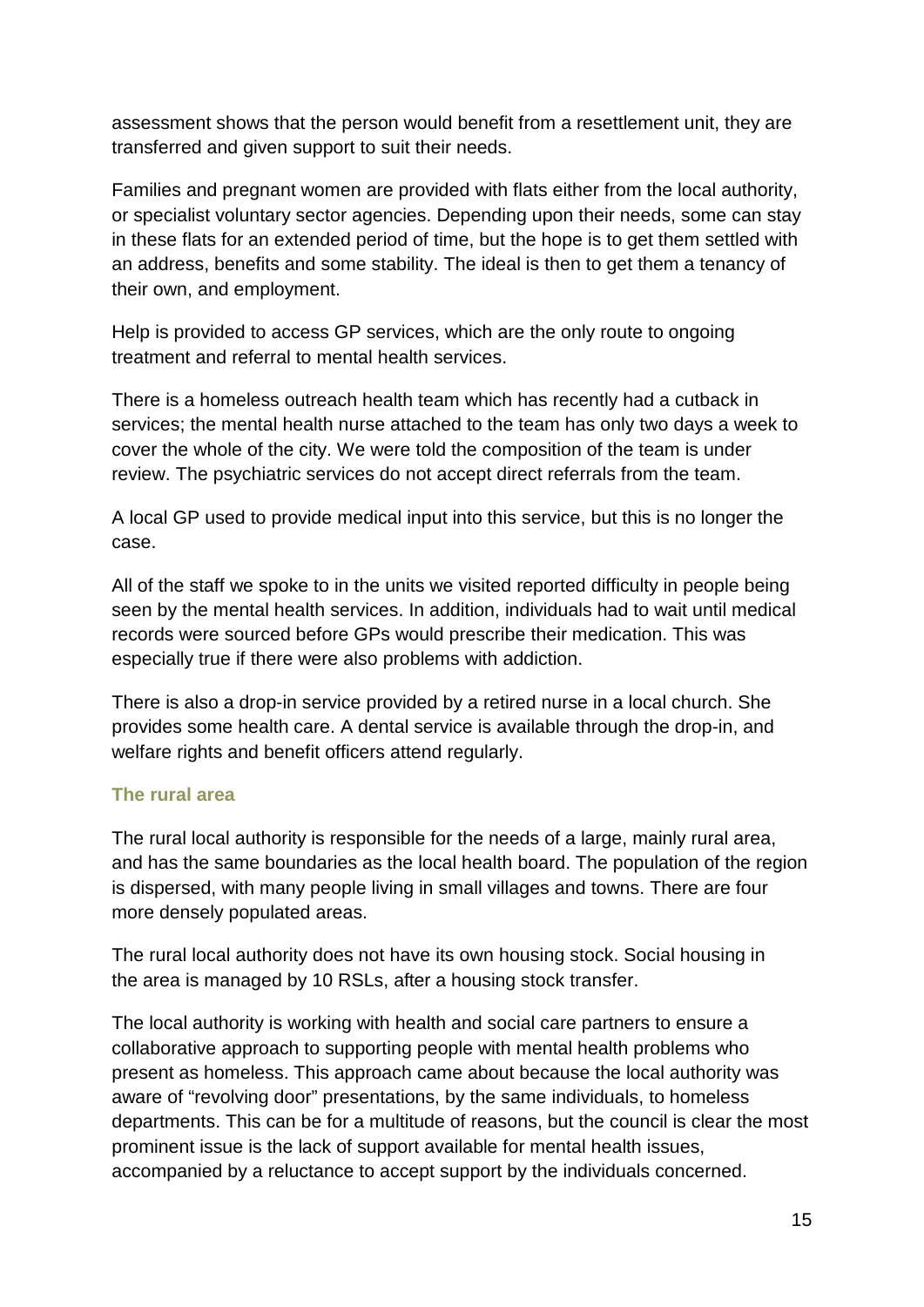There are no exclusion criteria for homeless presentations. If someone presents as homeless and the main issue centres on mental health care needs, a GP would need to make a referral to NHS mental health services. A homeless application would be taken, and early engagement with relevant services would be encouraged to identify accommodation and support requirements.

A local mental health association has accommodation and an outreach service, commissioned by the local authority.

It is recognised that individuals who are homeless are often in temporary accommodation for too long, some as long as 12 months. Recently the council says it has made good progress with RSLs to move people on more timeously to permanent accommodation. An area of difficulty reported to us by several homeless people is that the available permanent accommodation can be in poorer areas with higher levels of drug addiction.

We were also told by individuals and service providers that there are 'attitude issues' from RSLs that can sometimes prevent people from gaining housing. We were told that these issues can also mean that stays are short-lived, due to homeless people being told to leave by the RSLs if they are not deemed suitable to remain. This is important, not least because 33.3%[12](#page-17-0) of people who identified as having mental health problems and were unintentionally homeless across Scotland in the latest available figures were settled by placement with an RSL. The council response is that, under housing legislation, RSLs cannot tell tenants to leave their accommodation as there is a legal process to follow.

The local authority and health board have set up a short life working group alongside the four locality groups to focus on the health and social care integration agenda, with one of the focuses being around homelessness. In this work there is a recognition of the need to target the prevention agenda to provide support before people become homeless. The housing options toolkit has been delayed nationally, so no work has progressed around this in the rural area as yet.

The Housing Regulator is also working closely with the council to improve their approach to the homeless population and delivery of its housing options and homelessness service.

<span id="page-17-0"></span><sup>12</sup> Scottish Government Social Security and Housing Access Statistics, Communities Analysis Division. Data set: Cases assessed as unintentionally homeless, securing settled accommodation and where contact was maintained to duty discharge by mental health reason for homelessness (Private communication, 01/02/17).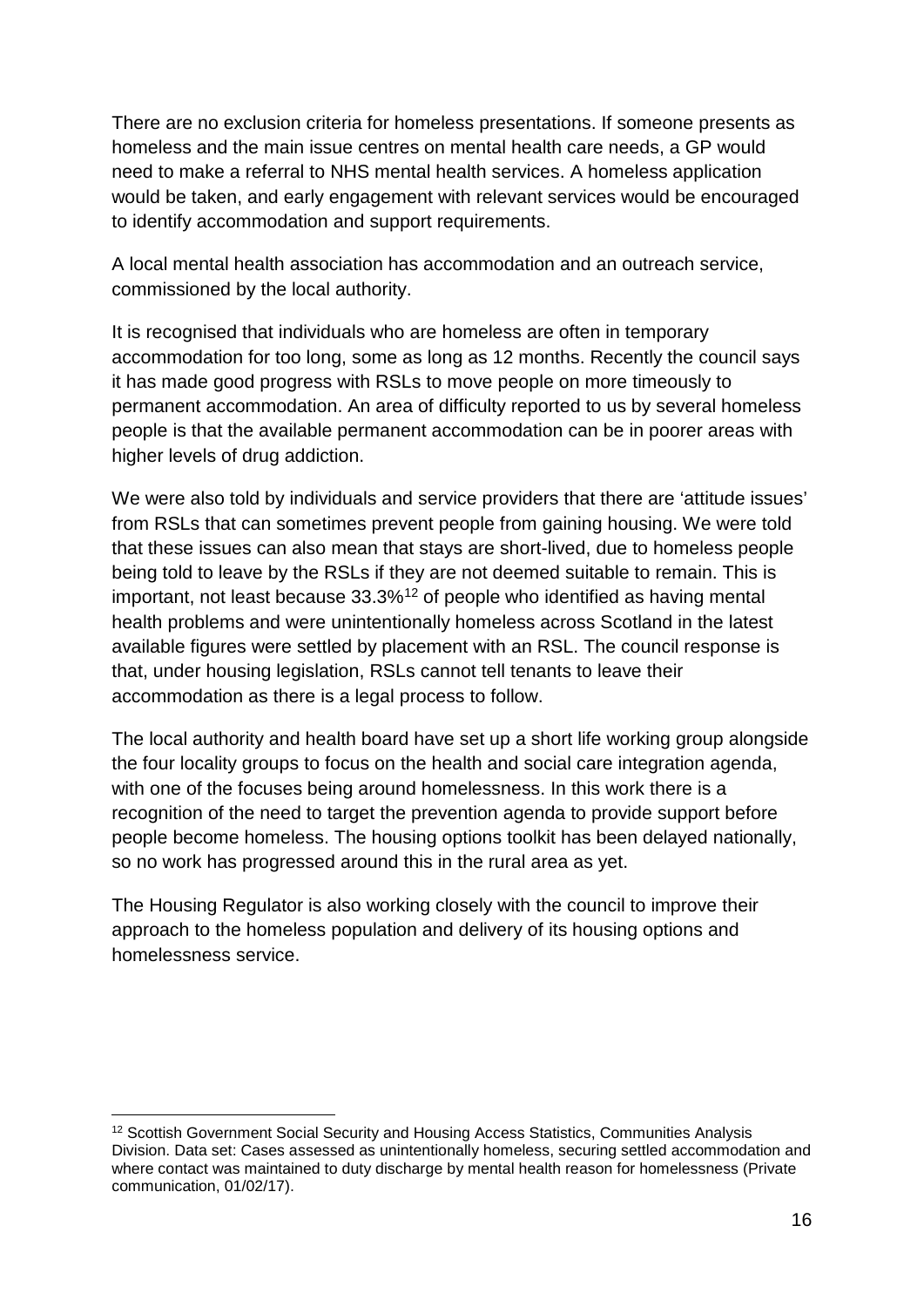#### **What we did**

We visited homeless people and organisations supporting them and asked questions based on our consultations. Qualitative rather than quantitative research methods were used due to the low numbers of people being visited in this project.

We drafted three data collection sheets:

- A questionnaire concerning the individual. Part 1 consisted of largely open ended questions to be asked face-to-face; Part 2 was a detailed listing of demographic and background information, ideally to be obtained from the service provider prior to the interview with a view to being added to at the face-to-face interview with the individual.
- A questionnaire to be completed in conversation with a worker from the homeless service.
- A brief questionnaire for relative/friends/carer to be issued with the permission of the homeless individual.

At the outset we set up an aspirational quota sheet, with the aim of guiding us towards a wide qualitative sample; we hoped to gain views from a range of individuals and a breadth of experiences across the homeless sector. The quota sheet was broadly guided by the relative population sizes of the two areas and the known relative divisions across gender and age–groups (eg 24 or under, 25 and over) cited in the national data sets.

Across these key parameters, we also aimed to gain some representation if possible from other key groups identified in the literature including: parents with children; people with experience of having been in "looked after" care; people with experience of mental health hospital care; people who have been in prison; ex-members of the armed forces; people who have survived abuse, exploitation or been trafficked; migrants or asylum seekers.

In practice we found it difficult to stick too closely to the quota sheet, largely because we could only interview those individuals who were willing to come forward on the days of our visits. Whilst we tried to be explicit with the staff in the homeless units about our criteria, sometimes these were loosely applied. We did not see homeless people who were not known to the homeless units and we did not formally interview the few "rough sleepers" seen (as they were in a drop-in). This was an exploratory themed visit project rather than formal research.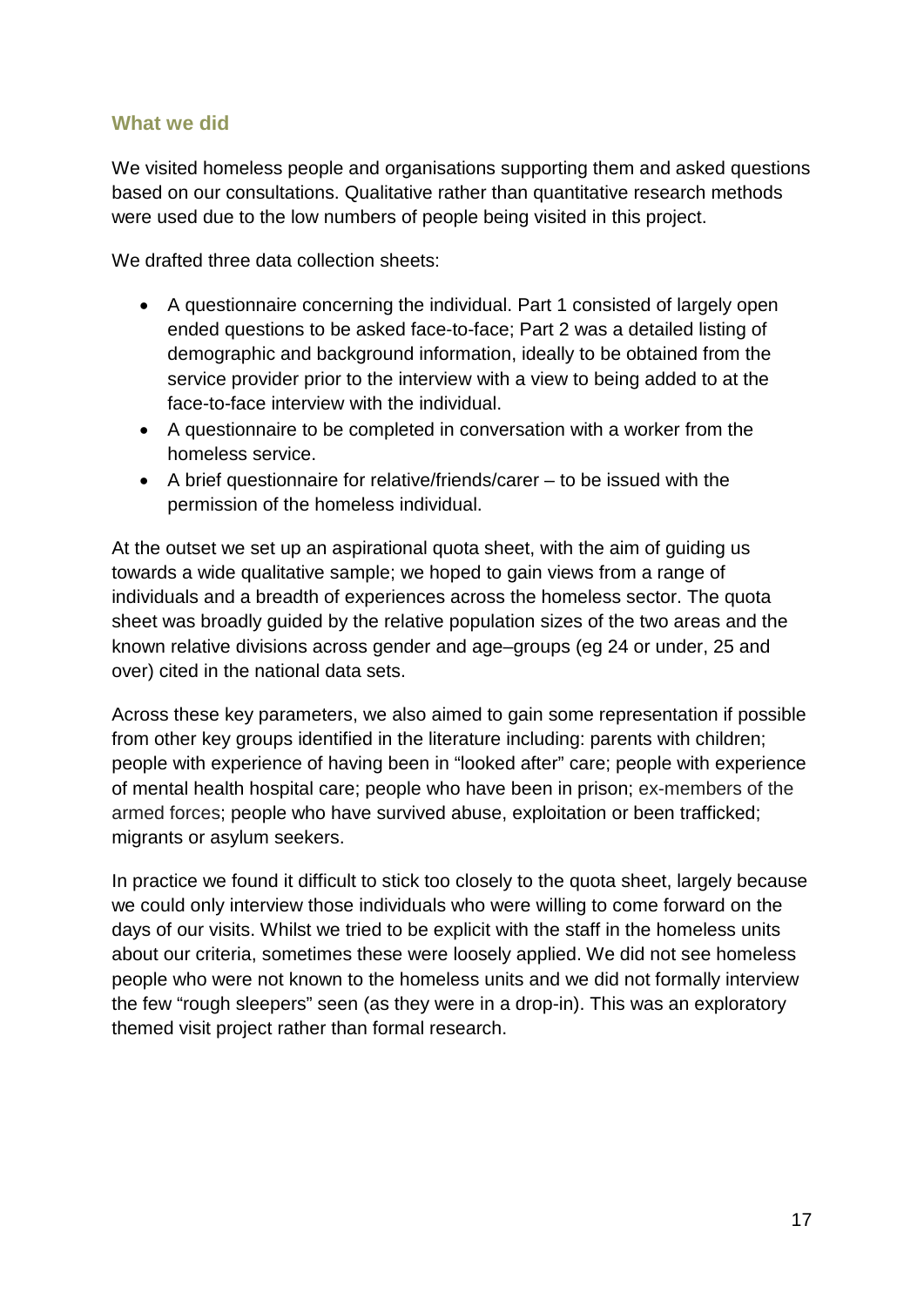# **3. Arranging meetings with homeless services and individuals**

We made contact with both local authority homelessness services and with the homelessness service providers in each area.

Each year, Scottish local authorities produce an annual performance report which details how they have performed in achieving their objectives for homelessness. We looked at the homelessness annual performance reports for the two areas we planned to visit. These reports gave us some information about the available services in the areas. We also had a general idea of some of the key services that exist, asked the local authority about routes for visiting homeless people, and we searched for services online.

In each area we identified services supporting homeless people and worked with them to arrange to visit people using their service. We asked each service to speak with homeless people they supported who they knew or suspected to have mental health problems, and encourage them to meet with us. We arranged times to visit each service and attempt to meet with people, using our questionnaire.

A training seminar was delivered in May 2016 by the Housing Regulator to ensure all project team members (and other Commission officers) were well informed about homelessness issues.

## **The rural area**

We met with the local authority and with national organisations based in the rural area, APEX, Women's Aid<sup>[13](#page-19-0)</sup> and two outreach housing support providers commissioned by the council. Most were enthusiastic to help and some managed to find many people who met our criteria and were willing to meet with us. Staff at one of these said that it was quite hard to convince clients who had a mental illness and were homeless that it would be a good idea to speak with us and go through a questionnaire.

Key to meeting seemed to be the initial phone call explaining the Commission and the themed visit in a way that made services keen to help rather than worried or anxious about the additional work it would cause.

It was very quickly made clear to us that, as we had anticipated, it would be difficult to get homeless people to attend on specific days and at specific times due to the nature of life when homeless and the conditions many people experience. We agreed that preliminary meetings would be at places where people dropped in, and

<span id="page-19-0"></span><sup>13</sup> www.scottishwomensaid.org.uk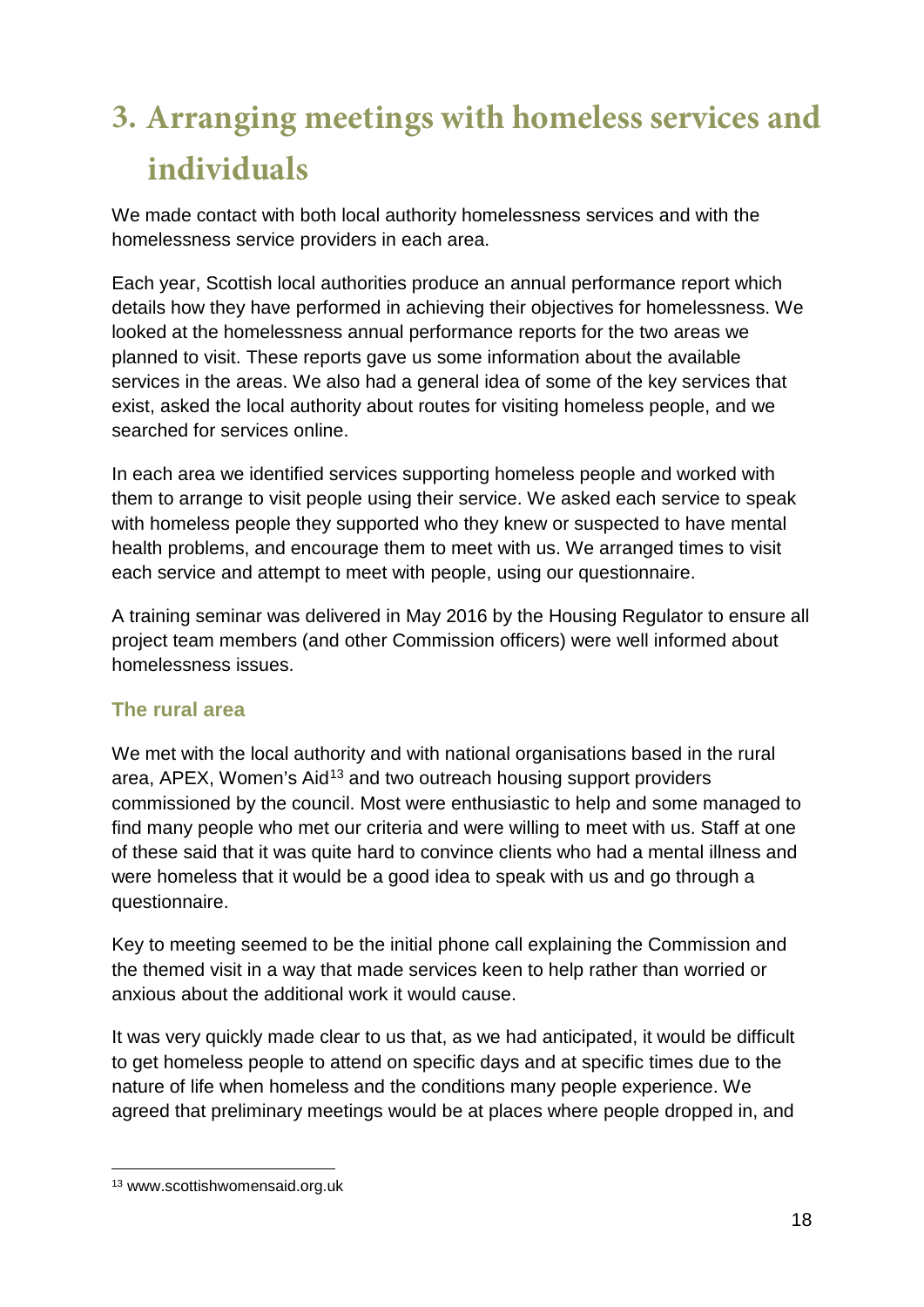that we would meet with people who were around. We chose days when people were usually expected to be there or when activities were already planned.

We asked the organisations to spread the word among their workers and homeless people who were using their services that we were coming and encourage them to speak to us.

Initial meetings were held with homeless people attending APEX Scotland services. On the whole, people were happy and sometimes eager to talk with us, but not everyone met our criteria. Because they had made contact with services and were engaging in activities, many had very recently found accommodation or had been in accommodation for some time but were struggling to keep the tenancy, rather than currently homeless. Equally, people often did not self-define as having mental illness. They identified issues such as stress, anxiety and depression, for which they might be receiving treatment, usually from a GP, but they did not necessarily associate this with having a mental health problem.

#### **The urban area**

We spent some time initially meeting with people from the council, health and social care partnership and managers. We also attended a multi-professional conference event on homelessness where all main services were represented. But the most effective route to reaching homeless people was by direct contact with the managers of the homeless hostels. The homeless support staff we spoke to, on the whole, were unfamiliar with the Mental Welfare Commission, but they were helpful and many also provided contacts with other agencies.

The people we saw had not all been through the main city centre hostel, but some had been referred straight to other direct access hostels. After initial assessment they would then progress onto longer term placements at other hostels. From here they are given support with benefits, training, employment etc with the hope that they will next move to their own tenancy. Supported accommodation can be available as an interim measure before this.

We visited the main council city centre homeless unit, another run by the Salvation Army<sup>[14](#page-20-0)</sup>, and one run by the Cyrenians<sup>15</sup>.

In all three units the method of finding someone to speak to could be problematic. Making appointments wasn't practical and we had to rely on turning up to the unit and seeing those individuals who were available on the day,

<span id="page-20-0"></span><sup>14</sup> <https://www.salvationarmy.org.uk/scotland-office>

<span id="page-20-1"></span><sup>15</sup> [http://cyrenians.scot](http://cyrenians.scot/)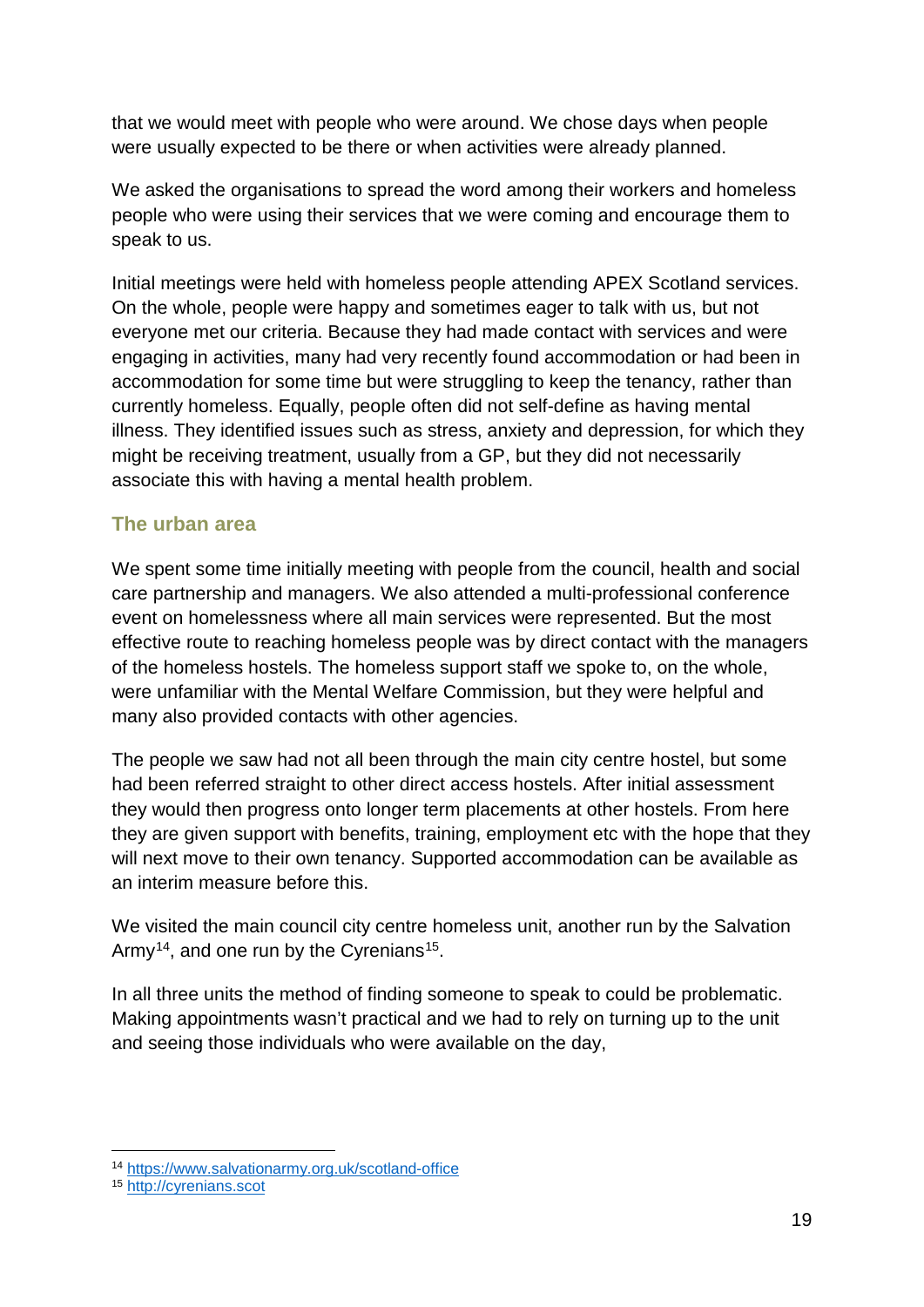We also visited a resettlement service run by the Cyrenians, a sheltered housing scheme providing a follow-on service from the direct access units for vulnerable people, and a young persons' unit run by Action for Children<sup>16</sup>.

Finally, we visited a drop-in centre run by a church organisation. We spoke informally to some individuals who were voluntarily sleeping rough, who said they had worked hard to get off drugs and felt the situation in most of the hostels was such that they could not hope to stay off if they went to stay there. They described shouting and aggression in the corridors at night, and constant knocking on their doors with people trying to sell drugs, or asking for money to buy their own. The hostels themselves did not describe this level of activity; although they all had a 'no drugs' policy they acknowledged this was impossible to enforce.

#### **How we carried out the visits**

We offered to meet people in any location that they felt comfortable with and at any time of the day, and found that the most straightforward option for people was to meet them in working hours at the offices of each agency.

The longest interviews lasted about 1 ½ hours, the shortest about 20 minutes. In many cases people seemed very keen to speak and said that they appreciated the opportunity to talk about their experiences.

Some people wanted to be interviewed because they thought it might make a difference for other homeless people.. Not all individuals interviewed were able to answer all the questions in the questionnaire.

Two people preferred to be interviewed at the same time so that they could support each other. This seemed to work for them quite well for them, although it may have restricted what they were willing to talk about.

Service staff also provided important insights. They could often see very real problems around such things as referrals and systems that homeless people did not raise, or were unaware of, and could often illustrate different points with real examples.

We provided direct advice to the homeless person following nine of the 43 interviews. We also gave advice to managers and staff on accessing mental health services during three interviews.

<span id="page-21-0"></span><sup>16</sup> [https://www.actionforchildren.org.uk](https://www.actionforchildren.org.uk/)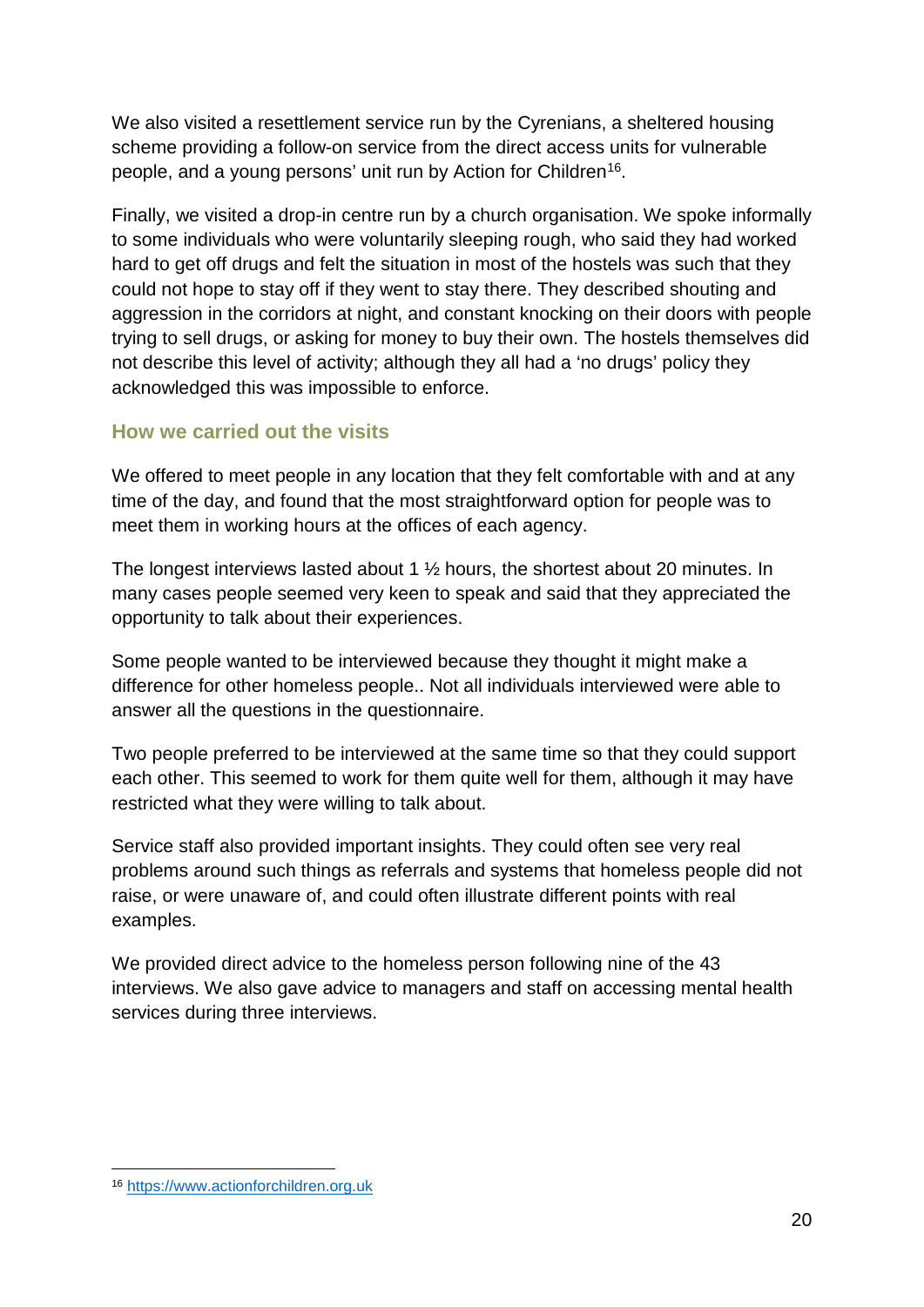## **4. Who we visited**

We met with 48 people, 43 of whom met our criteria of being currently homeless or had been so up to the last month. Four had been homeless in the past year but were not currently homeless- these are excluded from the following counts but their stories or quotes may be used for illustration. One other was excluded on closer analysis of the data as, despite the service's opinion, the individual did not feel they had a mental health problem and we agreed.

Only seven (five men and two women) of the 43 people we saw were experiencing homelessness for the first time. Four of these seven were over 25 years old.

| <b>Gender</b> | <b>Rural</b><br><b>Area</b> | <b>Urban</b><br>Area | <b>Total</b><br>seen |
|---------------|-----------------------------|----------------------|----------------------|
| <b>Female</b> | 4 (31%)                     | 9(32%)               | 13 (32%)             |
| <b>Male</b>   | 9(69%)                      | 21 (68%)             | 30 (68%)             |
| <b>Total</b>  | 13                          | 30                   | 43                   |

We interviewed more than double the number of men (67% 29) compared to women (33% 14). We interviewed everyone who was willing to meet with us and who met our criteria (currently homeless and with experience of mental health problems). There are more men in homeless services (55%) than women  $(45\%)^{17}$ .

All of the homeless services we visited (eight in the urban area, four in the rural area) supported both men and women, and most reported that they usually have a majority of men, sometimes as much as 80 – 90%.

There were few communal places to spend time in at the homeless units we visited. This may reflect some of the opinions from individuals interviewed, who told us that, in the main, they did not have strong peer relationships with each other and did not necessarily seek this. This was backed up by staff, who also commented on the, at times, inappropriate mix of people in some accommodation – eg young women with a history of trauma being housed with offenders who are active drug users.

<span id="page-22-0"></span><sup>17</sup> Scottish Government Social Security and Housing Access Statistics, Communities Analysis Division. Data set: Applications by household type and sex of main applicant (Private communication, 08/02/17).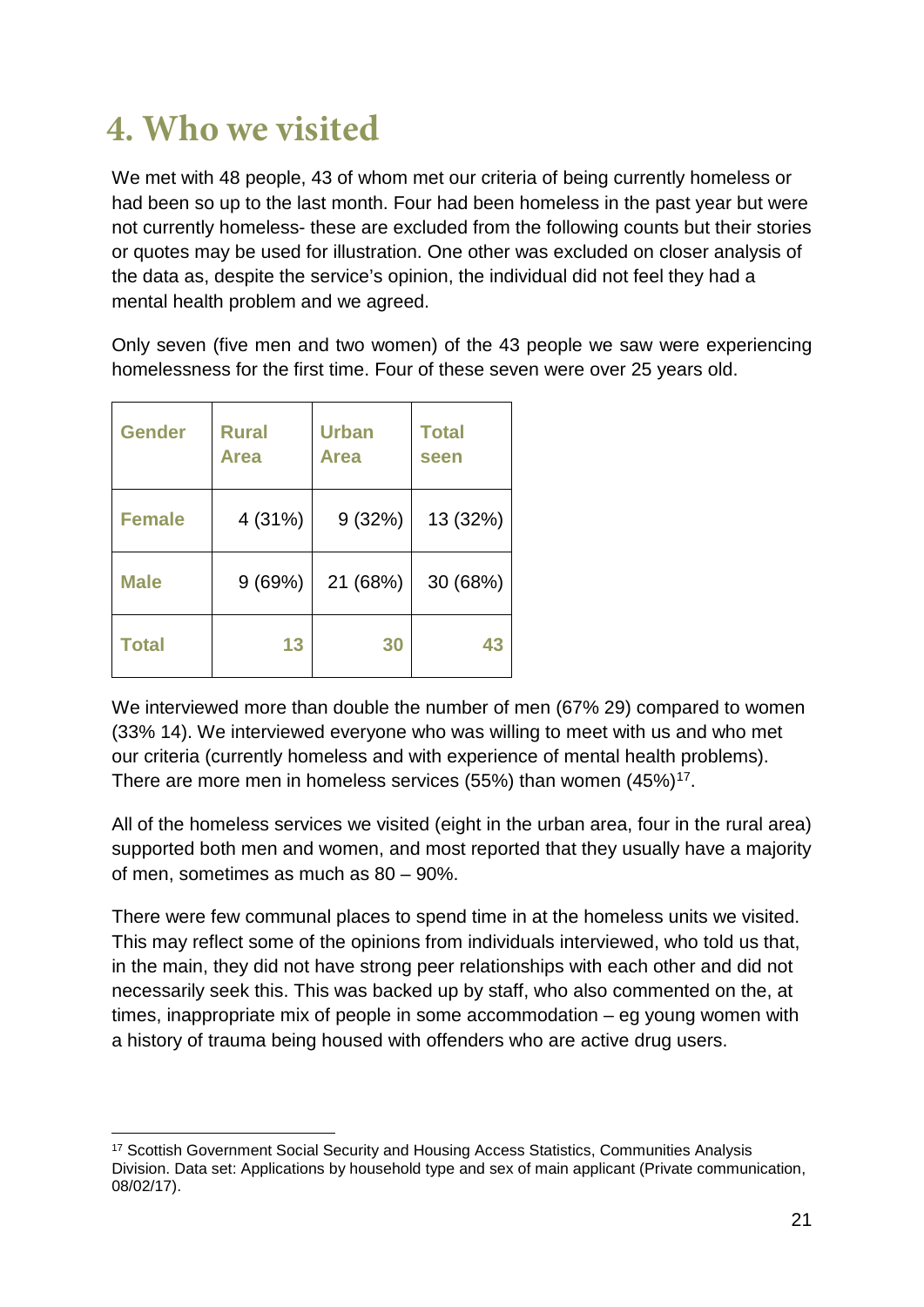#### **Mental health**

The Mental Welfare Commission's remit extends to people with mental illness, dementia and learning disability, and related conditions, such as autism.

Because of this, we excluded from this themed visit project people who told us they had no mental health problems.

| <b>SELF-DIAGNOSIS</b>                 | <b>Grand</b><br><b>Total</b> |
|---------------------------------------|------------------------------|
| Depression                            | 12                           |
| Depression and Psychosis              | 1                            |
| Depression and Psychosis and Other MI | 1                            |
| Depression and Other MI               | 12                           |
| Psychosis                             | 5                            |
| <b>Psychosis and Other MI</b>         | 1                            |
| Bi-polar                              | 3                            |
| <b>Bi-polar and Other MI</b>          | 1                            |
| <b>Other MI</b>                       | 3                            |
| Anxiety                               | 3                            |
| Personality disorder                  | 1                            |
| <b>Grand Total</b>                    | 43                           |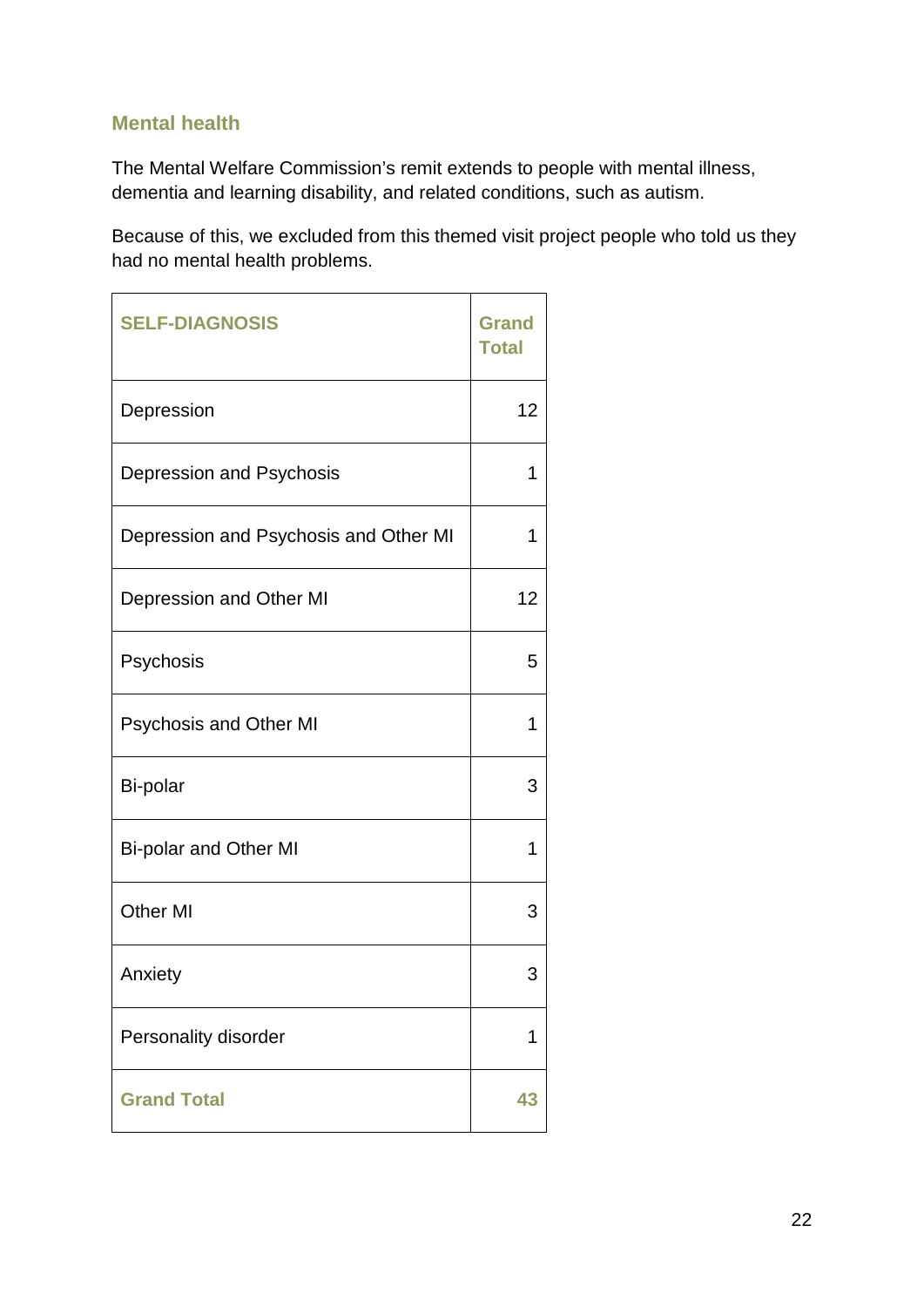Of the 43 people we spoke to, 26 told us they suffered with depression. Three told us they had post-traumatic stress disorder (PTSD) as a result of childhood abuse.

*"JQ told us she believes dysfunctional family and abuse led to her mental health problems. Her parents were drug dealers. She witnessed her mother's abuse and was sexually abused herself."* 

*"JM told us he had a 'mental breakdown' about one year ago. He was taken to hospital by his partner. He lost his job, his partner, and his house through extreme depression and anxiety. He still has anxieties regarding working and crowded spaces."* 

Twelve of the 26 individuals (nine men and four women) told us relationship breakdown was the main reason they had become homeless. Nine said that it was because of a deterioration in their mental health. Fourteen of the 26 individuals also told us they had recently self-harmed or had suicidal thoughts.

Four people told us they have a bi-polar disorder.

Eight individuals, all men, told us they had a diagnosis that included psychosis, schizophrenia or schizo-affective disorder. Five of the eight told us they had been detained under the Mental Health Act in the past (though no one we saw was currently subject to measures of the Act or on guardianship in the Adults with Incapacity (Scotland) Act 2000). Four thought their mental health was the main reason they were homeless, and two identified a breakdown in relationships.

#### **Family life**

None of the individuals we spoke to were married or in a civil partnership at the time of the interview. Thirty six individuals told us they had no current partner, seven of these were single following a divorce. Three were widows or widowers. Seven people told us they had a partner.

Highlighting the impact of homelessness on more than just the individual, there were 13 parents (10 fathers and three mothers) of children under 18 in our survey with a total of 26 children (one father had six children).

#### **Other characteristics**

#### **Ex-prisoners**

People who come into contact with the criminal justice system are at a higher risk of experiencing homelessness. This may be because they lose contact with their family, or because they lose their tenancy when in prison. Nineteen (17 men and two women) of the 43 individuals interviewed told us they had spent some time in prison.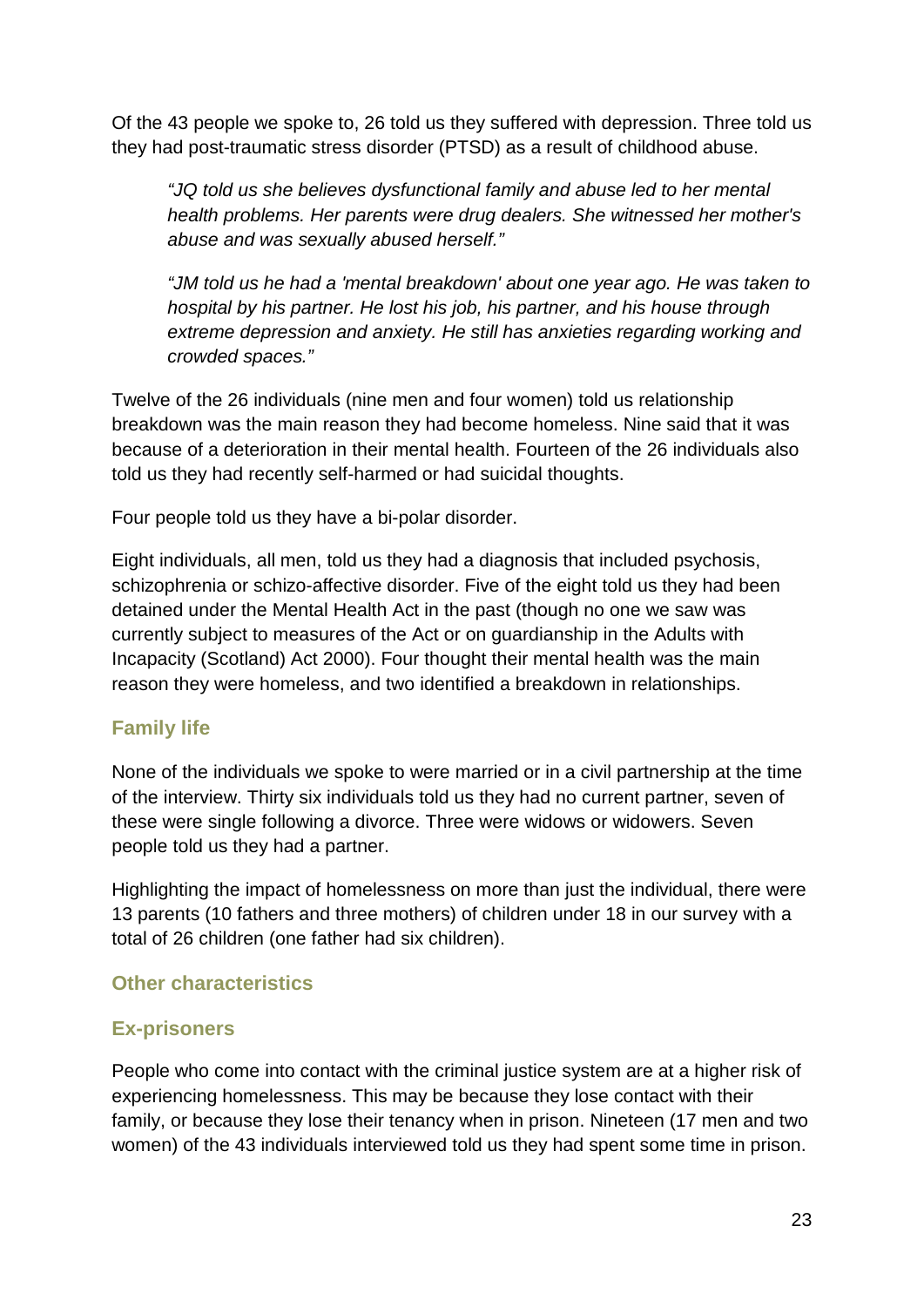Seven told us the main reason they were homeless was as a result of being in prison.

Shelter Scotland's 2015 report Preventing Homelessness and Reducing Reoffending[18](#page-25-0) found lack of planning around prison release put people at risk of homelessness, and that the right location for a tenancy was important in reducing the risk of reoffending.

#### **Ex-services**

Two individuals (both men) told us they had served in the armed forces.

## **Looked after children**

Fourteen (32%) (nine men and five women) of the 43 told us they had been looked after children in the care of the local authority for some period. A child is defined as being "looked after" if they are in the care of the local authority for more than 24 hours, though most will be in care for much longer periods, sometimes until reaching adulthood. Recent data in Scotland is that 1.5% of the 0–17 age population are looked after children<sup>[19](#page-25-1)</sup>.

The Scottish Government national homelessness statistics annual report asks whether any member of an applicant household, aged under 25, was looked after as a child by their local authority**[20.](#page-25-2)** It shows that 6% of applicant households answer yes to this question.

That almost one third of the homeless people with mental health problems who we saw had been looked after as children appears to be a much higher proportion than we might have expected, although our sample is small. However a research briefing on young homeless people published by Crisis in April 2012: "Young, hidden and homeless" found a similar situation and reported:

"The fact that 30% of young homeless people have been in care suggests that the care system too can fail to deal with some of the support needs young people have"[21](#page-25-3)

18

<span id="page-25-0"></span>http://scotland.shelter.org.uk/professional\_resources/policy\_library/policy\_library\_folder/preventing\_ho melessness\_and\_reducing\_reoffending\_-

<span id="page-25-1"></span>\_insights\_from\_service\_users\_of\_the\_supporting\_prisoners\_advice\_network,\_scotland <sup>19</sup> <http://www.gov.scot/Topics/Statistics/Browse/Children/PubChildrenSocialWork/CSWSAT1516> Table 2.1.

<span id="page-25-2"></span><sup>20</sup> Table 5 <http://www.gov.scot/Resource/0050/00502077.xlsx>

<span id="page-25-3"></span><sup>21</sup> Research briefing: Young, hidden and homeless, Crisis, 2012 <http://www.crisis.org.uk/data/files/publications/Crisis%20briefing%20-%20youth%20homelessness.pdf> Also see "Care leavers' transition to adulthood", National Audit Office, [https://www.nao.org.uk/wp](https://www.nao.org.uk/wp-content/uploads/2015/07/Care-leavers-transition-to-adulthood.pdf)[content/uploads/2015/07/Care-leavers-transition-to-adulthood.pdf](https://www.nao.org.uk/wp-content/uploads/2015/07/Care-leavers-transition-to-adulthood.pdf) "in 2010, 25% of those who were homeless had been in care at some point in their lives"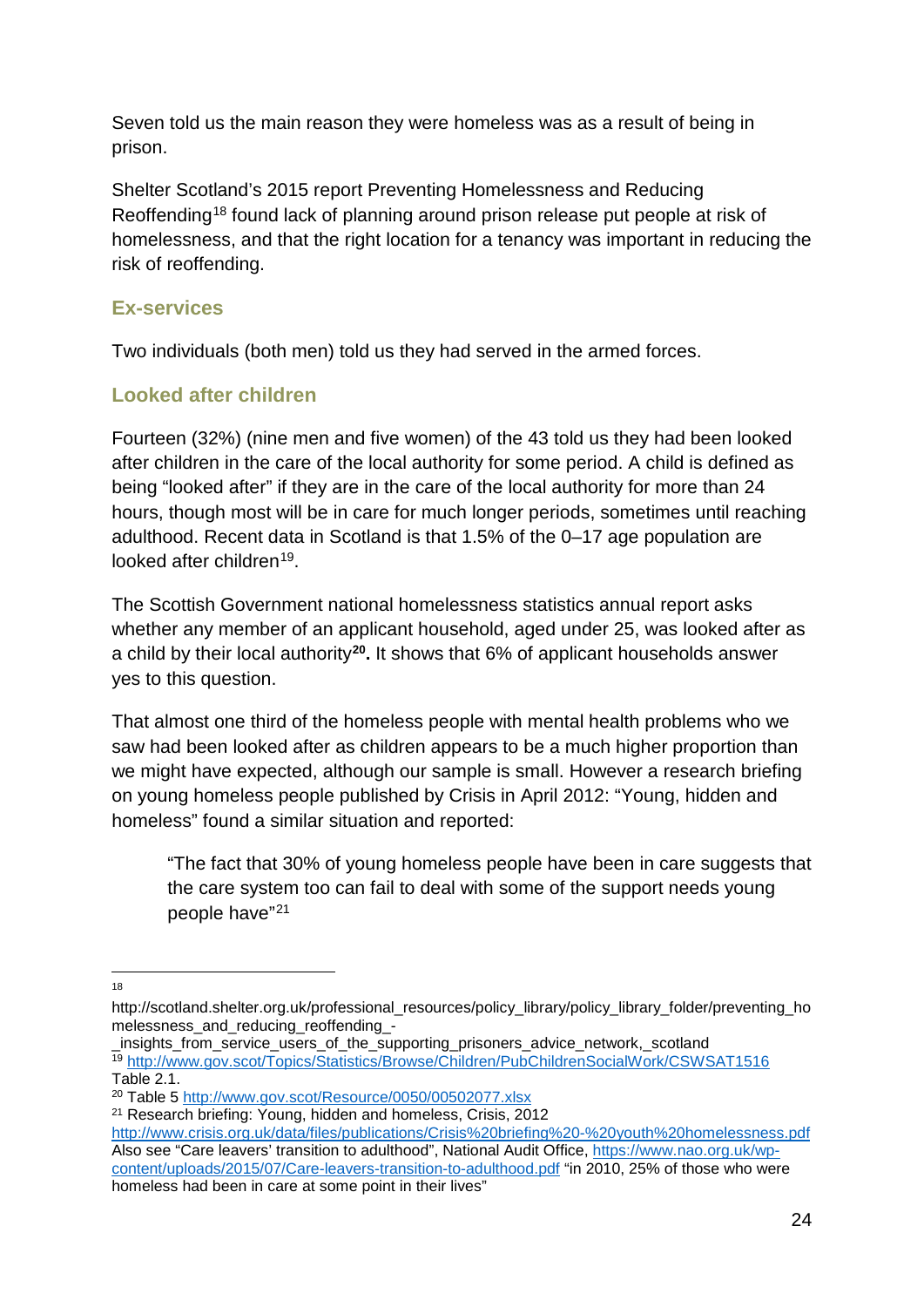A local authority has a range of statutory duties to "looked after" children, laid out in section 17 of the Children (Scotland) Act 1995, one of which is to provide advice and assistance with a view to preparing the child for when he or she is no longer looked after (care leavers). They must also provide advice, guidance and assistance for young people who have ceased to be looked after. There is a duty on local authorities to provide this support up to the age of 19 and a duty to assess any eligible needs up to their 26th birthday<sup>[22](#page-26-0) 23</sup>.

For example, we met AJ, a young woman in the 18-24 age group, with a bipolar disorder. Her mother had schizophrenia and could not look after her. She told us she was looked after in care from the age of 12. When she was 14 she was sleeping rough and in and out of foster care. When she turned 18 and moved from foster care to a tenancy, she says social work said she could manage independently, but she does not feel that she can. She told us:

*"social work said 'we are not responsible anymore because you are now over 18'"*

Her homeless support worker told us that expecting a person just leaving care to manage and budget on a monthly payment, which includes rent, does not work.

Our findings support research showing that a disproportionate number of care leavers are becoming unintentionally homeless when leaving care.

#### **Experience of abuse**

A history of abuse is thought to be a common experience for people who are homeless, but it is not appropriate to ask direct questions about this in this kind of interview. However, if the individual raised this as an aspect of their personal history, or if staff were aware of this issue as being in the individual's history, we recorded it. Of the 43 people interviewed, 20 individuals (12 male, eight female) either mentioned they had experienced abuse, either sexual or physical, or staff in the unit shared this information with us.

This shows that experience of abuse did not affect just one gender.

"*MS stated she was neglected by her mother from a young age. Her mother was a single parent and had a drink problem and many parties at home which involved strange men frequently visiting her. MS told me she was sexually abused by a number of these men at this time. She feels her mother did not protect her."*

<span id="page-26-0"></span><sup>22</sup> Children and Young People (Scotland) Act 2014 section 57

<span id="page-26-1"></span><sup>&</sup>lt;sup>23</sup> Scottish Government: Throughcare and Aftercare

<http://www.gov.scot/Topics/People/Young-People/protecting/lac/careleavers> (accessed 03/03/17)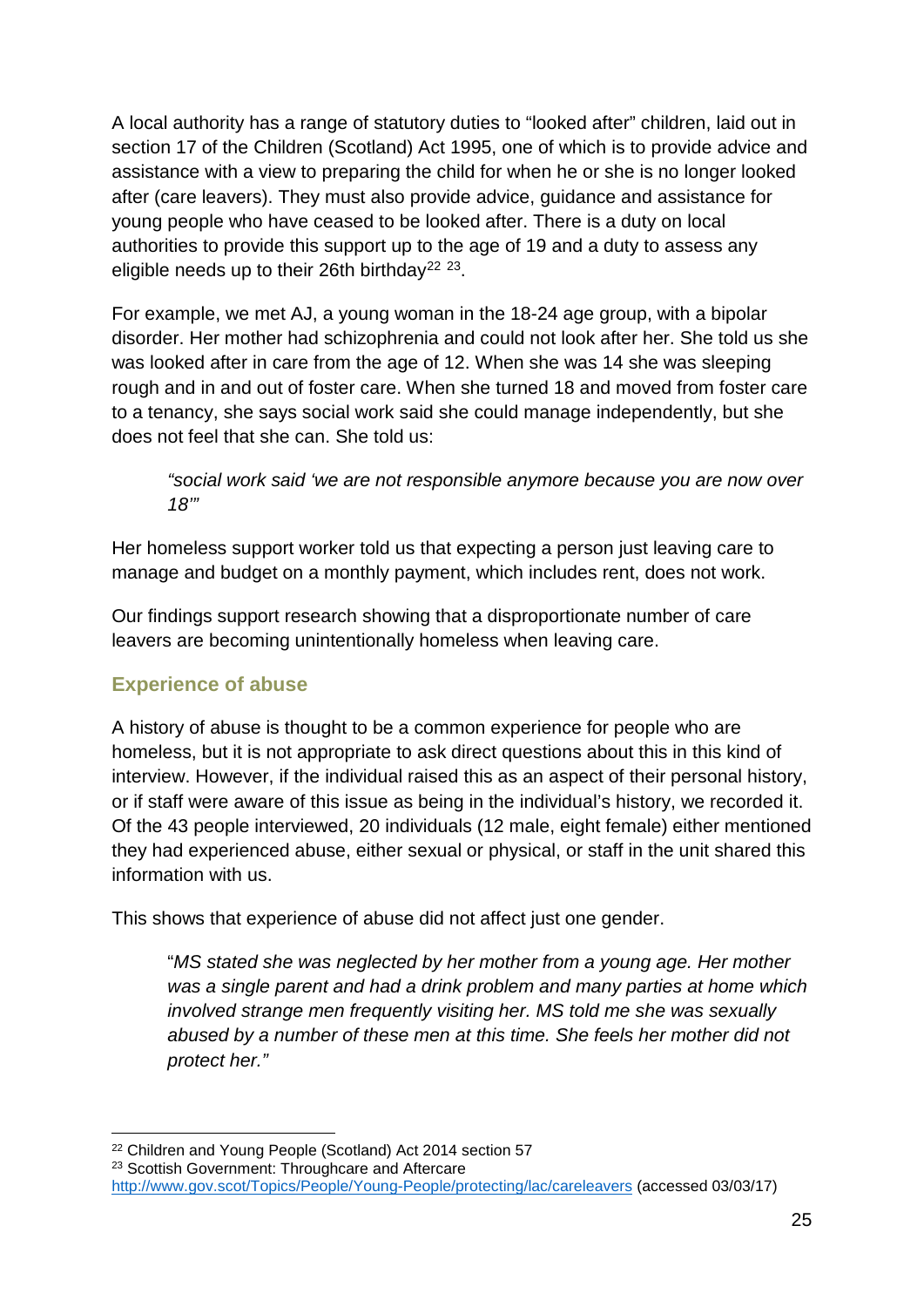## **Drugs and alcohol**

Just over 50% (n22) told us they had no current or past involvement with the misuse of drugs or alcohol. Five had some history, but told us they had no current problems with this.

Seventeen individuals (13 men and four women) told us that they currently had issues with drugs, which included 2 men who acknowledged having had significant problems with both drugs and alcohol. Both these men were ex-prisoners and both also experienced suicidal thoughts. But their stories showed that with the right support there was hope even in these difficult circumstances. One individual said:

"*I am an ex user - mental health problems caused my addictions and homelessness. I am on antidepressants but I can manage myself - in the guesthouse a lot of people are off their faces - because of this I could have slipped back.* 

*I now work as a volunteer - this helps a lot - in prison I did a course which helped - it showed the cycle of drugs and depression. I'm ok but if something happens then there can be problems. For instance, a bill from the council caught up with me - independent living services sorted it. In the past I would have sold drugs to pay it - they are helping me pay it off in stages."* 

Six individuals told us they were receiving support from an addictions team during this episode of homelessness. All but 1 of the 17 were registered with a GP. The 1 individual had been put off the GP list and told us he was waiting to be seen by the Community Mental Health Team (CMHT), but had been waiting a long time. He said:

*"I have just started to talk about things in the last 8-10 months. I'm feeling in a good place just now. I am in contact with the drug crisis team. I don't have any mental health support but I am waiting for an outpatient appointment*."

#### **Ethnicity**

We saw no one from a minority ethnic background during the course of this project. All individuals seen were either white Scottish or white other British. This is surprising, as data (below) suggests that approaching one in 10 of the homeless population is from other ethnic groups.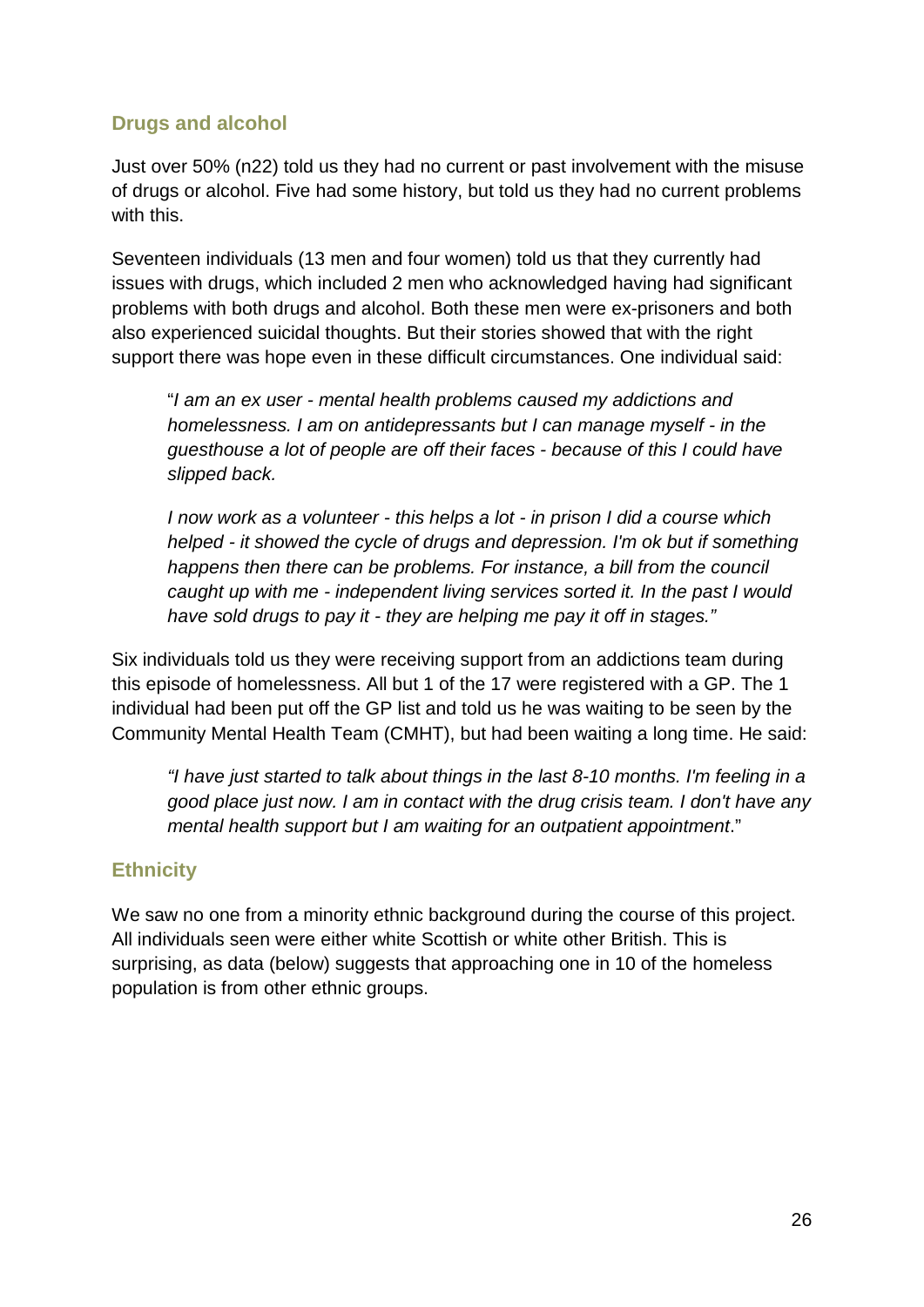| <b>Applications by Ethnicity of Main Applicant</b>       | <b>Apr-Sept</b><br>2016 | $\frac{0}{0}$ |
|----------------------------------------------------------|-------------------------|---------------|
| <b>White Scottish</b>                                    | 13,362                  | 78.1          |
| <b>Other British</b>                                     | 1,012                   | 5.9           |
| Irish                                                    | 57                      | 0.3           |
| Other white ethnic group                                 | 405                     | 2.4           |
| African, African Scottish or African British             | 198                     | 1.2           |
| Caribbean, Caribbean Scottish or Caribbean British       | 16                      | 0.1           |
| Other Caribbean or Black                                 | 28                      | 0.2           |
| Indian, Indian Scottish or Indian British                | 27                      | 0.2           |
| Pakistani, Pakistani Scottish or Pakistani British       | 109                     | 0.6           |
| Bangladeshi, Bangladeshi Scottish or Bangladeshi British | 10                      | 0.1           |
| <b>Chinese, Chinese Scottish or Chinese British</b>      | 21                      | 0.1           |
| Other Asian, Asian Scottish or Asian British             | 62                      | 0.4           |
| Mixed or multiple ethnic group                           | 46                      | 0.3           |
| Other ethnic group                                       | 484                     | 2.8           |
| Not Known                                                | 636                     | 3.7           |
| Refused                                                  | 130                     | 0.8           |
| Gypsy/Traveller                                          | 23                      | 0.1           |
| Polish                                                   | 286                     | 1.7           |
| <b>Other African</b>                                     | 21                      | 0.1           |
| <b>Black, Black Scottish or Black British</b>            | 34                      | 0.2           |
| Arab, Arab Scottish or Arab British                      | 140                     | 0.8           |
| All                                                      | 17,107                  | 100.0         |

(Figures obtained from the Scottish Government Social Security and Housing Access Statistics, Communities Analysis Division. Data set: Applications by Ethnicity of Main Applicant (Private communication, 8/2/17).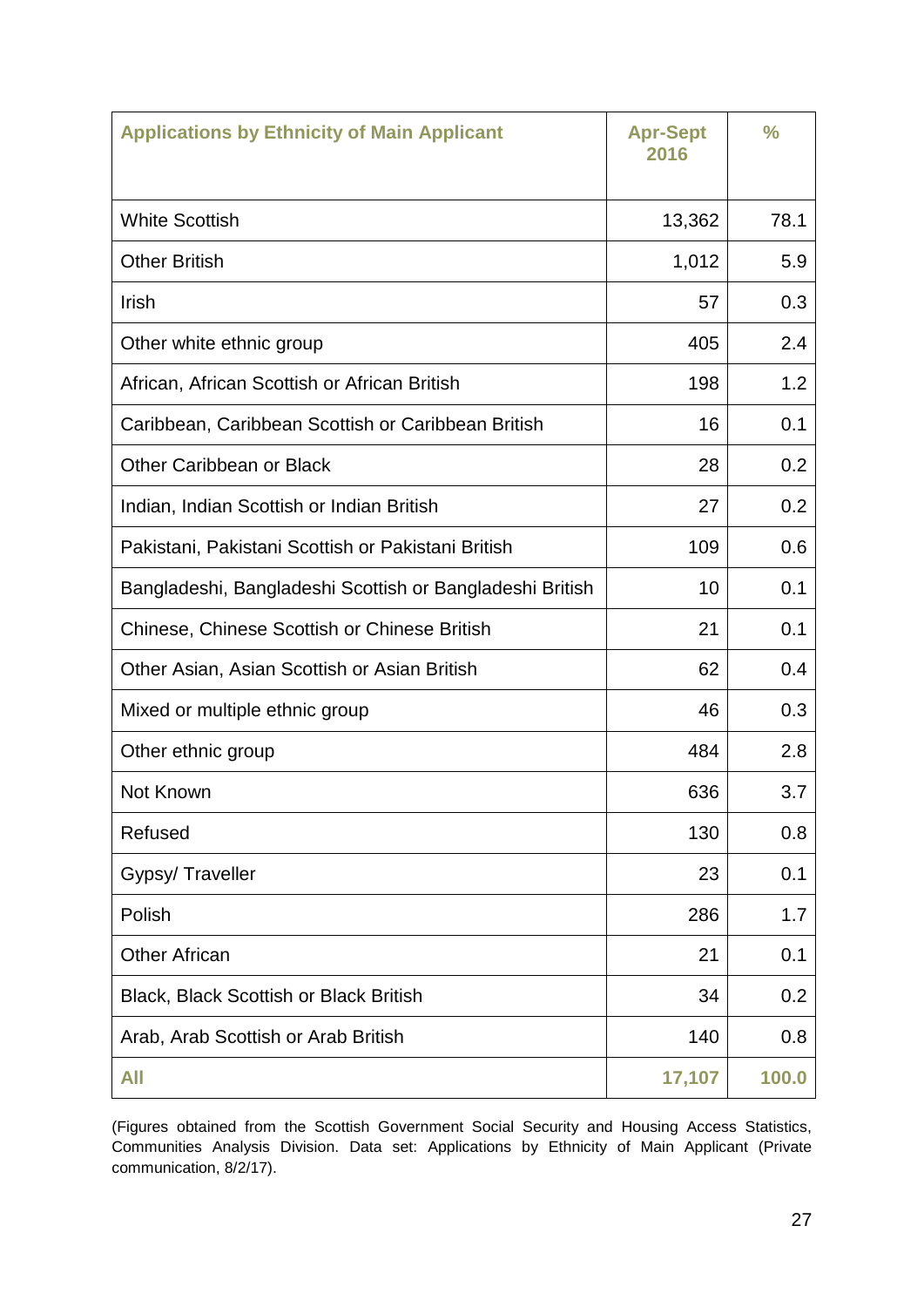#### **Employment**

Thirty-six of the 43 were unemployed. One person was in full-time employment as a care worker, two were in part-time employment and two were in full-time education. (Two people were not asked the question).

#### **Age range**

We saw people in all age groups under 65. We did not exclude older people, but we did not meet anyone in this age group during our visits.

| <b>Age Range of people interviewed</b> | <b>Rural</b><br><b>Area</b> | <b>Urban</b><br><b>Area</b> | <b>Grand</b><br><b>Total</b> |
|----------------------------------------|-----------------------------|-----------------------------|------------------------------|
| $16 - 17$                              | 1                           | $\overline{2}$              | 3(7%)                        |
| 18-24                                  | 4                           | 10                          | 14 (32%)                     |
| 25-35                                  | 1                           | 8                           | 9(23%)                       |
| 36-44                                  | $\overline{2}$              | 5                           | 7 (16%)                      |
| 45-64                                  | 5                           | 5                           | 10 (23%)                     |
| <b>Grand Total</b>                     | 13                          | 30                          | 43                           |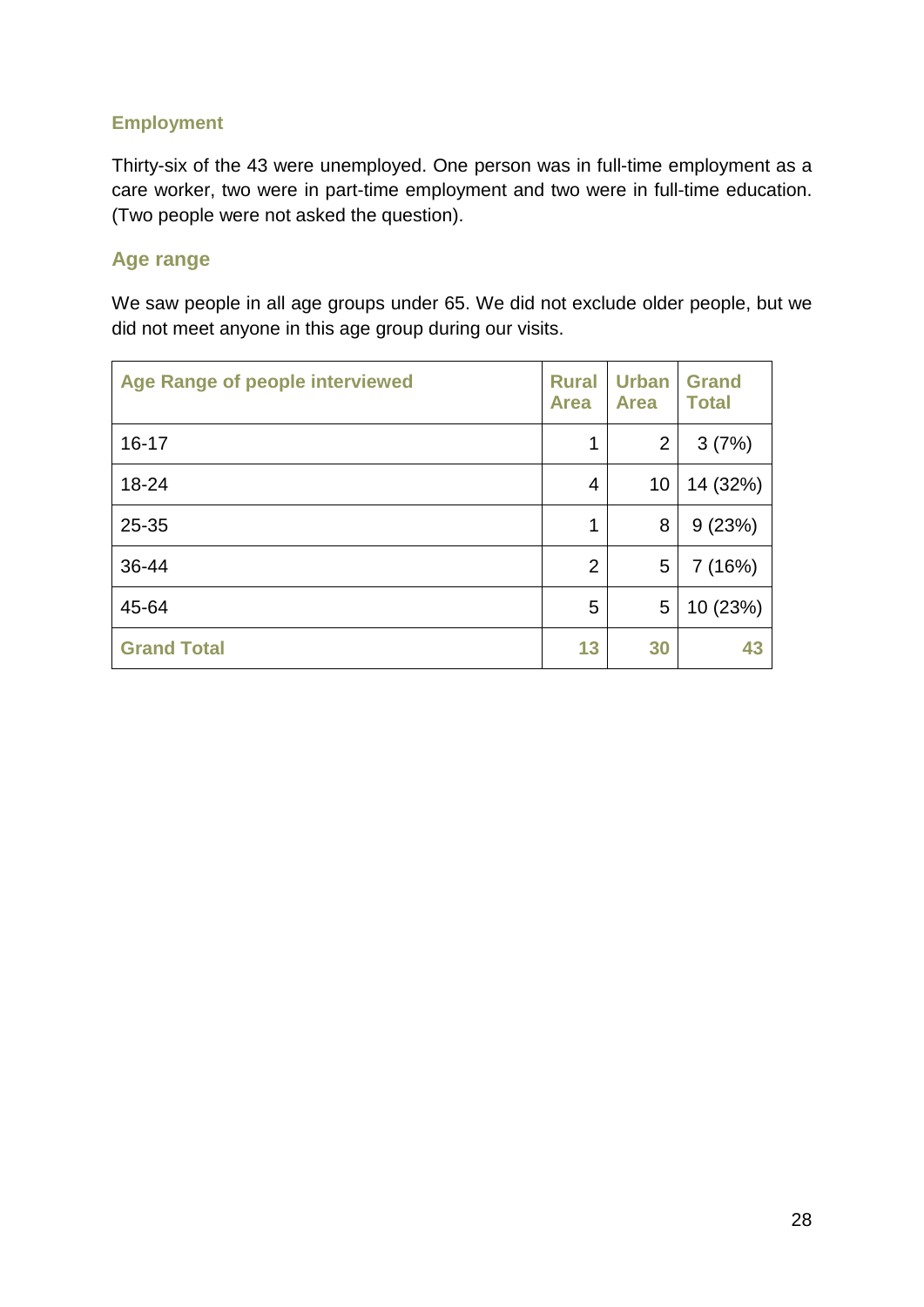## **5. Findings**

## **Attitudes and stigma**

People who experience homelessness also have to face the negative attitudes that some people have to this group of people. Seventeen people told us they felt they faced discrimination. When it is from ordinary members of the public it can be hurtful but we heard about problems with private landlords.

"*If a landlord doesn't like you, you are asked to leave with nowhere to go. Because you have been evicted you have to start applying for housing all over again. Having a private landlord with that control and power over people's lives – he has no right to that power."* 

In fact the council housing service told us that if a landlord wants to evict someone they must follow a process, but this individual did not feel this is how it worked in practice. Another individual told us:

*"There is a big stigma in the guesthouses – you are seen as a 'down and out.'"*

An individual who came to one of the focus groups told us:

"*I didn't choose this lifestyle - I take drugs because of the abuse when I was a child."*

When the homeless individual also has mental health problems they face an additional level of stigma. One individual visited told us:

"*There is lots of stigma. When people realise that you are ill they judge you. There are a lot of negative attitudes - normal Joe public has no idea."* 

*"People treated me like dirt. Everyone thought if you were homeless you also must have a drug problem."* 

But there were positive comments too, usually about homeless support staff:

*"I feel better since being in here with support. I have started a 'hearing voices group' and am learning meditation and guitar. Because I am helping others they are putting me forward to be a befriender."* 

## **Quality of accommodation**

Whilst the supported homeless accommodation was valued and the quality of the accommodation was good, in the rural area we were told individuals may be placed in guesthouses. We were told the quality of the property varies considerably.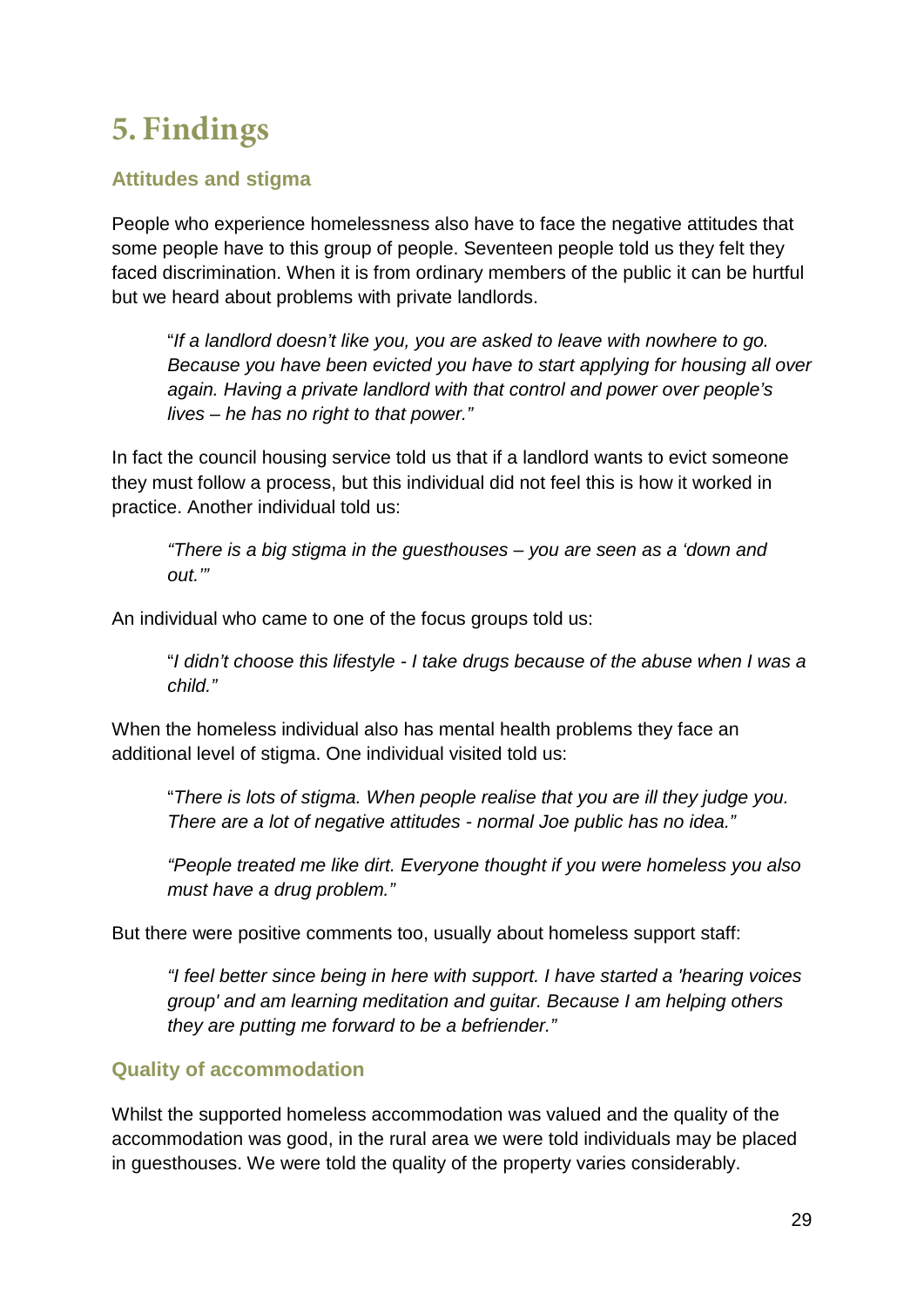In the rural area one individual spoke about their experience:

*"I found syringes in the fire place – it wasn't family or child safe – it was a wreck - I lived in one room, I couldn't afford to heat it – there was no gas in the kitchen and the fire in the sitting room didn't work."* 

Shelter Scotland and the Chartered Institute of Housing Scotland publish Guidance on Standards for Temporary Accommodation<sup>24</sup>, including physical standards on the quality of accommodation.

#### **Access to a GP**

In several focus groups problems were noted accessing GPs. GPs were refusing in one of the areas to register individuals without photographic ID. Until recently they had been accepting a photo on headed notepaper from the homeless units but they were now demanding official ID which most residents don't have and cannot afford.

People in the focus groups told us that when eventually they are allocated a GP, it is sometimes not easy to travel to the surgery. Without money they cannot afford buses to get there. We heard they are put off the GP's list if they miss two appointments.

Despite the difficulties, we heard about getting registered with a GP in the consultation, 37 of the 43 people we saw told us they were now registered. Some individuals found this contact very important as they struggled to be seen by a mental health service.

*"I was admitted to [mental health hospital] for six months and have been mostly cared for by my GP since then".*

 *"I was under a psychiatrist and had a CPN (community psychiatric nurse), but when I moved here I missed a few appointments and was discharged. Now I see my GP every three months. I get on with him and am happy he keeps an eye on my health."* 

On release from prison there is often a delay in accessing medication. If a sentence is longer than 3-6 months then they are put off the GP list and have to start again. Even if they have a GP, we were told that the GP was reluctant to prescribe anything without input from a hospital consultant, which takes time.

*"I had to re-register with my GP following prison. I was just thrown off the list."* 

A few days' medication is supposed to be given on release, but we heard from some people that this often does not happen so individuals can arrive in homeless

 $24$ 

<span id="page-31-0"></span>[https://scotland.shelter.org.uk/\\_\\_data/assets/pdf\\_file/0009/322677/Temporary\\_Accommodation\\_Guid](https://scotland.shelter.org.uk/__data/assets/pdf_file/0009/322677/Temporary_Accommodation_Guidance.PDF/_nocache) [ance.PDF/\\_nocache](https://scotland.shelter.org.uk/__data/assets/pdf_file/0009/322677/Temporary_Accommodation_Guidance.PDF/_nocache)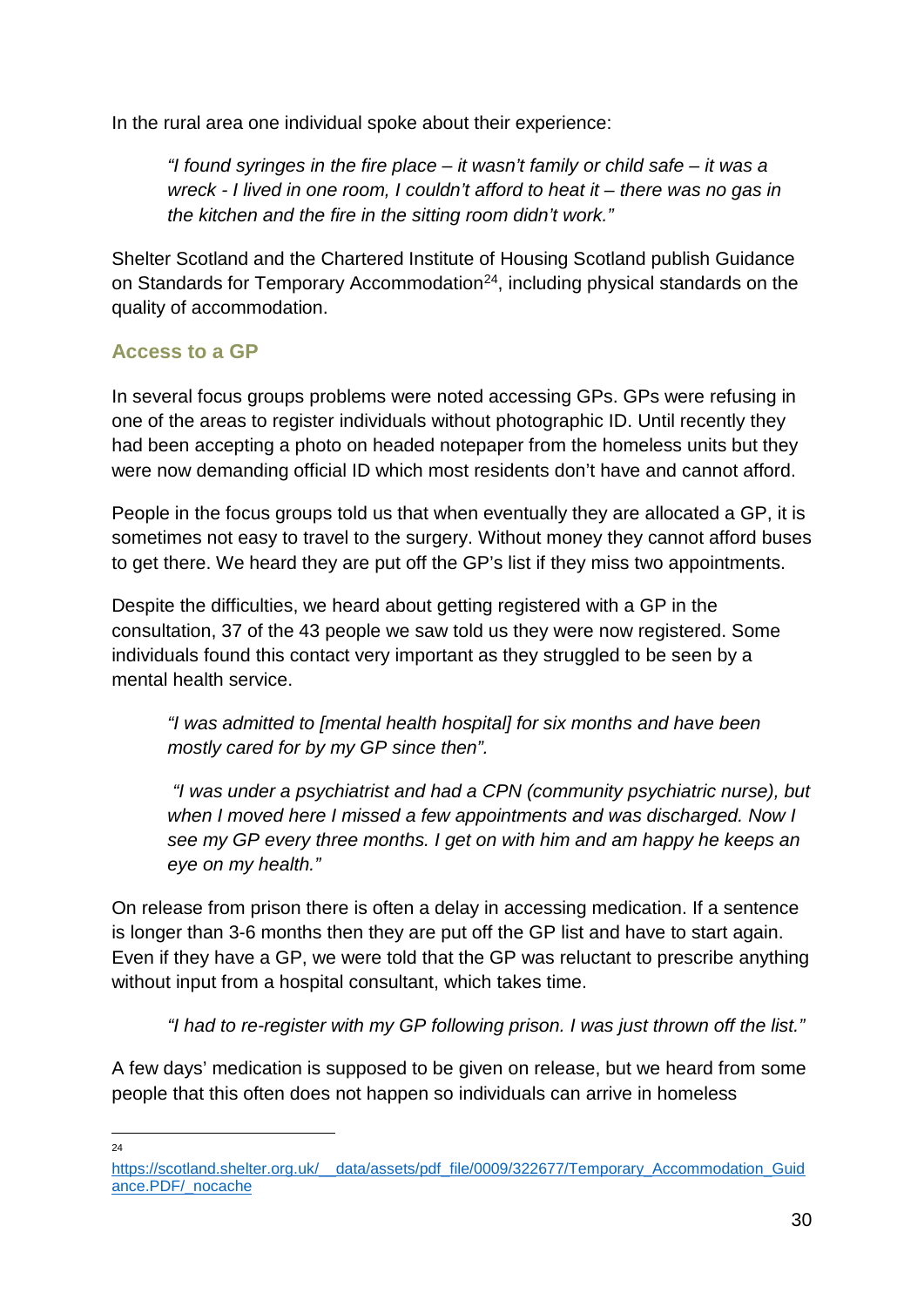accommodation already stressed and having to manage without prescribed medication.

The potential 'treatment gap' experienced by prisoners having difficulty registering with a GP was highlighted in the National Prisoner Healthcare Network's report on throughcare[25](#page-32-0) in 2016. The report identified difficulty in pre-registering prisoners before they are released, because when a patient is registered at a GP practice their Primary Care Electronic Patient Record transfers, and is no longer available to their previous provider. However, the report notes that this is 'currently managed in some areas by requesting that the community based GP practice register the prisoner as a temporary resident allowing for the sharing of relevant information between primary care teams pre-release.'

In the urban area, we heard there was a GP who covered all the homeless units one day per week. He was part of the outreach service, but he was being "recalled" to his practice at the end of the month and there was no plan for a replacement. There is a mental health nurse on the outreach team, two days a week, but the community mental health team do not accept referrals from her.

One woman told us she attends a women's rape and sexual abuse centre but had no help from her GP with access to psychology services. When she asked her GP for a referral, she said the GP "*just laughed and said that she would not be giving out any pills.*"

Twenty-three of the 43 people we saw had a dentist. The urban area runs a mobile dental service and travels to key points in the city enabling individuals to visit this regularly without the need for an appointment.

#### **Access to mental health services**

Twenty one of the 26 individuals who told us they had depression were registered with a GP. Three had a psychiatrist; one of these and two others were also seeing a psychologist, and two had regular appointments with a community psychiatric nurse. None thought they were being supported by a community mental health team; however, individuals may not know when they are allocated to such a team..

In one case of a homeless person who told us he was depressed we were told:

"*He had just arrived in the homeless unit one week ago. He had been in a tent for three and a half weeks. Staff have discussed him with a psychiatrist, a* 

<span id="page-32-0"></span><sup>25</sup> *Healthcare Throughcare Workstream Report*, National Prisoner Healthcare Network, Scottish prison Service & NHS Scotland, January 2016, [http://www.nphn.scot.nhs.uk/wp](http://www.nphn.scot.nhs.uk/wp-content/uploads/sites/9/2015/06/20160215-NPHN-Throughcare-Report-Final-v1.0.pdf)[content/uploads/sites/9/2015/06/20160215-NPHN-Throughcare-Report-Final-v1.0.pdf](http://www.nphn.scot.nhs.uk/wp-content/uploads/sites/9/2015/06/20160215-NPHN-Throughcare-Report-Final-v1.0.pdf)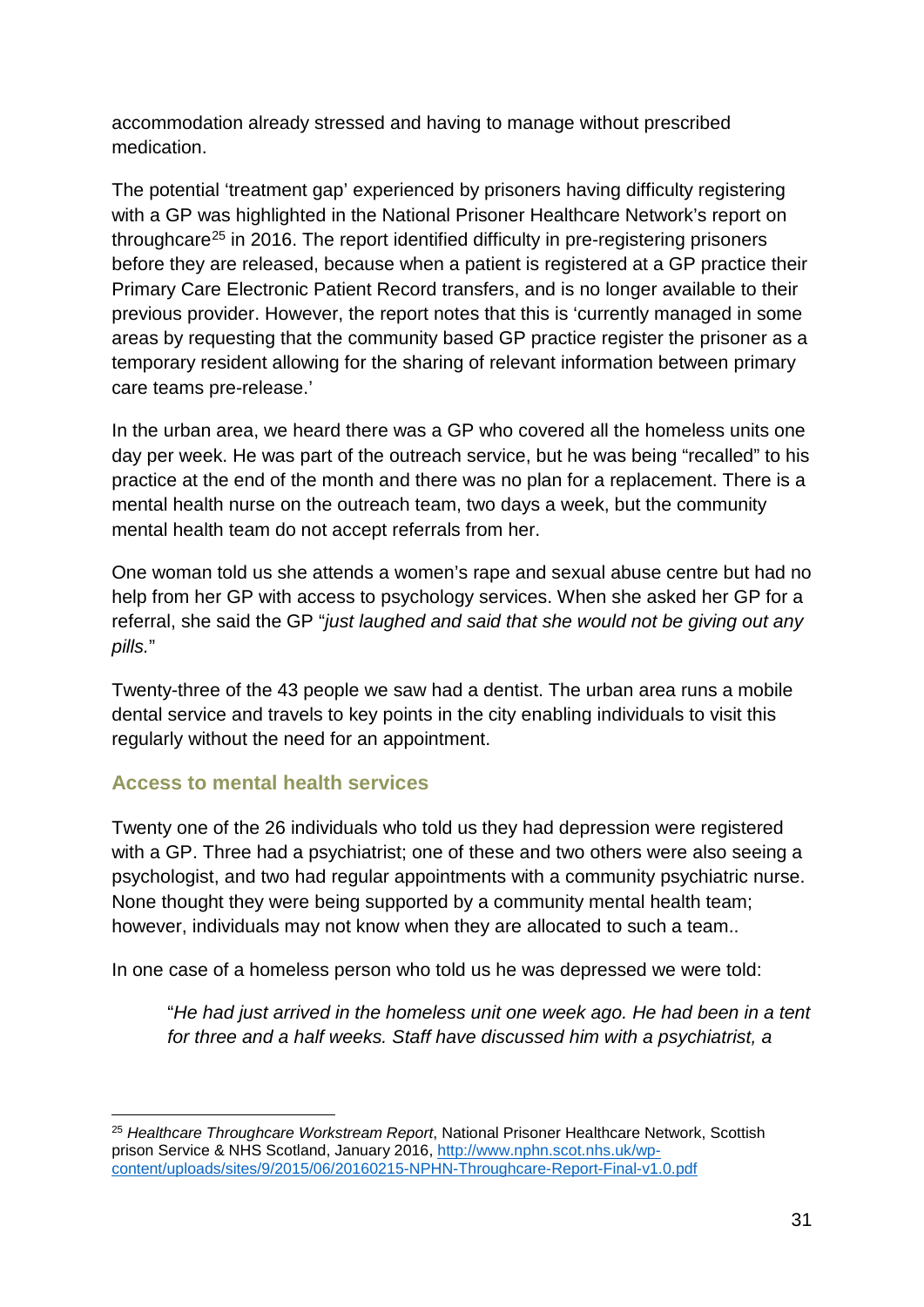*CPN and social worker already. His depot Risperidone has been organised with them."*

It is unlikely that this depot medication would be prescribed for depression and we should be cautious about accepting self-diagnosis. In this case the staff had not been asked to confirm the diagnosis.

In another:

"She still has social work support from the through and after care team and is on a parental responsibility order with her local authority. She is still open to the CAMHS team but not active, and sees a psychiatrist every four months".

Two of the four people who told us they have a bi-polar disorder told us they have regular appointments to see a psychiatrist and a community psychiatric nurse.

Three of the eight men who told us they had a diagnosis that included psychosis, schizophrenia or schizo-affective disorder were seen in a project specifically for people with severe and enduring mental health problems.

Four of these eight told us they were abused as children. Three were looked after by the local authority as children and five had spent time in prison. Four of the 8 currently had a psychiatrist, two also had a community psychiatric nurse.

*"I was discharged from psychiatric services as I missed appointments after I moved house. I am now only monitored by my GP, but I am happy with this*."

Access to psychiatric services was reported to us as being very difficult to arrange.

Staff in one unit described accessing mental health services as their main issue. The health outreach programme has been reduced considerably recently and two days a week of a mental health nurse for the entire area was not felt to be adequate. The general nurse has four days a week but covers all of the urban area so time is very limited. The general nurse told us she is not mental health trained.

One individual described being taken to A&E twice in one week having attempted suicide, but she was not admitted; she was told they would send a CPN to see her, but she is still waiting after seven months.

Staff have problems when they see someone who is obviously unwell and especially when the individual does not recognise this themselves. Staff feel some individuals have been masking illness for years, but once homeless and more vulnerable, it becomes more obvious.

During the day staff can sometimes speak to someone on the CMHT if someone is floridly unwell, but out of hours the advice is usually to phone the police.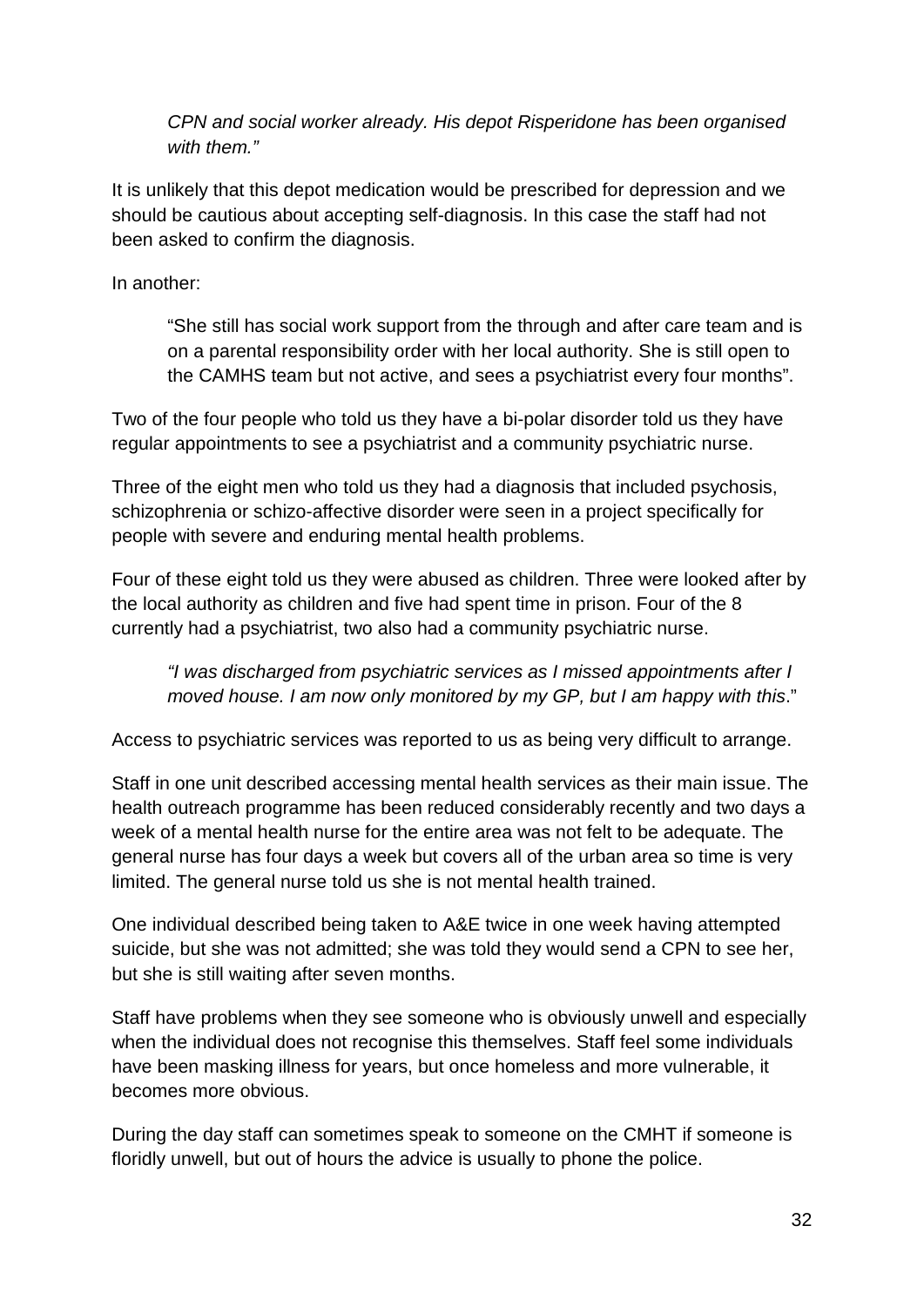The police are reluctant to attend in these situations and feel they have little to offer the individual other than putting them in a cell. Staff feel strongly that they are in a caring role, and feel it is a failure if they have to resort to getting someone arrested. In both the rural and urban areas staff said better arrangements for out of hours would help them to cope in these situations.

Another individual told us how important having support was to them:

"*Mental health services are the only people I can talk to and open up to – they are like family to me."*

#### **Advocacy**

Some people need support to speak up, to understand what is being said and to make decisions. Many people find that when they feel unwell or upset they are not as good at saying what they want and they need support to speak up. Independent advocacy helps individuals to make their voice stronger and to have as much control as possible over their life. Independent advocates and advocacy workers are separate from services. They do not work for hospitals, social work or other services. Under the Mental Health Act, people with learning disabilities and people with a mental illness have a right to independent advocacy. They do not have to be in hospital or under any Mental Health Act order to have the right to advocacy.

The individuals we saw should have been able to have an independent advocate and/or join an advocacy group if they wanted to. None of the people we spoke with had recently used advocacy and most were not aware of it. However, most staff were aware of the right to advocacy and said it was available if needed.

#### **Co-morbidity – drug/alcohol and mental health problems**

Often individuals have a dual diagnosis and neither service – mental health or drug addiction - is prepared to take overall responsibility. Housing support staff in the urban area told us the first question when they contact the CMHT, or any psychiatric service, is whether the individual is using drink or drugs. If 'yes' they refuse to see them. Similarly we heard that drug services refuse to see someone with mental health symptoms. And we were told communication between the two services is poor. Staff are often left with no option in a crisis but to phone the police to protect other residents.

 "*I have a CPN but it is taking a long time to be seen. I have had no contact with my keyworker since being here in the hostel*."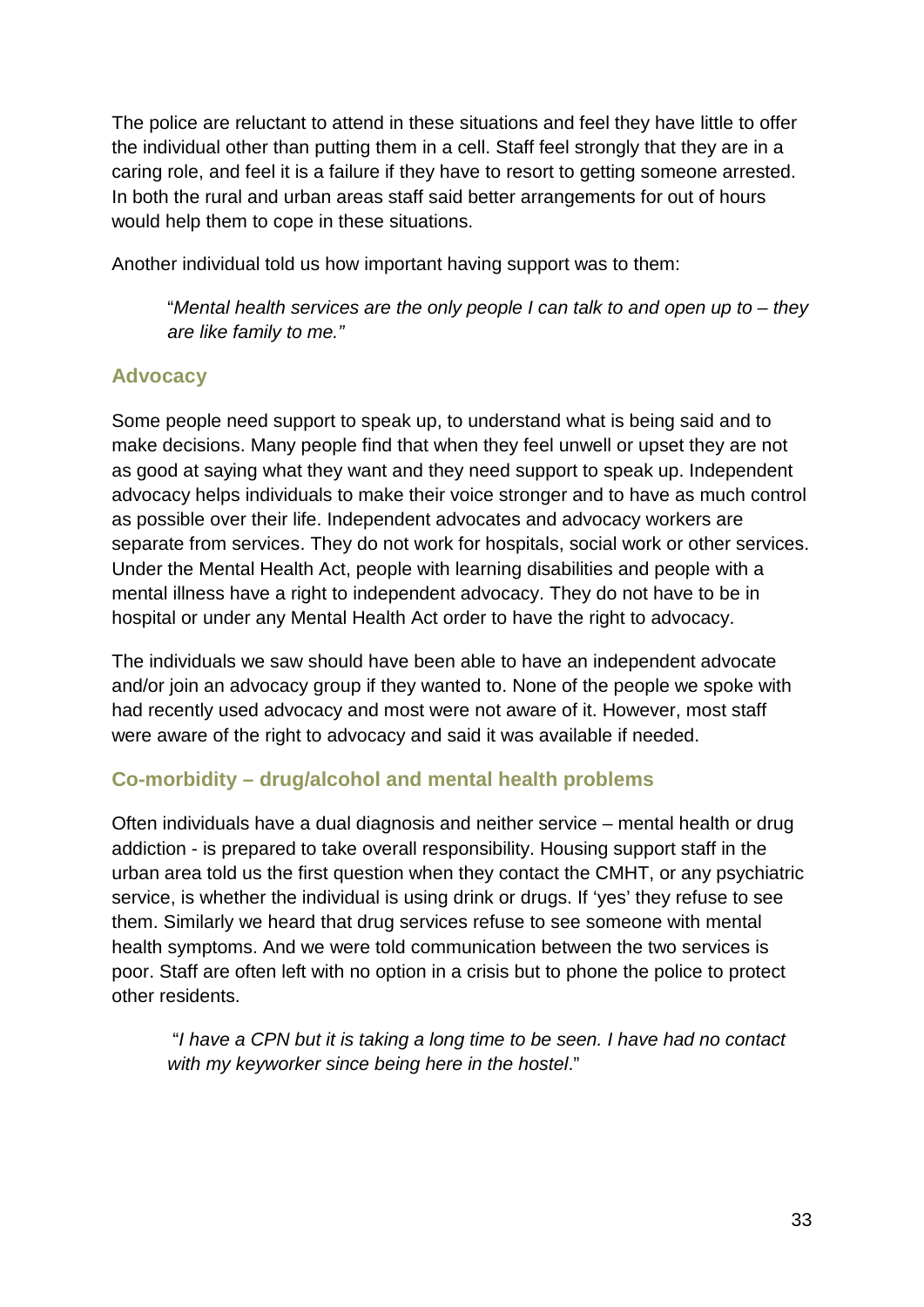One man in the urban area told us a more positive story:

"*I am back on track now but I still hear voices. I am on a depot injection monthly and I see a CPN. I have a diagnosis of paranoid schizophrenia. I also have a methadone prescription. I feel well supported by staff here."*

This has been identified in the Scottish Government's new Mental Health Strategy: 2017-2027 as an area in need of improvement.

#### **Access to psychology and counselling**

Sometimes we heard that homelessness was the cause of psychological distress, but often homelessness was the result of these problems and was compounded by them. As reported above nearly half of the individuals we saw said they had experienced abuse and many had thought about or attempted deliberate self-harm or suicide.

One woman, from the rural area, told us she had been held captive for several days by a controlling ex-partner and subjected to extensive abuse. She had requested psychological help, but said she cannot access any.

One individual told us:

"*I was referred to a psychologist but after waiting for a year had to resort to solicitors to make sure I got seen – I got a letter from the NHS thanking me for pointing out the problem in the system."*

Another individual told us his GP is his only contact. He has low moods, panic attacks and anger management problems. He was put on a waiting list for counselling and told he may have to wait 13 weeks. But he did not know where he would be living when the time comes.

"*People mainly get medication - most people are not offered other options and if they are, they have to wait for months and months."* 

*"Being listened to is important. You need someone who can connect with you, who can talk to you and listen and talk at the right times. No mention has been made [by the homeless support workers] of my mental illness at all – all they say is contact the drug agency."* 

One individual trying to access psychological therapy told us in the consultation:

"*I am not getting treatment because I take drugs - I have to have been dry for three months - I can think and have emotions on drugs – but no one listens - I should still get treatment."*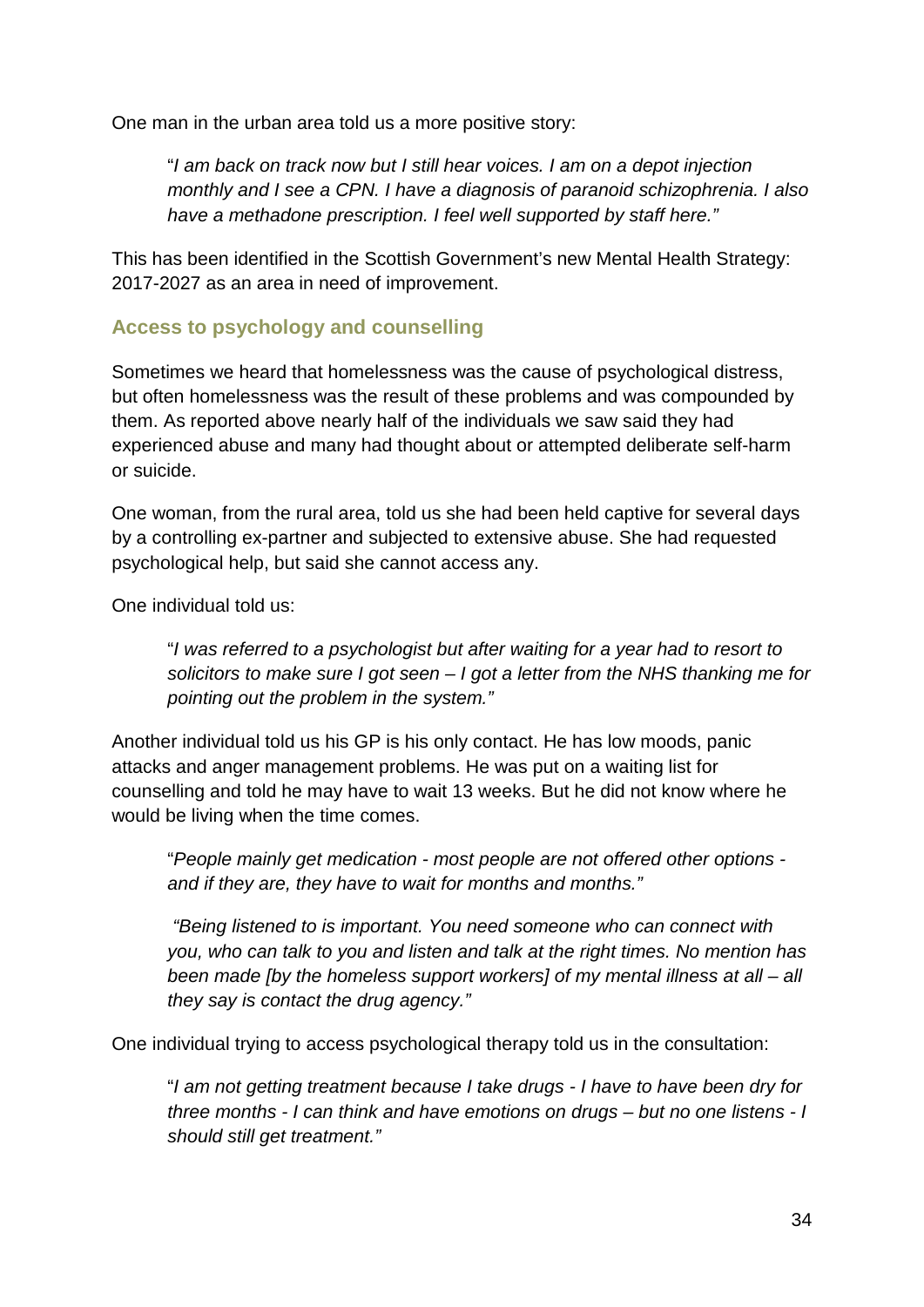Staff in the homeless accommodation can be very helpful and offer a great deal of support, but this might only be a solution for a short time. One person said:

"*I am in emergency accommodation - if you have any problems the staff know how to fix them, but I am petrified of moving on and not being able to cope, especially if I have to deal with help for my abuse while alone."*

Eleven of the 20 people with experience of abuse said they had thought about suicide or self-harm. Two individuals told us they were receiving support for their experience of abuse during this episode of homelessness. Amongst the many sad stories we heard one told us:

"*I was in care till I was four years old then lived with my grandmother till I was ten when I was put back with my parents – they were 'smack-heads' – I was walking over needles in the house. I stopped school as I had no clothes – they spent the clothing allowance. All my family are drug users*."

Another spoke of the impact of abuse as a daily experience, and of the support she gets:

"*I get support here and I can talk about anything to [a member of staff], she is fantastic. I see a psychiatrist once a month by video link. I need to see a counsellor to deal with the abuse - I'm now ready to face it. They tell me it is not too late - not a day goes by when I don't think about the abuse."*

#### **The benefits system**

We heard from many people that the benefits system is not set up well for homeless people and in particular for people with mental health problems. For instance, Personal Independence Payment (PIP) is a benefit set up specifically to help with some of the extra costs caused by long-term ill-health or disability for people between the ages of 16 to 64. But we heard that interviews are not easily accessible for people with mental illness and sanctions are applied if you miss appointments. It can be difficult to explain and talk about how a combination of lifelong low mood, anxiety, low self-esteem, and other mental health conditions can disable someone in every aspect of their life, but add the stress of homelessness and the interview situation is experienced as almost intolerable. One person said:

*"Applying for benefits – if you don't present well you don't get them – where is your dignity?"*

A member of staff told us she offered to help a service user fill in a benefit application form as he didn't understand it. The benefits officer "refused to let me help saying that it was a conflict of interest, even though I explained what I do".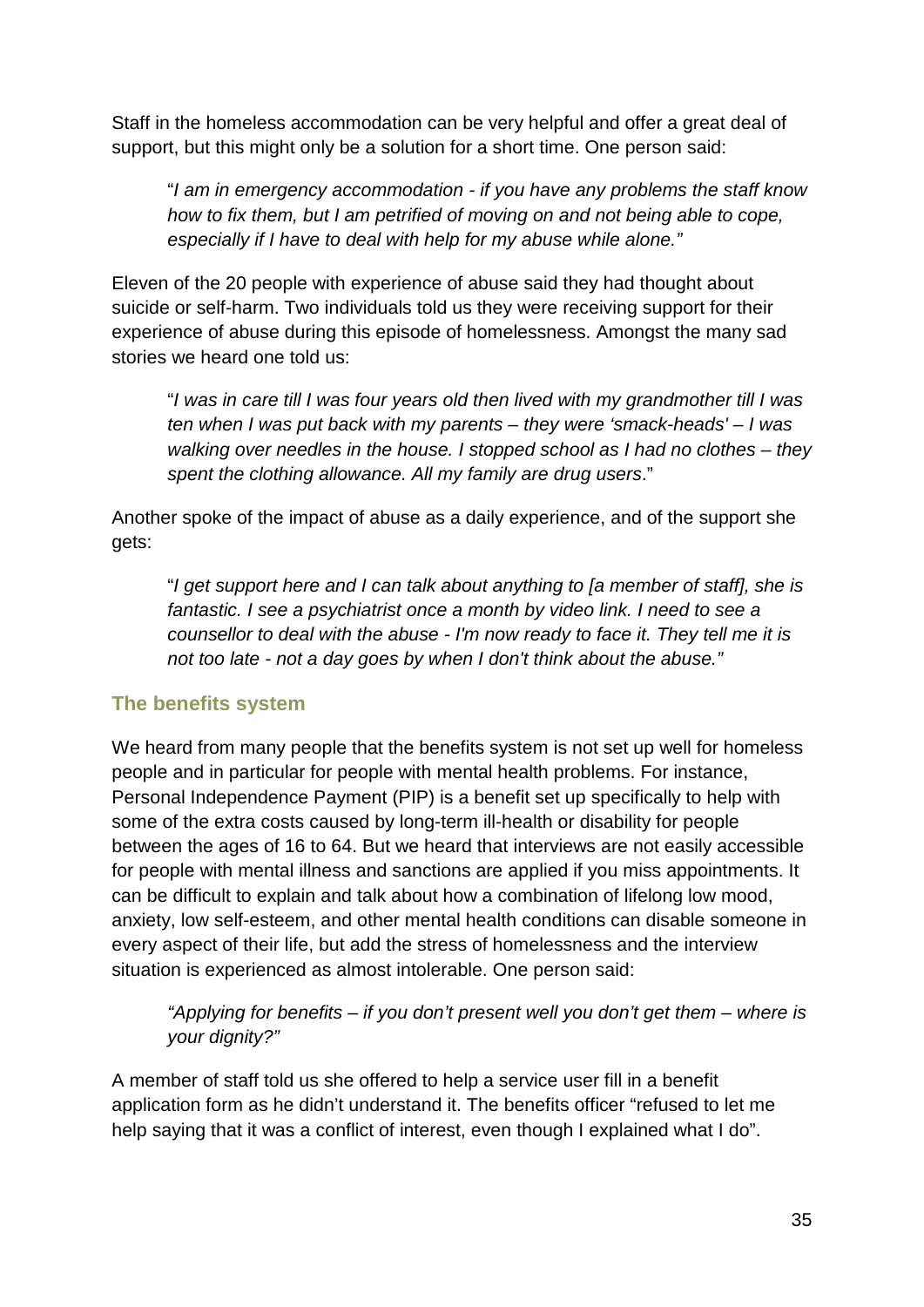We also heard that the community care grant<sup>[26](#page-37-0)</sup> only really allows for the purchase of a limited number of second-hand furniture and white goods.

"*You end up with furniture that people do not want – but they have no choice."* 

*"I'm on* benefits *-ESA [Employment Support Allowance] and PIP. Sometimes it makes daily life difficult – it means I can't afford bills or to eat at times. Staff helped me with benefits. I am dyslexic so I have a problem with paperwork. I often use food banks."* 

But even here there were positive experiences:

"*Yes - I needed help with the forms - someone came out to me from the benefits agency - it's been okay - I got PIP, it was easy to get."*

#### **Taking over a tenancy**

One related issue we heard from several individuals and care providers occurs at the point an individual takes on a tenancy and applies for a community care grant.

A homeless individual has to sign a tenancy agreement on a property before they can apply for a community care grant. Often the tenancy is not fit to live in when they sign the agreement (with little or no furniture or white goods) and the individual plans to use the community care grant to buy the essentials and make the property fit to live in.

We heard that the rent for the tenancy is charged from the moment the tenancy agreement is signed, but the housing benefit only starts once the individual physically moves in. It can take weeks for a community care grant application to be processed and the necessary furniture and white goods to be purchased before a person moves in to their tenancy.

This results in people being in arrears even before they get to live in their tenancies. This is stressful for anyone but is even harder if the homeless person has mental health problems. On a low income it is hard to pay off the arrears. We were told some landlords are more sympathetic than others in these situations.

#### **Rural v urban**

We did not identify significant differences in people's experiences between the rural and the urban areas. We were told by some individuals that in the rural area some

<span id="page-37-0"></span><sup>&</sup>lt;sup>26</sup> A community care grant of up to £700 can be made to help people on a low income live independently in the community (or to ease exceptional pressure on families). They are paid out of the Scottish Welfare Fund. They are only given in certain situations, for instance, if someone needs help to set up a home in the community after an unsettled way of life, for example, homelessness.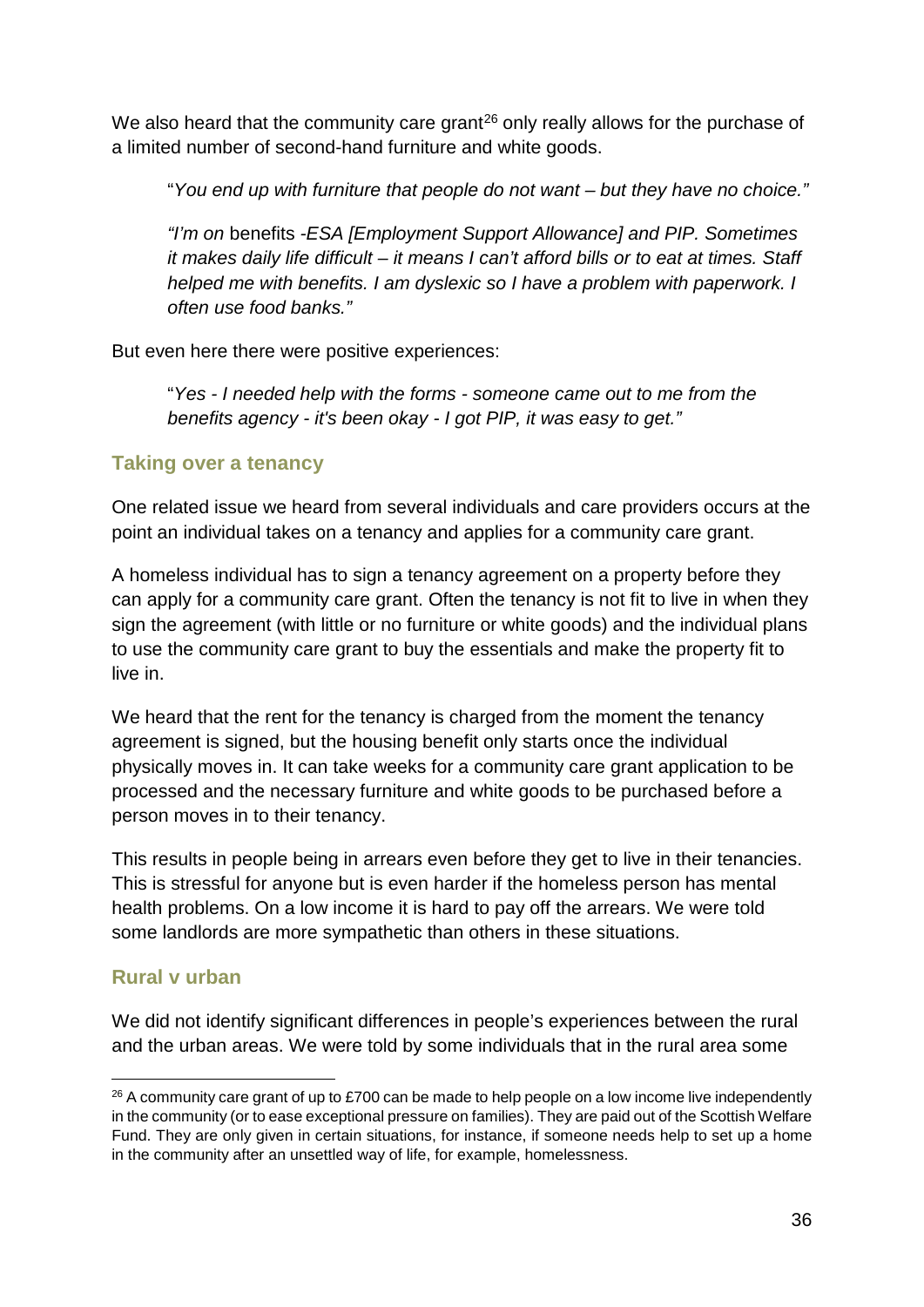placements could be far away from the town familiar to the homeless individual and local to their family.

### **Timing**

Staff in the consultations told us about the difficulty faced by homeless people if there are delays being offered support.

"*There is a need for a quick referral, when people are at the point of wanting help and then they have to wait, they will disengage - they can't wait for help."*

An individual told us of their experience:

"*Until a couple of weeks ago I was staying at a women's aid centre. It took two and half years for me to get a house - it was too long."*

In one case we heard an individual lost her flat because she had no money. She had been discharged from hospital without help to sort out her benefits and ended up phoning the homeless team on a Friday. By that evening she had been found temporary accommodation. Such a quick response had an immediate benefit.

*"I have lost my house and ended up in a doss house, but I have met someone, and I am starting training. I hope to get work soon."* 

Timing is not just about delays - we were told that if the local authority offer a tenancy then the person in temporary accommodation is obliged to take it whether or not they are ready – a member of staff told us sometimes it is "a disaster to be offered permanent accommodation before the individual is ready to move on".

## **Distance from home**

More of an issue in the rural area, was the distance from your home area to the area that you were eventually offered accommodation in. If people wanted to remain in close contact with family and friends this was not always easy or possible because of the distance between some of the towns in the rural area.

"*There are a lack of services in [the rural area] so much funding is being lost there are wee pockets but not many people or organisations to link into*."

One individual said:

 "*You can get farmed out to [other towns] but that is no good if your family are here."*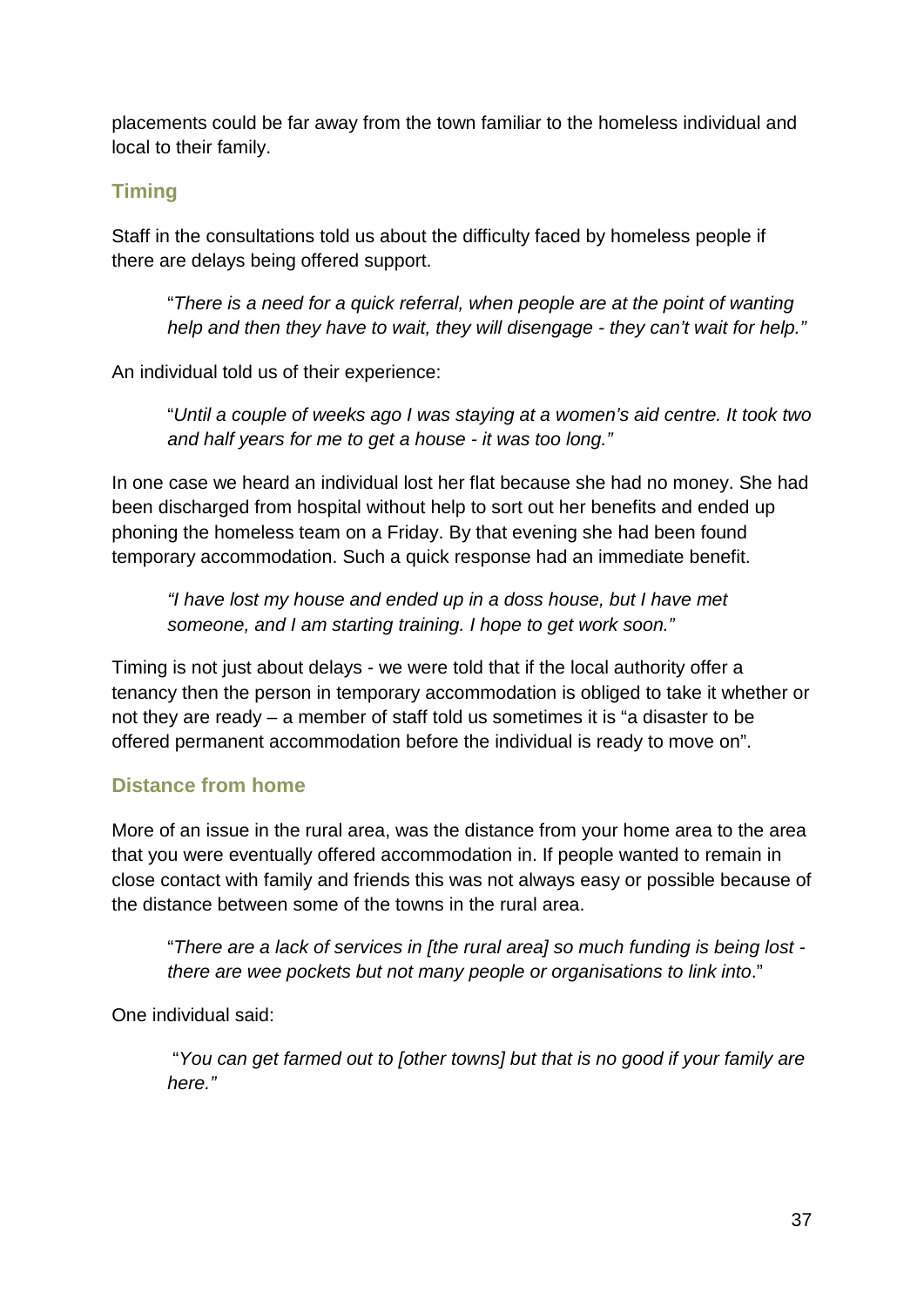#### **16-17 year olds**

During this project we interviewed three very young people (two male, one female). Two were in supported accommodation run by Action for Children (Scotland)<sup>27</sup>. One individual was in Apex supported accommodation.

All three had stories of families not being able to cope with their mental health problems. All three were known to Child and Adolescent Mental Health Services. One had bipolar disorder, one had ADHD and was seen in a children's clinic for seven years, and one had depression and a history of deliberate self-harm and currently had three-monthly appointments with a psychiatrist and had been recently discharged by a CPN. In one case the parent also had mental health problems. Two told us they had experienced abuse and in one case talked about a history of significant physical abuse. One individual had been in looked after care for a few weeks during a family crisis. One had slept rough for one night, but in general they had been sleeping on sofas and in the homes of wider family members or with friends before coming to supported homeless accommodation.

In terms of the Children (Scotland) Act 1995 a child is a person under the age of 18. The guidance to this Act highlights the role of social workers in providing support services to children and young people in need and their families. Children are also entitled to education.

None of the three mentioned being in education now (one had been excluded) and only one said they had seen a social worker during this episode of homelessness.

<span id="page-39-0"></span><sup>&</sup>lt;sup>27</sup> Action for Children (Scotland) work with looked after and accommodated children and young people, young carers, children affected by parental drug and alcohol misuse and families at risk. [www.actionforchildren.org.uk/what-we-do/our-work-in-scotland](http://www.actionforchildren.org.uk/what-we-do/our-work-in-scotland)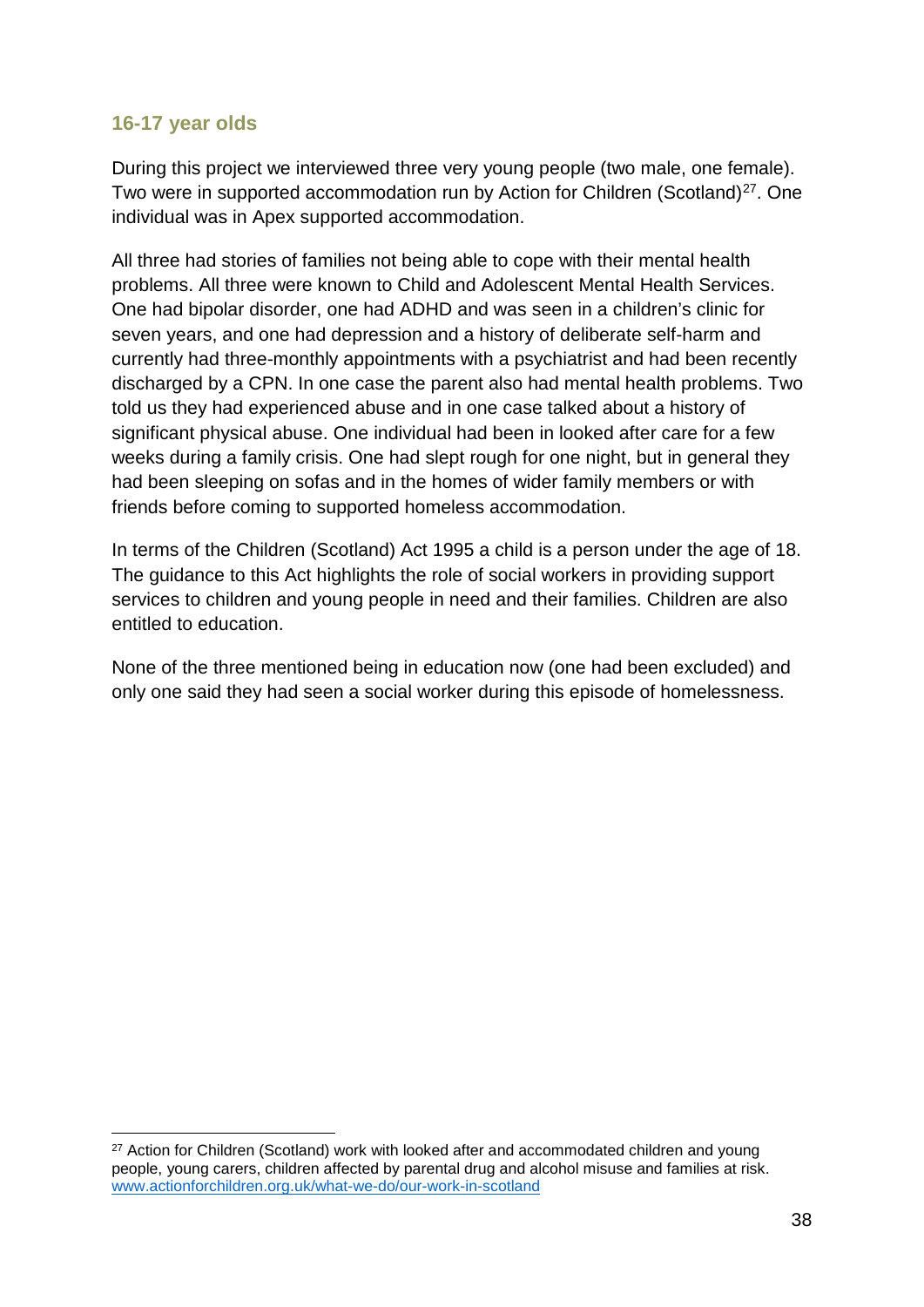## **6. Conclusion and recommendations**

This was a project with two aims: to find out, on a small scale, more about the experiences of homeless people with mental illness, and to explore how best this group could be reached in future work.

What we found was a picture of significant needs only partially met. We found that although some people were receiving the care and treatment they needed, others were not, or had had difficulty accessing it. We saw engaged and committed homelessness services supporting people with significant mental health needs but lacking direct referral routes to psychiatric and psychological services. We heard that the only access route to these services was via the GP, but that there could be barriers to registering with a GP. We also heard that there is a disconnection between mental health and substance misuse services, and that people who need both may get neither.

Homeless people with mental health problems are at a particularly vulnerable point in their lives, and it is important that they are able to access care and treatment when they need it. We have therefore made the following recommendations.

#### **Recommendations for supporting homeless people's mental health**

NHS boards/health and social care partnerships should:

- Remove barriers experienced by people who are homeless to registering with a GP, to enable access to GP services for physical and mental health and to specialist mental health services where required, and consider linking GPs to homelessness services to facilitate access.
- Consider the needs of homeless people in the local psychiatric emergency plan and consider how mental health services can respond out of hours to crises in homelessness units.
- In line with Actions 27 and 28 of the Mental Health Strategy:  $2017-2027^{28}$ , review the working of mental health and substance misuse services to ensure that individuals with dual diagnosis are fully supported.
- Require prisons-based NHS staff to:
	- o Ensure that individuals who may be homeless are assisted to register with a GP prior to release, where necessary by requesting that the GP practice register the prisoner as a temporary resident. This would allow

<span id="page-40-0"></span><sup>28</sup> <http://www.gov.scot/Publications/2016/07/7151/0> Action 27: Test and learn from better assessment and referral arrangements in a range of settings for dual diagnosis for people with problem substance use and mental health diagnosis; Action 28: Offer opportunities to pilot improved arrangements for dual diagnosis for people with problem substance use and mental health diagnosis.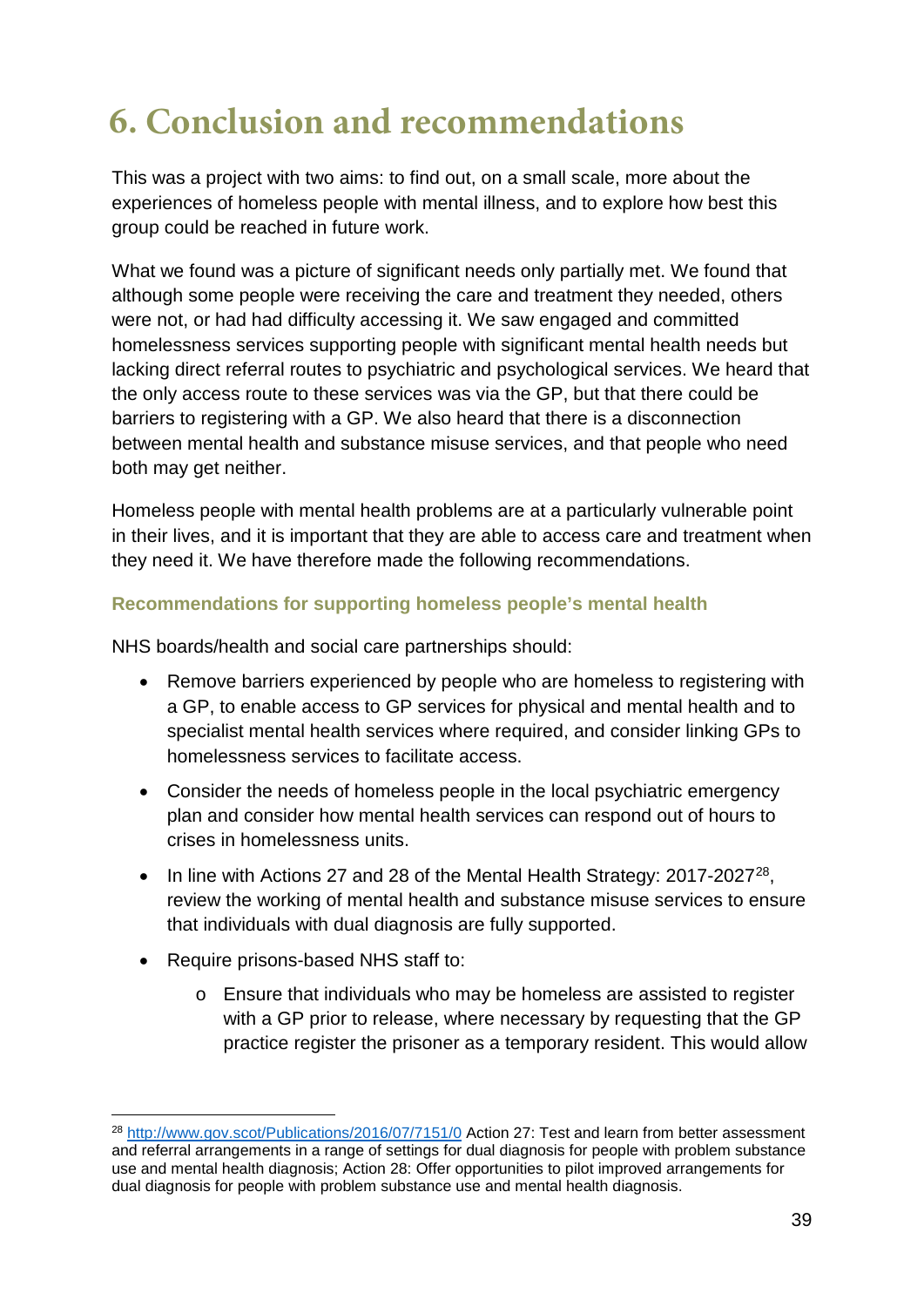the sharing of information pre-release, so that health problems can be addressed in the community.

o After appropriate risk assessment, ensure that all people leaving prison and requiring medication have continuity of care - for example, by providing both a small supply of medication and a prescription.

Local authorities should:

• Review and improve how they carry out their duties as corporate parents under the Children and Young People (Scotland) Act 2014, to ensure that appropriate aftercare is provided for former looked-after young people under 26 to prevent homelessness.

The Scottish Government should:

- Ensure the new Scottish agency set up to administer social security payments is fully accessible to people who are homeless.
- Address the links between homelessness and mental health, and the support needs of homeless people with mental health problems, in any future strategy on homelessness.

The Mental Welfare Commission will also take forward some of the issues in our own work. We will:

- Look at advocacy provision for homeless people in our new role under the Mental Health (Scotland) Act 2015 to monitor how NHS boards and local authorities carry out their duties to provide advocacy services
- Produce new guidance on alcohol-related brain damage and the use of mental health and incapacity law
- Review how we can include homelessness in other areas of our work, including themed visits.
- Take account of the learning from planning and carrying out this exploratory visit in any future work visiting homeless people.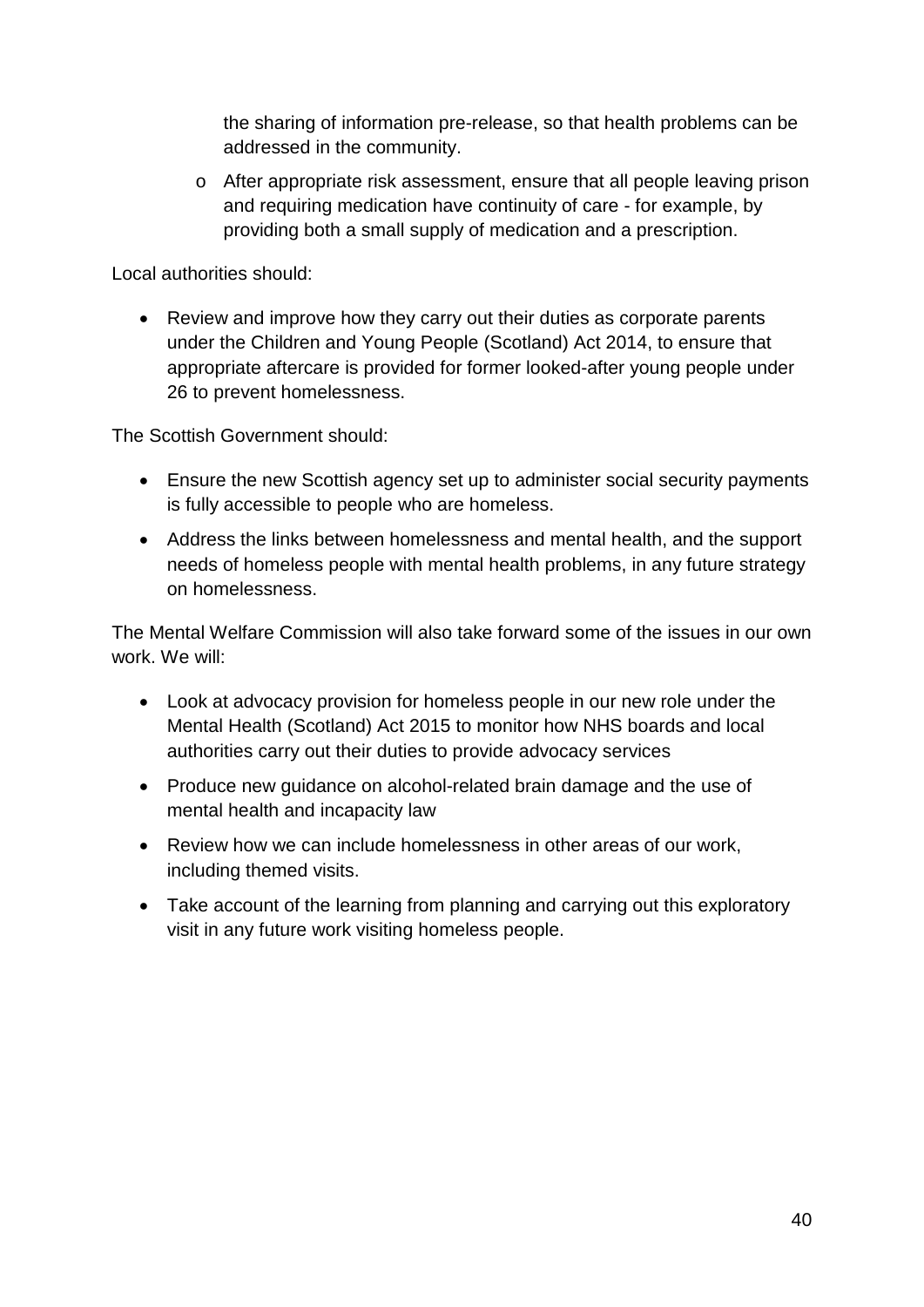